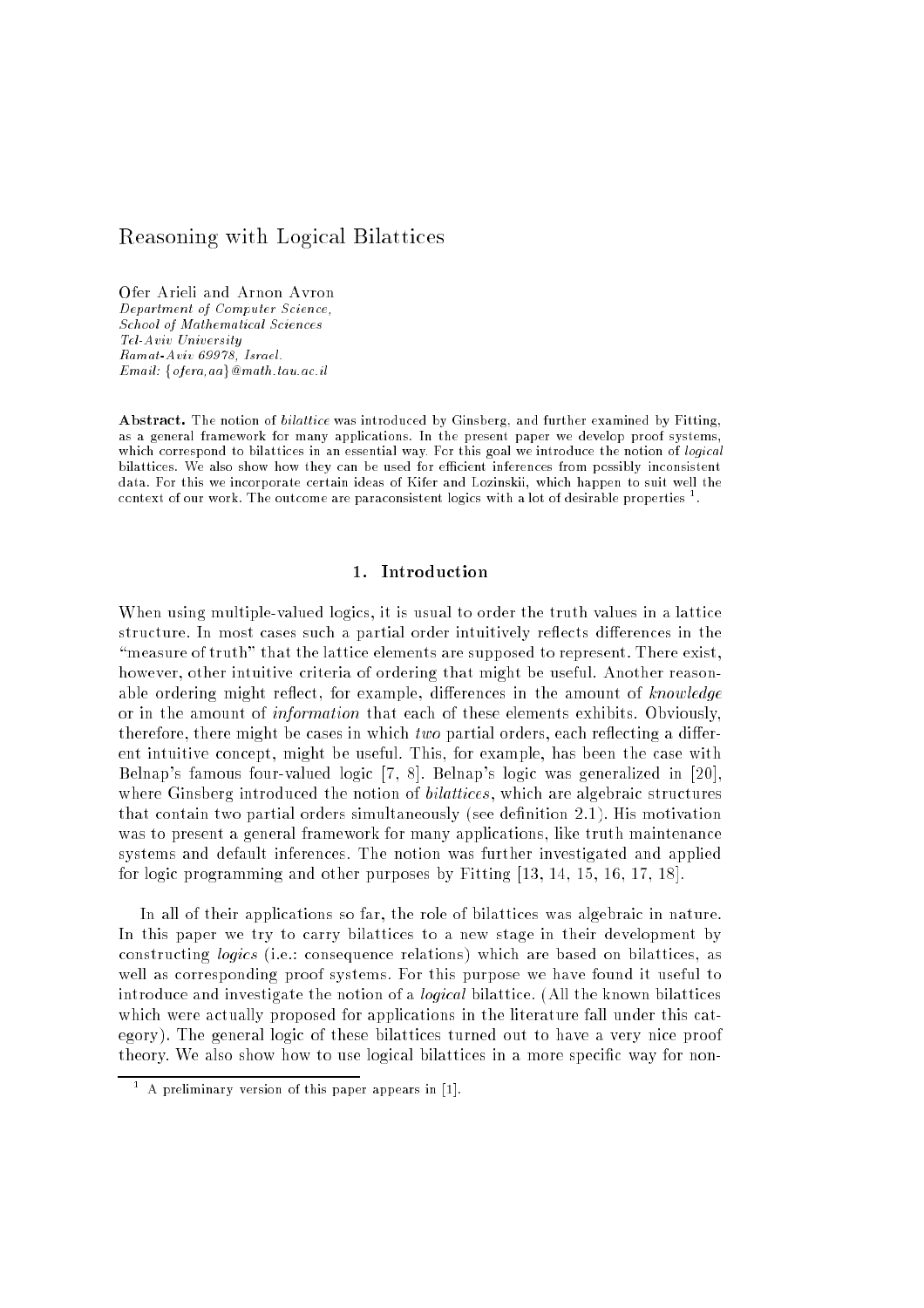monotonic reasoning and for efficient inferences from inconsistent data (these were, respectively, the original purposes of Belnap and Ginsberg). For this we incorporate certain ideas from [23]. We show (so we believe) that bilattices provide a better framework for applying these ideas than the one used in the original paper.

The paper is organized as follows: In the next section we introduce and investigate the notion of logical bilattice. In section 3 we investigate (from semantical and proof-theoretical points of view) the general logic that is naturally associated with them. This logic is monotonic and paraconsistent. In section 4 we consider a refined consequence relation which is shown to be *non-monotonic*, and very useful for reasoning in the presence of inconsistency.

## 2. Logical Bilattices

#### 2.1. Bilattices - General Background

Definition 2.1. A bilattice is a structure  $\mathcal{B} = (B, \leq_t, \leq_k, \neg)$  such that B is a non empty set containing at least two elements;  $(B, \leq_t), (B, \leq_k)$  are complete<sup>2</sup> lattices; and  $\neg$  is a unary operation on B that has the following properties: 1. if  $a \lt_b b$ , then  $\neg a \gt_b \neg b$ , 2. if  $a \leq_k b$ , then  $\neg a \leq_k \neg b$ . 3.  $\neg \neg a = a$ .

Following Fitting, we shall use  $\wedge$  and  $\vee$  for the lattice operations which corresponds to  $\mu$  , and  $\sigma$  that correspond to the correspond to  $\mu$  . Where the canonic correspond to  $\sigma$ associated with their usual intuitive meanings of "and" and "or", one may understand and the the theory and the theory and the theory of the theory of the  $\alpha$ respectively; p () g is the most that p and g can agree only while p  $\eta$  g accepts the combined knowledge of p with that of q (see also [15, 18]). A practical application of and is provided, for example, in an implementation of a logic programming language designed for distributed knowledge-bases (see [16] for more details).

Note that negation is order preserving w.r.t  $\leq_k$ . This reflects the intuition that  $\leq_k$  corrsponds to differences in our knowledge about formulae and not to their degrees of truth. Hence, while one expects negation to invert the notion of truth, the role of negation w.r.t.  $\leq_k$  is somewhat less transparent: we know no more and no less about  $\neg p$  than we know about p (see [20, p.269], and [14, p.239], for further discussion).

This is Ginsberg's original definition in [20]. Some authors have dropped this requirement of completion. We have retained it since we need it in section 3.5, but apart of that section all our results are valid without this assumption.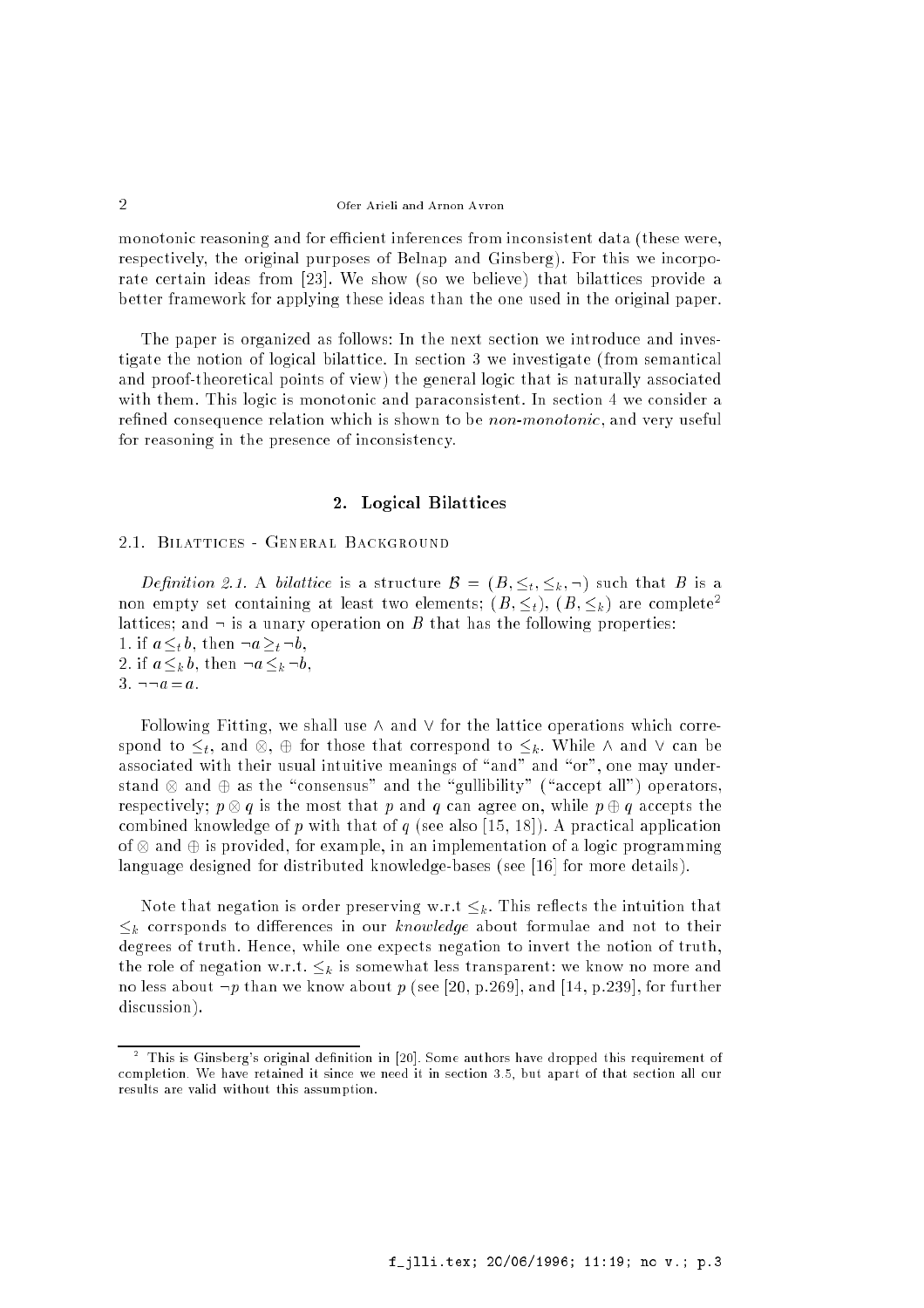We will denote by f and by t the least element and the greatest element (respectively) of B w.r.t  $\leq_t$ , while  $\perp$  and  $\top$  will denote the least element and the greatest element of B w.r.t  $\leq_k$  ,  $j$  ,  $i$ ,  $\perp$  , and if are all different by lemma 2.5(a) below, and by the fact that a bilattice contains at least two elements.

Definition 2.2. A bilattice is called *distributive* [20] if all the twelve possible distributive laws concerning  $\wedge$ ,  $\vee$ ,  $\otimes$ , and  $\oplus$  noid  $\ulcorner$ . It is called *interlaced* [14] if each one of  $\mathbb{R}^n$  , and is monotonic with respect to both the spectrum of  $\mathbb{R}^n$  . In the and k . The spectrum of  $\mathbb{R}^n$  is monotonic with respect to both the spectrum of  $\mathbb{R}^n$  . In the spectrum of  $\mathbb{$ 

Lemma 2.3. [14] Every distributive bilattice is interlaced.

Example 2.4. Figures 1 and 2 contain double Hasse diagrams of some useful bilattices. In these diagrams y is an immediate  $\leq_t$ -successor of x iff y is on the right side of  $x$ , and there is an edge between them; similarly,  $y$  is an immediate  $\leq_k$ -successor of x iff y is above x, and there is an edge between them.

Belnap's  $FOUR$  [7, 8], drawn in figure 1, is the smallest bilattice. It easy to check that  $FOUR$  is distributive. Ginsberg's  $DEFAULT$  (figure 2) was introduced in  $[20]$  as a tool for non-monotonic reasoning. The truth values that have a prefix " d" in their names are supposed to represent values of default assumptions ( $dt =$ true by default; etc.). It easy to verify that  $\neg df = dt$ ;  $\neg dt = df$ ;  $\neg d\top = d\top$ . The negations of  $\top$ ,  $t, f, \bot$  are identical to that of  $FOUR$  (see lemma 2.5(a) below). This bilattice is not even interlaced *s*; *NINE* (ligure 1), on the other hand, is distributive, and it contains the default values of DEFAULT. In addition, NINE has two more truth values, *ot* and *of*, where  $\neg$ *of* = *ot* and  $\neg$ *ot* = *of*.

Lemma 2.5. Let  $\mathcal{B} = (B, \leq_t, \leq_k, \neg)$  be a bilattice, and let  $a, b \in B$ . a) [20] :(a^b) = :a\_:b; :(a\_b) = :a^:b; :(a b) = :a :b; :(ab) = :a:b. Also,  $\neg f = t$ ;  $\neg t = f$ ;  $\neg \bot = \bot$ ;  $\neg \top = \top$ .  $\alpha$  is interlaced, then, then  $\alpha$  is the  $\alpha$  is the  $\alpha$  then  $\alpha$  is the  $\alpha$  then  $\alpha$ 

*Definition 2.6.* [20] Let  $(L,\leq)$  be a complete lattice. The structure  $L\odot L = (L\times)$  $L, \leq t, \leq k, \neg$ ) is defined as follows:  $(y_1, y_2) \geq_t (x_1, x_2)$  iff  $y_1 \geq x_1$  and  $y_2 \leq x_2$ ,  $(y_1, y_2) \geq_k (x_1, x_2)$  iff  $y_1 \geq x_1$  and  $y_2 \geq x_2$  $\neg(x_1,x_2) = (x_2,x_1).$ 

Lemma 2.7. Let  $(L,\leq)$  be a complete lattice. Then: a) [14]  $L \odot L$  is an interlaced bilattice. **b**) [20] If L is distributive, then so is  $L \odot L$ .

 $^{\circ}$   $\perp$  and  $\perp$  could be thought of as representing no information and inconsistent knowledge, respectively.

Infinitary laws have also been considered in the literature (see, e.g., [17, definition 3.3]). In this paper we do not use such laws. They might be more useful when we enter more deeply to

<sup>&</sup>lt;sup>1</sup> <sup>5</sup> For example,  $f \n\t\leq_t df$ , while  $f \otimes d\mathsf{T} = d\mathsf{T} >_t df = df \otimes d\mathsf{T}$ .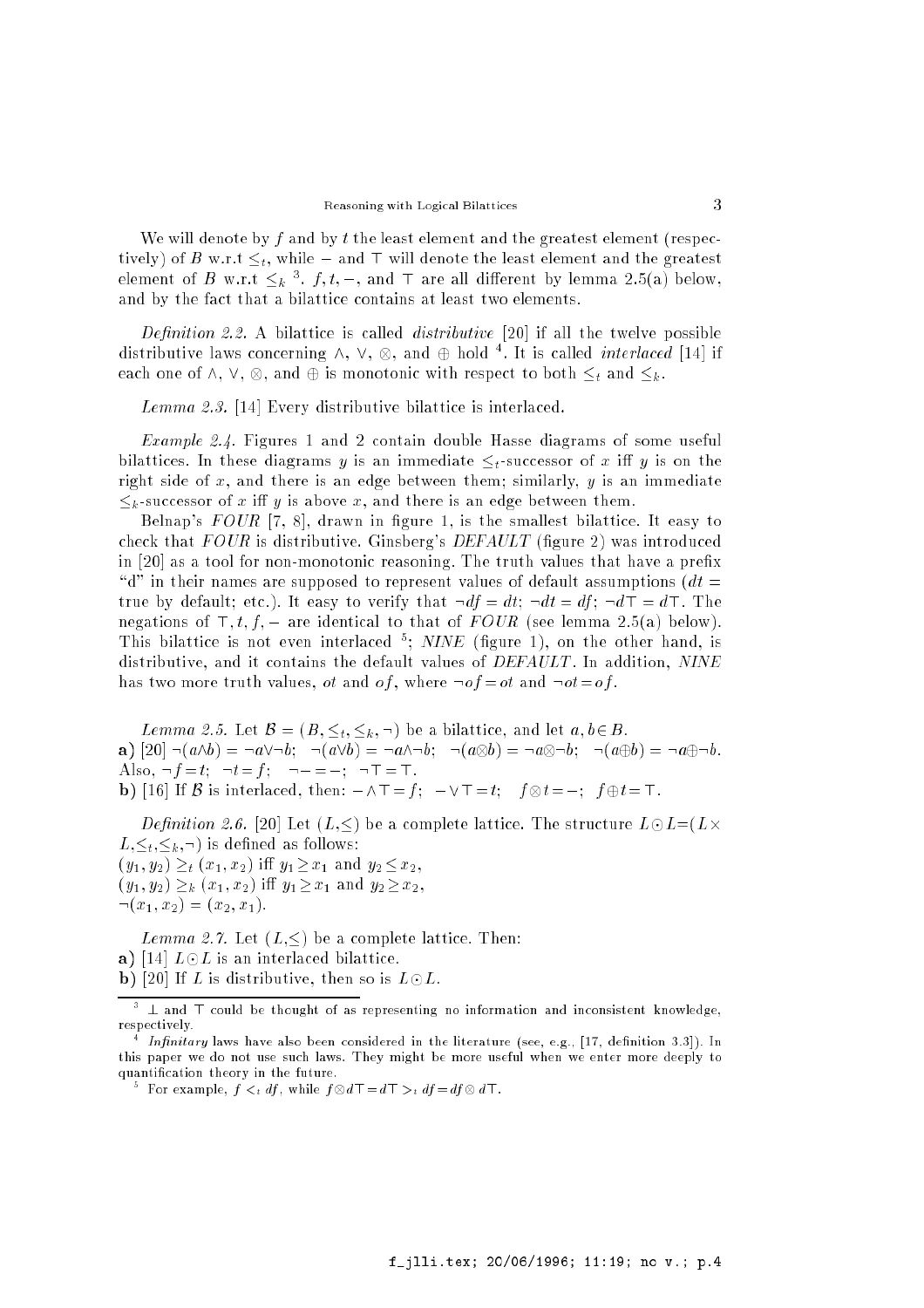



Fig. 2. DEFAULT

 $L \odot L$  was introduced in [20], and later examined by Fitting as a general method for constructing bilattices. A truth value  $(x, y) \in L \odot L$  may intuitively be understood so that  $x$  represents the amount of belief for an assertion, and  $y$  is the degree of belief against it.

*Example 2.8.* Denote the standard two valued structure  $\{0,1\}$  by TWO. Then FOUR is isomorphic to TWO $\odot$ TWO. Similarly, NINE is isomorphic to  $\{\pm 1, 0, 1\}$  $\{\pm 1, 0, 1\}.$ 

We conclude this introductory part by considering another bilattice operation, and a corresponding family of bilattices: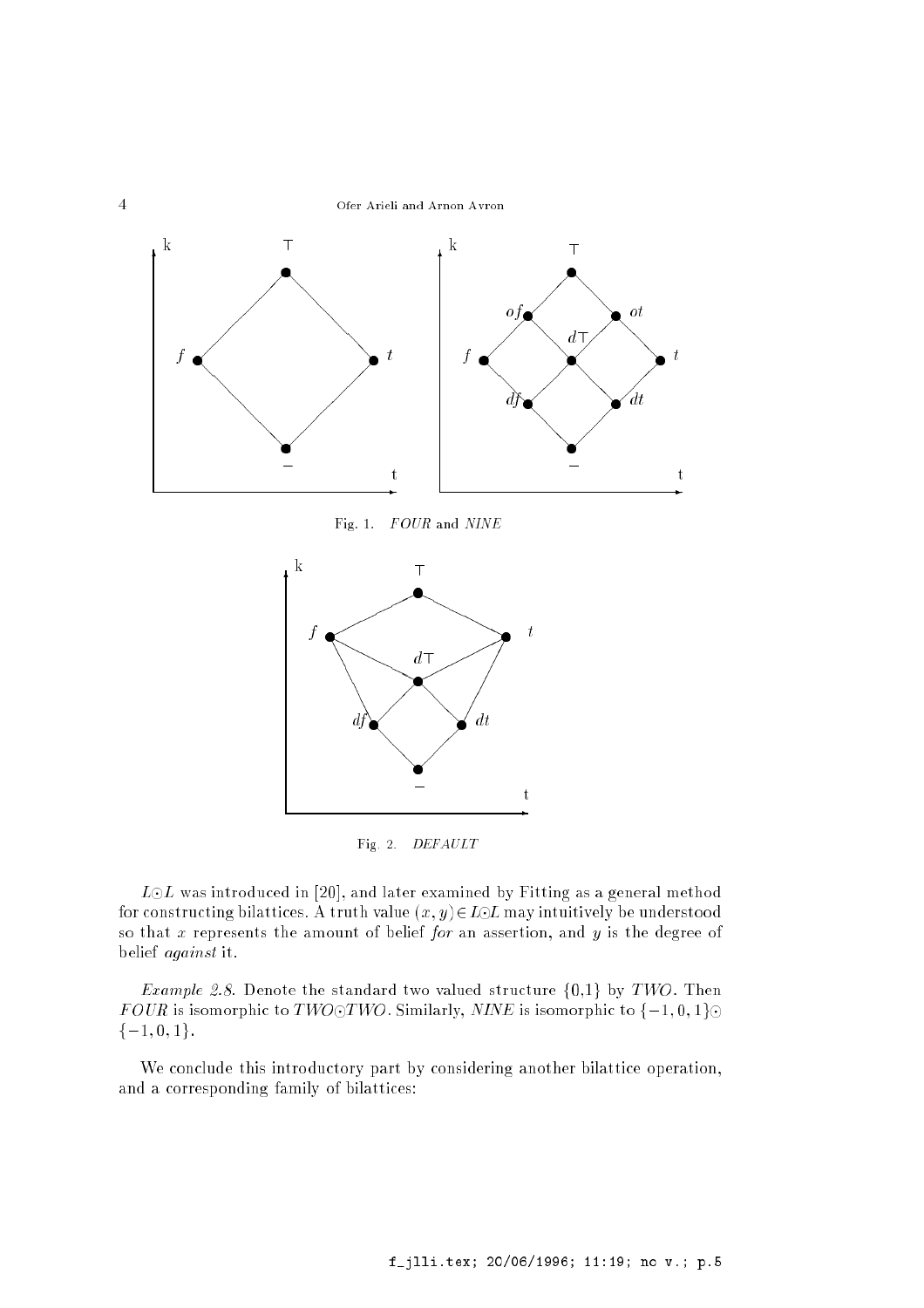Definition 2.9. [15] A conflation,  $\perp$ , is a unary operation on a bilattice B that has the following properties:

1. if  $a \leq_k b$  then  $\perp a \geq_k \perp b$ , 2. if  $a \leq_t b$  then  $\perp a \leq_t \perp b$ , 3.  $\perp \perp a=a$ .  $4.$   $\bot \neg u = \neg \bot u$   $\vdots$ 

Lemma 2.10. [15] Let  $\mathcal{B} = (B, \leq_t, \leq_k, \neg)$  be a bilattice, and let  $a, b \in B$ . (a^b) = a^b; (a\_b) = a\_b; (a b) = ab; (ab) = a b. Also,  $\bot f = f$ ;  $\bot t = t$ ;  $\bot \bot = \top$ ;  $\bot \top = \bot$ .

*Definition 2.11.* [18] A bilattice with a conflation is called *classical*, if for every  $0\in D$  ,  $0\vee\bot \neg 0\equiv t$  .

*Example 2.12. FOUR* is a classical bilattice (where " $\perp$ " is defined according to lemma 2.10).

Classical bilattices were presented is order to allow analogues of classical tautologies. In particular, in classical bilattices it is really the combination  $\perp \neg$  that plays the role of classical negation.

## 2.2. Bifilters and Logicality

One of the most important component in a many-valued logic is the subset of the designated truth values. This subset is used for defining validity of formulae and a consequence relation. Frequently, in an algebraic treatment of the sub ject, the set of the designated values forms a filter, or even a prime (ultra-) filter, relative to some natural ordering of the truth values. Natural analogues for bilattices of filters, prime filters, ultrafilters, and set of designated values in general, are the following:

Definition 2.13.

a) A bifilter of a bilattice  $B = (B, \leq_t, \leq_k)$  is a nonempty subset  $\mathcal{F} \subset B$ ,  $\mathcal{F} \neq B$ , such that:  $a\land b\in\mathcal{F}$  iff  $a\in\mathcal{F}$  and  $b\in\mathcal{F}$ 

a i a2F i a2F i a2F a2F i a2F i a2F i a2F i a2F i a2F i a2F i a2F i a2F i a2F i a2F i a2F i a2F i a2F i a2F i

**b**) A bifilter  $F$  is called *prime*, if it satisfies also:

 $a\vee b\in\mathcal{F}$  iff  $a\in\mathcal{F}$  or  $b\in\mathcal{F}$ 

 $a \oplus b \in \mathcal{F}$  iff  $a \in \mathcal{F}$  or  $b \in \mathcal{F}$ 

c) Let B be a bilattice with a conflation. F is an ultrabifilter in B, if it is a prime bifilter, and  $b \in \mathcal{F}$  iff  $\bot \neg b \notin \mathcal{F}$ .

 $^{\circ}\,$  This requirement is not part of Fitting's original definition. Nevertheless, it is usually assumed when dealing with bilattices that have conflation, and useful for our purposes.

In the original definition of classical bilattice, Fitting requires that the bilattice would be distributive. This requirement is not essential for the present treatment of such bilattices.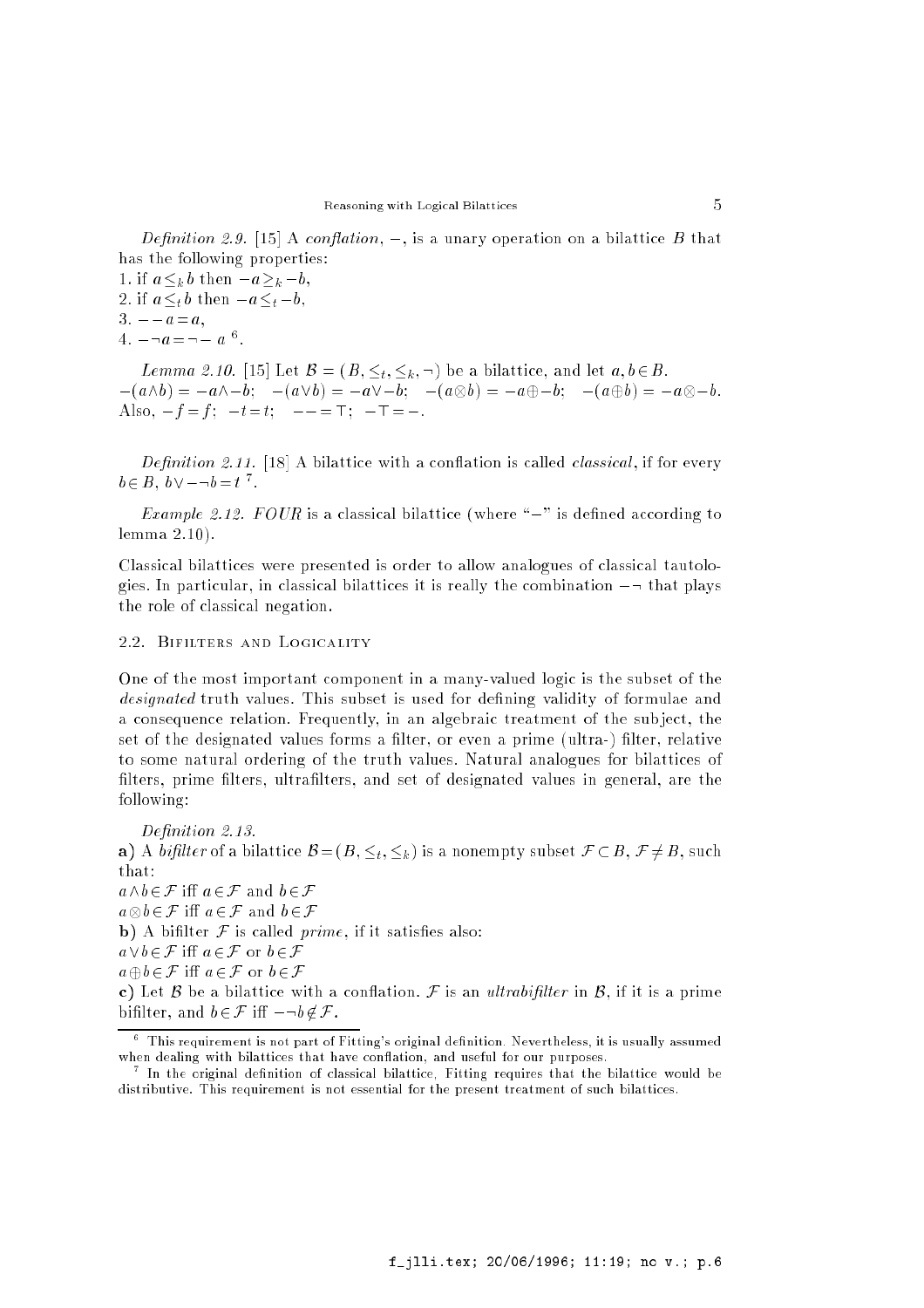

Fig. 3.  $FIVE$ 

*Example 2.14. FOUR* and *DEFAULT* contain exactly one bifilter:  $\{\top, t\}$ , which is prime in both, and an ultrabifilter in FOUR.  $\{\top, t\}$  is also the only bifilter of FIVE (figure 3), but it is not prime there:  $d\top \vee \bot = t$ , while  $d\top \notin \mathcal{F}$ , and  $\bot \notin \mathcal{F}$ . NINE contains two bifilters:  $\{\top, ot, t\}$ , as well as  $\{\top, ot, t, of, d\top, dt\}$ ; both are prime, but neither is an ultrabilter.

Proposition 2.15. (Basic properties of bifilters) Let  $\mathcal F$  be a bifilter of  $\mathcal B$ ; Then: a) F is upward-closed w.r.t both  $\leq_t$  and  $\leq_k$ .

**b**)  $t, \top \in \mathcal{F}$ , while  $f, \bot \notin \mathcal{F}$ .

c) In classical bilattices every prime bilter is also an ultrabilter.

**Proof:** Claim (a) follows immediately from the definition of  $F$ ; the first part of (b) follows from (a), and from the maximality of  $t$  and  $\top$ ; the fact that the minimal elements are not in F follows also from (a), since  $\mathcal{F} \neq B$ . Finally, part (c) obtains since on the one hand in every classical bilattice  $b\vee \bot \neg b=t \in \mathcal{F}$ , and since  $\mathcal F$  is prime, either  $b \in \mathcal{F}$  or  $\bot \neg b \in \mathcal{F}$ . On the other hand,  $\bot \neg b \wedge b = \bot \neg(b \vee \bot \neg b) = \bot \neg t = f \notin \mathcal{F}$ , therefore  $\bot \neg b \land b \notin \mathcal{F}$ , and so either  $b \notin \mathcal{F}$  or  $\bot \neg b \notin \mathcal{F}$ .  $\Box$ 

Definition 2.16. A logical bilattice is a pair  $(\mathcal{B}, \mathcal{F})$ , in which  $\mathcal B$  is a bilattice, and  $\mathcal F$  is a prime bifilter on  $\mathcal B$ .

In the next section we shall use logical bilattices for defining logics in a way which is completely analogous to the way Boolean algebras and prime filters are used in classical logic. The role which  $TWO$  has among Boolean algebras is taken here by  $FOUR$ :

Theorem 2.17. Let  $(\mathcal{B}, \mathcal{F})$  be a logical bilattice. Then there exists a unique homomorphism  $h : \mathcal{B} \to \text{FOUR}$ , such that  $h(b) \in \{\top, t\}$  iff  $b \in \mathcal{F}$ .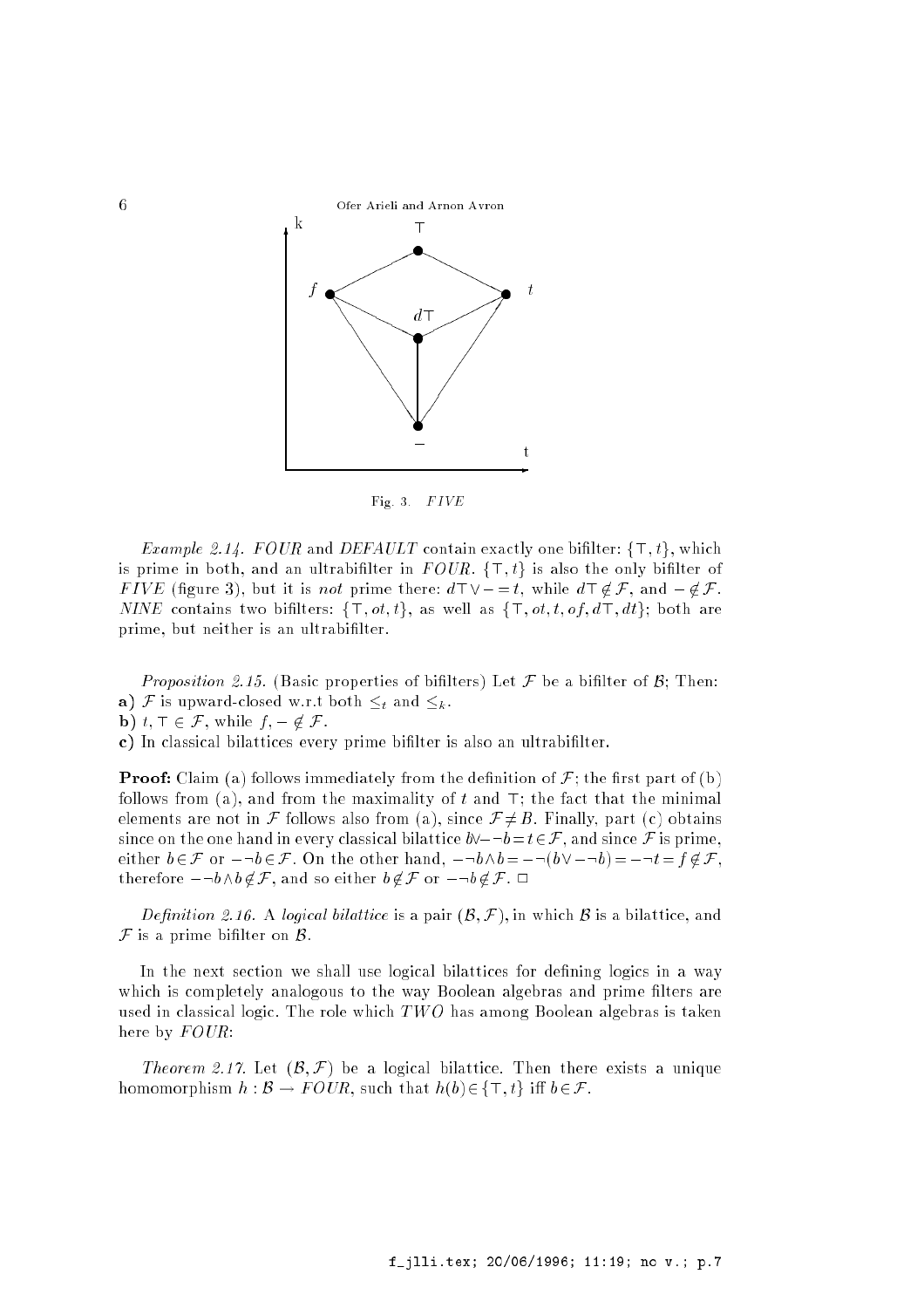**Proof:** It is immediate that the only function  $h : \mathcal{B} \to \text{FOUR}$  that satisfies the condition, and is also an homomorphism w.r.t negation, is the following one:

$$
h(b) \stackrel{\text{def}}{=} \begin{cases} \top & \text{if } b \in \mathcal{F} \text{ and } \neg b \in \mathcal{F} \\ t & \text{if } b \in \mathcal{F} \text{ and } \neg b \notin \mathcal{F} \\ f & \text{if } b \notin \mathcal{F} \text{ and } \neg b \in \mathcal{F} \\ \bot & \text{if } b \notin \mathcal{F} \text{ and } \neg b \notin \mathcal{F} \end{cases}
$$

This entails uniqueness. For existence, note first that  $h$  is obviously an homomorphism w.r.t :. It remains to show that it is also a homomorphism w.r.t  $\mathbb{R}^n$  ,  $\mathbb{R}^n$  ,  $\mathbb{R}^n$  ,  $\mathbb{R}^n$  ,  $\mathbb{R}^n$  ,  $\mathbb{R}^n$  ,  $\mathbb{R}^n$  ,  $\mathbb{R}^n$  ,  $\mathbb{R}^n$  ,  $\mathbb{R}^n$  ,  $\mathbb{R}^n$  ,  $\mathbb{R}$ and  $\oplus$ .

- a) The case of  $\wedge$ :
	- 1. Suppose that  $a \wedge b \in \mathcal{F}$  and  $\neg(a \wedge b) \in \mathcal{F}$ . Then  $a \in \mathcal{F}$  and  $b \in \mathcal{F}$ . In addition,  $\neg(a \wedge b) \in \mathcal{F}$ , hence  $\neg a \vee \neg b \in \mathcal{F}$ , and so  $\neg a \in \mathcal{F}$  or  $\neg b \in \mathcal{F}$  (since  $\mathcal{F}$  is prime). It follows that  $\{a, \neg a\} \subseteq \mathcal{F}$  or  $\{b, \neg b\} \subseteq \mathcal{F}$ , hence either  $h(a) = \top$  or  $h(b) = \top$ . Since both  $h(a)$  and  $h(b)$  are in  $\{\top, t\}$ , and  $\top \land \top = \top \land t = \top$ , it follows that  $h(a)\wedge h(b)=\top=h(a\wedge b).$
	- 2. If  $a \wedge b \in \mathcal{F}$  but  $\neg(a \wedge b) \notin \mathcal{F}$ , then  $a \in \mathcal{F}$  and  $b \in \mathcal{F}$ , but  $\neg a \vee \neg b \notin \mathcal{F}$ , and so neither  $\neg a$  nor  $\neg b$  are in F. It follows that  $h(a) = h(b) = t$ , so this time  $h(a)\wedge h(b)=t=h(a\wedge b).$
	- 3. Suppose that  $a\wedge b \notin \mathcal{F}$  and  $\neg(a\wedge b)\in\mathcal{F}$ . Then either  $\neg a\in\mathcal{F}$  or  $\neg b\in\mathcal{F}$ . Assume, e.g., that  $-a \in \mathcal{F}$ . If  $a \notin \mathcal{F}$  then  $h(a)=f$  and so  $h(a)\wedge h(b)=f =h(a\wedge b)$ . If, on the other hand,  $a \in \mathcal{F}$ , then  $h(a) = \top$ . In addition  $b \notin \mathcal{F}$  (otherwise we would have  $a\wedge b\in\mathcal{F}$ ), and so  $h(b)\in\{f, \perp\}$ . Since in  $FOUR \top \wedge f = \top \wedge \bot =f$ , in this case  $h(a)\wedge h(b)=f = h(a\wedge b)$ .
	- 4. Suppose that  $a \wedge b \notin \mathcal{F}$  and  $\neg (a \wedge b) \notin \mathcal{F}$ . Then  $\neg a \notin \mathcal{F}$ ,  $\neg b \notin \mathcal{F}$  and either  $a \notin \mathcal{F}$  or  $b \notin \mathcal{F}$ . It follows that either  $h(a) = \perp$  or  $h(b) = \perp$ . Assume, e.g., the former. Since  $\neg b \notin \mathcal{F}$ , then  $h(b) \in \{t, \perp\}$ . But since  $\perp \wedge t = \perp \wedge \perp = \perp$ ,  $h(a)\wedge h(b)=\bot=h(a\wedge b)$  in this case.
- b) The case of  $\vee$ :

Since  $a\vee b=\neg(\neg a\wedge\neg b)$ , this case follows from the previous one.

- c) The case of :
	- 1. If a b 2 F and :(a b) 2 F, then since :(a b) = :a :b, we have that a; b; :a; :b2F, hence h(a)=h(b)=>, and so h(a) h(b)=> >=>=h(a b).
	- 2. If <sup>a</sup>b 2 F and :(a b) 62 F, then a 2 F, b 2 F, and either :a 62 F or :b 62 F. It follows that both  $h(a)$  and  $h(b)$  are in  $\{\top, t\}$ , and at least one of them is t. hence, hence, hence, hence, hence, hence, hence, hence, hence, hence, hence, hence, hence, hence, hence, hence,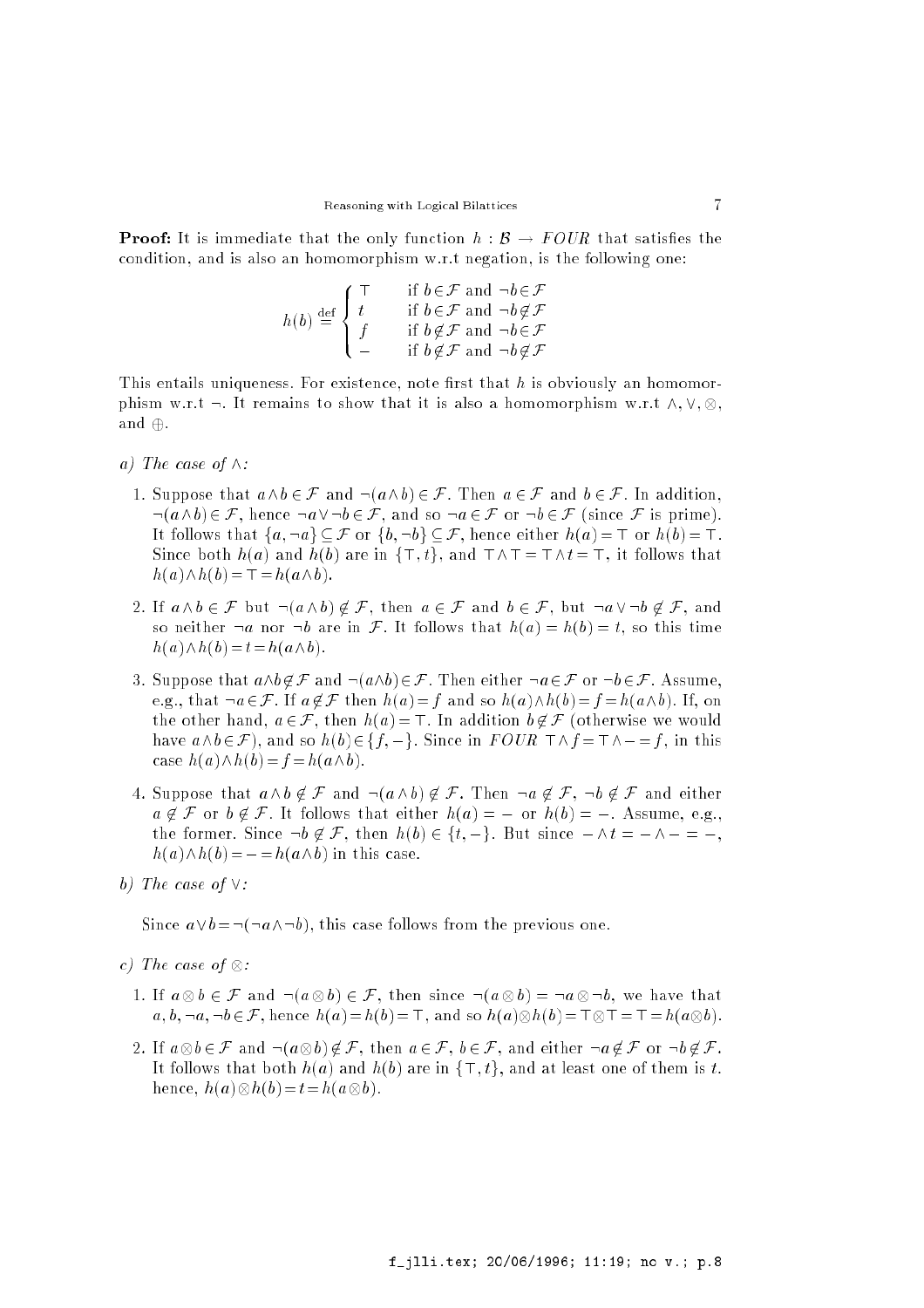- 3. The case that <sup>a</sup>b 62F and :(a b) 2F is similar to the previous one.
- 4. If <sup>a</sup>b 62F and :(a b) 62F then either a 62F or b 62F, and also either :a 62F or  $\neg b \notin \mathcal{F}$ . Assume, e.g., that  $a \notin \mathcal{F}$ . If also  $\neg a \notin \mathcal{F}$ , then  $h(a) = \bot$ , and so h(b) = ? + 82 F, and son the other hand, in the other hand, in the other hand, in the other hand, in the other we give that  $\{x_i\}$  , it were the function for the following in  $\{y_i\}$  ,  $\{y_i\}$  ,  $\{y_i\}$  ,  $\{y_i\}$  ,  $\{y_i\}$ have a contracted a contracted as a contracted and a contracted and a contracted and a contracted and a contracted and a contracted and a contracted and a contracted and a contracted and a contracted and a contracted and a
- d) The case of  $\oplus$ :
	- 1. Assume that  $a \oplus b \in \mathcal{F}$  and  $\neg(a \oplus b) \in \mathcal{F}$ . Then  $a \in \mathcal{F}$  or  $b \in \mathcal{F}$ . Assume, e.g., that  $a \in \mathcal{F}$ ; then  $h(a) \in {\{\top, t\}}$ . If in addition  $\neg a \in \mathcal{F}$ , then  $h(a) = \top$ , and so  $h(a)\oplus h(b) = \top = h(a\oplus b)$ . Otherwise,  $\neg b \in \mathcal{F}$ , and so  $h(b) \in {\top, f}$ . Since in  $FOUR$ ,  $\top \oplus \top = \top \oplus t = \top \oplus f = t \oplus f = \top$ , we have that  $h(a) \oplus h(b) = \top = h(a \oplus b)$ .
	- 2. If  $a \oplus b \in \mathcal{F}$  and  $\neg(a \oplus b) \notin \mathcal{F}$ , then  $a \in \mathcal{F}$  or  $b \in \mathcal{F}$ , and neither  $\neg a$  nor  $\neg b$  are in F. It follows that  $h(a)$ ,  $h(b)$  are both in  $\{t, \perp\}$ , and at least on of then is t. Hence,  $h(a)\oplus h(b)=t=h(a\oplus b)$ .
	- 3. The case that  $a \oplus b \notin \mathcal{F}$  and  $\neg(a \oplus b) \in \mathcal{F}$  is similar to the previous one.
	- 4. If  $a \oplus b \notin \mathcal{F}$  and  $\neg(a \oplus b) \notin \mathcal{F}$ , then  $a, \neg a, b, \neg b$  are all not in  $\mathcal{F}$ , and so  $h(a)$  =  $h(b)=\bot$ . It follows that  $h(a)\oplus h(b)=\bot=h(a\oplus b)$ .  $\Box$

Note: For Boolean algebras we have, in fact, a weaker theorem: given x from a Boolean algebra B, and a filter  $F \subseteq B$  s.t.  $x \notin F$ , we have an homomorphism  $h_x$ :  $B \to TWO$  w.r.t  $\neg, \wedge, \vee$  s.t.  $h_x(x) \notin F(TWO)$ , and  $h_x(y) \in F(TWO)$  for every  $y \in F$ . In our case, the same h is good for all  $x$ . On the other hand, in Boolean algebras we have the property that if  $x, y \in B$  and  $x \neq y$ , then there is an homomorphism  $h : B \to TWO$  which separates them. This further implies that equalities which hold in TWO are valid in any Boolean algebra. Logical bilattices and  $FOUR$ , in contrast, do not enjoy this property. Thus, the distributive law  $a\wedge (b\vee c) = (a\wedge b)\vee(a\wedge c)$  is valid in  $FOUR$ , but not in every logical bilattice in general (take, e.g.,  $DEFAULT$ ).

Definition 2.18. An ultralogical bilattice is a pair  $(\mathcal{B}, \mathcal{F})$ , where  $\mathcal B$  is a bilattice with a conflation, and  $\mathcal F$  is an ultrabifilter on  $\mathcal B$ .

As it follows from proposition  $2.15(c)$ , ultralogical bilattices are natural extensions of Fitting's notion of classical bilattices. Also, thay have several similar properties to those of logical bilattices. The next proposition is one such an instance (cf. theorem 2.17):

*Proposition 2.19.* Let  $(\mathcal{B}, \mathcal{F})$  be an ultralogical bilattice. Then there exists a unique homomorphism  $h : \mathcal{B} \to FOUR$ , such that  $h(b) \in {\text{\sf T}}; t$  iff  $b \in \mathcal{F}$ .

**Proof:** Similar to that of theorem 2.17. The only extra thing that we need to check is the case of conflation. Again, we shall examine the four possible cases:

## 8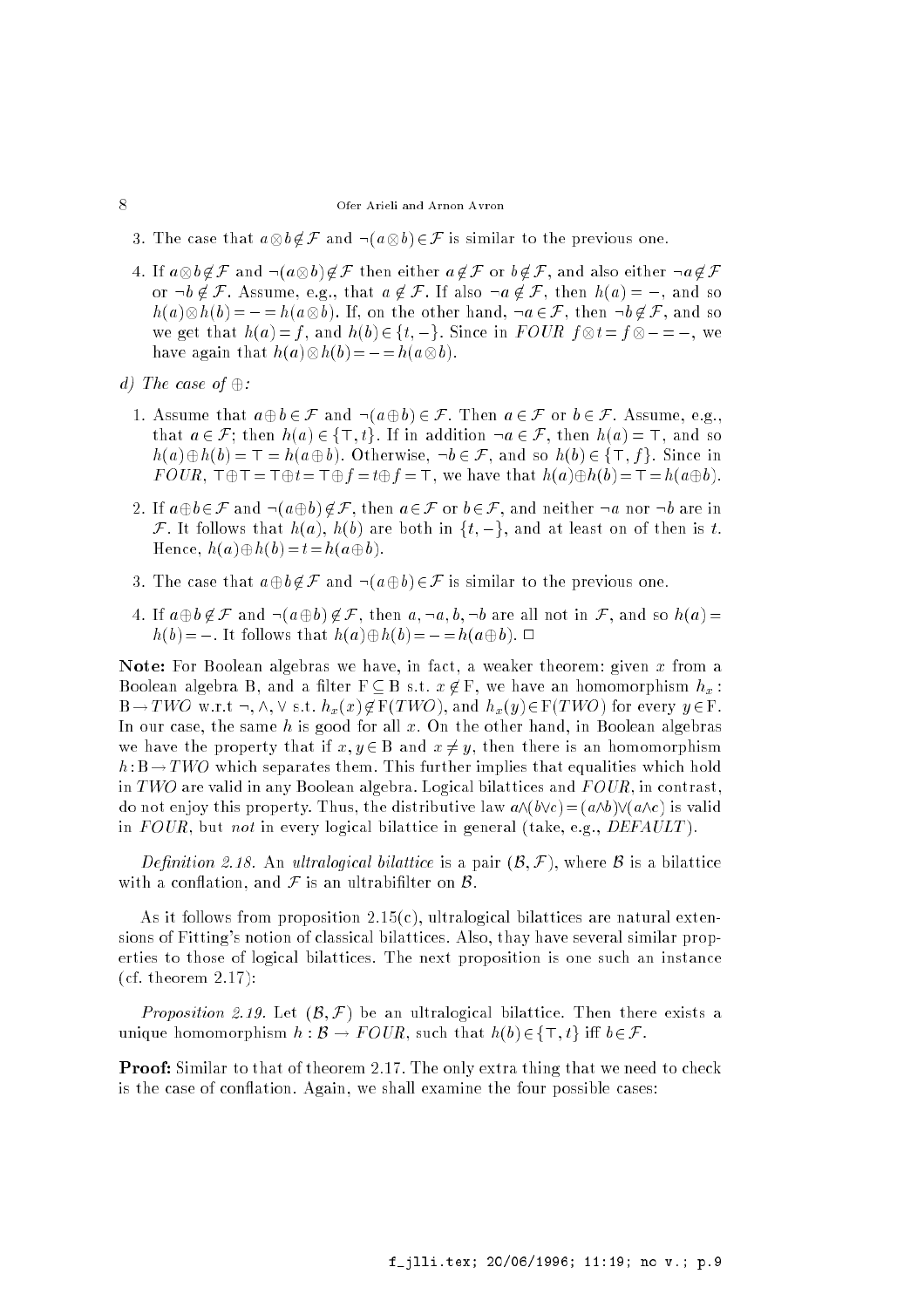Reasoning with Logical Bilattices 9

- 1.  $h(b) = \top \Rightarrow b \in \mathcal{F}$ ,  $\neg b \in \mathcal{F} \Rightarrow \bot \neg b \notin \mathcal{F}$ ,  $\bot \neg \neg b \notin \mathcal{F} \Rightarrow \neg \bot b \notin \mathcal{F}$ ,  $\bot b \notin \mathcal{F} \Rightarrow$  $h(\perp b)=\perp=\perp h(b).$
- 2.  $h(b) = t \Rightarrow b \in \mathcal{F}, \neg b \notin \mathcal{F} \Rightarrow \bot \neg b \notin \mathcal{F}, \bot \neg \neg b \in \mathcal{F} \Rightarrow \neg \bot b \notin \mathcal{F}, \bot b \in \mathcal{F} \Rightarrow$  $h(\perp b)=t=\perp h(b).$
- 3.  $h(b) = f \Rightarrow b \notin \mathcal{F}$ ,  $\neg b \in \mathcal{F} \Rightarrow \bot \neg b \in \mathcal{F}$ ,  $\bot \neg \neg b \notin \mathcal{F} \Rightarrow \neg \bot b \in \mathcal{F}$ ,  $\bot b \notin \mathcal{F} \Rightarrow$  $h(\perp b)=f=\perp h(b).$
- 4. h(b) = ? ) b 62 F, :b 62 F ) :b 2 F, ::b 2 F ) :b 2 F, b 2 F ) h(b)=>=h(b). <sup>2</sup>

Since ultralogical bilattices seems to be quite rare  $\,$  , we shall concentrate in what follows on logical bilattices.

Next we discuss the existence of bilters and prime bilters, concentrating on an important special case:

Definition 2.20. Let  $\beta$  be a bilattice. Define:  $\bullet \ D_k(\mathcal{B}) = \{ x \mid x \geq_k t \}$  (designated values of B w.r.t  $\leq_k$ )  $\bullet \ D_t(\mathcal{B}) = \{ x \mid x \geq t \ \top \}$  (designated values of B w.r.t  $\leq_t$ )

Intuitively, each element of  $\mathcal{D}_k(\mathcal{B})$  represents a truth value which is known to be "at least true" ([8, p.36]). Hence it seems that  $\mathcal{D}_k (\mathcal{B})$  is a particulary natural candidate to play the role of the set of the designated values of B.

Example 2.21. a)  $\mathcal{D}_k(FOUR) = \mathcal{D}_t(FOUR) = \{\top, t\}.$ b)  $\mathcal{D}_k(FIVE) = \mathcal{D}_t(FIVE) = {\top, t}.$ c)  $\mathcal{D}_k(DEFAULT) = \mathcal{D}_t(DEFAULT) = {\top, t}.$ d)  $\mathcal{D}_k(NINE) = \mathcal{D}_t(NINE) = {\top, ot, t}.$ e)  $\mathcal{D}_k(L \odot L) = \mathcal{D}_t(L \odot L) = \{ (sup(L), x) \mid x \in L \}.$ 

*Proposition 2.22.* (Basic properties of  $\mathcal{D}_k(\mathcal{B})$  and  $\mathcal{D}_t(\mathcal{B})$ ) a)  $t, \top \in \mathcal{D}_k(\mathcal{B})$ , while  $f, \bot \notin \mathcal{D}_k(\mathcal{B})$ . The same is true for  $\mathcal{D}_t(\mathcal{B})$ . b)  $\mathcal{D}_k(\mathcal{B}) \cup \mathcal{D}_t(\mathcal{B}) \subseteq \mathcal{F}$ .

**Proof:** The first part concerning  $\mathcal{D}_k(\mathcal{B})$  of (a) is obvious. To see that  $f \notin \mathcal{D}_k(\mathcal{B})$ , assume the countrary. Then  $f \geq k t$  and so also  $\neg f \geq k \neg t$ , which means that  $t \geq k f$ . hence  $f = t$ . This entails that  $\beta$  contains just one element, but this contradicts the definition of a bilattice. An even simpler argumenet holds for  $\perp$ . Claim (b) follows immediately from proposition 2.15.  $\Box$ 

 $\degree$  Even  $NINE$  with either one of its two prime bifilters is not ultralogical bilattice.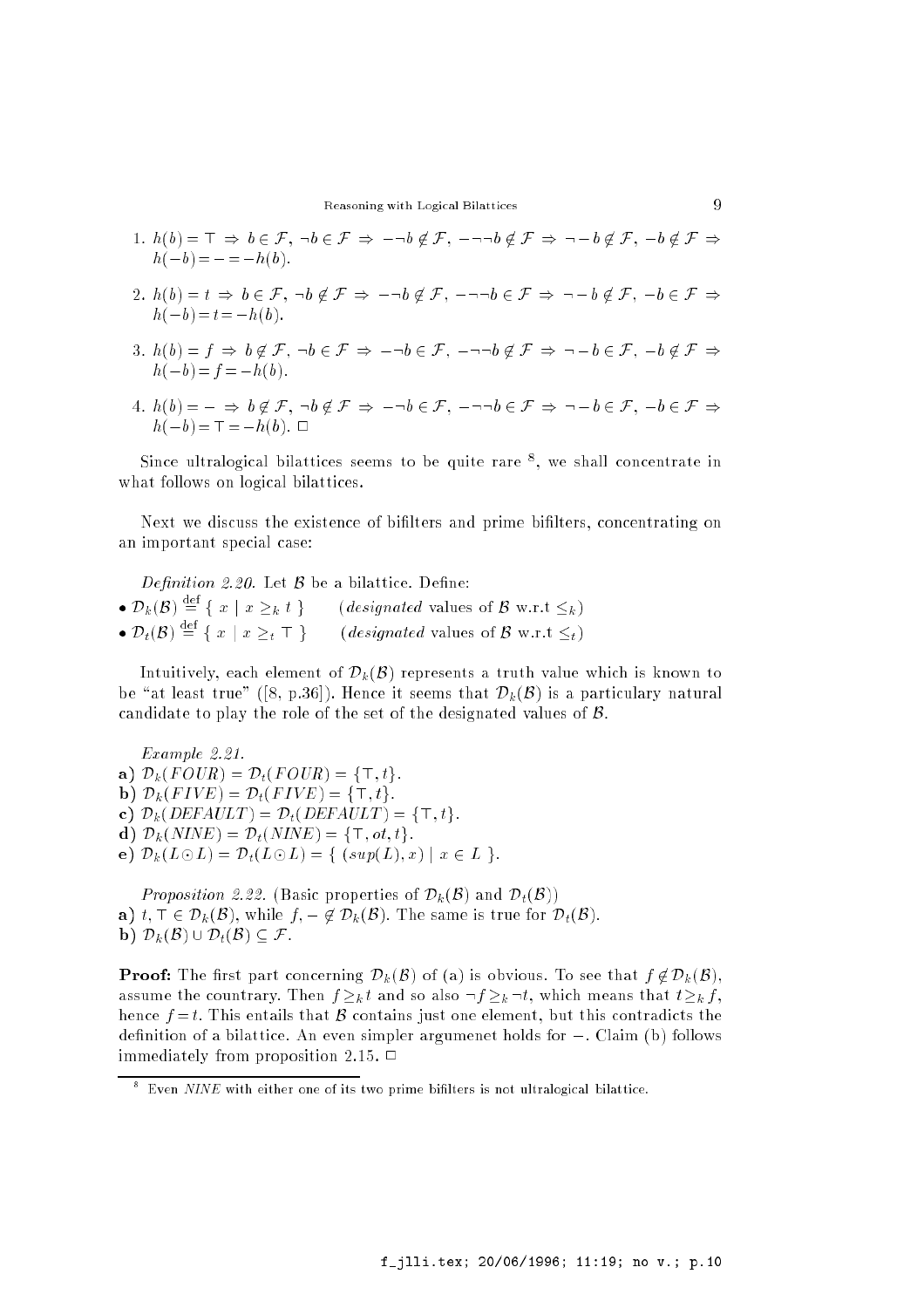*Proposition 2.23.* If  $\mathcal{D}_k(\mathcal{B}) = \mathcal{D}_t(\mathcal{B})$ , then  $\mathcal{D}_k(\mathcal{B})$  is the smallest bifilter (i.e. it is contained in any other bilter).

**Proof:** For every  $a, b \in B$ ,  $a \wedge b \in \mathcal{D}_t(\mathcal{B})$  iff  $a \wedge b \geq_t \top$ , iff  $a \geq_t \top$  and  $b \geq_t \top$ , iff a 2Dt(B) and b2Dt(B). Similarly, ab2Dk (B). Similarly, and a 2Dk (B). Hence,  $B$ if  $\mathcal{D}_k(\mathcal{B}) = \mathcal{D}_t(\mathcal{B})$  then  $\mathcal{D}_k(\mathcal{B})$  is a bifilter of  $\mathcal{B}$ . That  $\mathcal{D}_k(\mathcal{B})$  is the smallest bifilter in this case follows from proposition 2.22(b).  $\Box$ 

Notation 2.24.

a) We shall sometimes write  $\mathcal{D}(\mathcal{B})$  instead of  $\mathcal{D}_k(\mathcal{B})$  or  $\mathcal{D}_t(\mathcal{B})$  when  $\mathcal{D}_k(\mathcal{B}) = \mathcal{D}_t(\mathcal{B})$ .

b) The pair  $(\mathcal{B}, \mathcal{D}(\mathcal{B}))$ , when defined, will be denoted by  $\langle \mathcal{B} \rangle$ .

*Proposition 2.25.* Let  $\beta$  be an interlaced bilattice. Then: a)  $\mathcal{D}_k(\mathcal{B})=\mathcal{D}_t(\mathcal{B})$ . **b**)  $\{b, \neg b\} \subset \mathcal{D}(\mathcal{B})$  iff  $b = \top$ .

**Proof:** Suppose that  $\beta$  is interlaced. Then:

a)  $b \geq_t \top \Rightarrow b \wedge \top = \top \Rightarrow b \wedge \top \geq_k t \Rightarrow b \vee (b \wedge \top) \geq_k b \vee t \Rightarrow b \geq_k t$ . Similarly,  $\tau = \kappa$  , the set of  $\tau$  is the set of  $\tau$  , the set of  $\tau$  is the set of  $\tau$  of  $\tau$  is the set of  $\tau$  $\mathcal{D}_k(\mathcal{B}) = \mathcal{D}_t(\mathcal{B}).$ **b**) If  $b = \top$ , then  $b = \neg b = \top \geq_k t$ , hence  $\{b, \neg b\} \in \mathcal{D}_k(\mathcal{B})$ . The other direction: if

 $\{b, \neg b\} \in \mathcal{D}_k(\mathcal{B})$ , then  $b \geq_k t$  and  $\neg b \geq_k t$ , hance  $b \geq_k t$  and  $b = \neg \neg b \geq_k \neg t = f$ , and so  $b \geq_k t \oplus f = \top$  (see lemma 2.5(b)). But  $\top$  is the greatest element w.r.t  $\leq_k$ , hence  $b=\top$ .  $\Box$ 

Corollary 2.26. For every interlaced bilattice  $\mathcal{B}, \langle \mathcal{B} \rangle$  is defined (In particular,  $\langle L \odot L \rangle$  is defined for every complete lattice L).

Proof: Follows from section (a) of the last proposition, and from proposition 2.23.  $\Box$ 

From the last corollary it follows that if B is interlaced, then  $\langle B \rangle$  is a logical bilattice iff  $\mathcal{D}(\mathcal{B})$  is prime. In fact,  $\langle \mathcal{B} \rangle$  is logical bilattice in all the examples which were actually used in the literature for constructive purposes. This is true even for  $\langle DEFAULT \rangle$ , although it is not interlaced.  $\langle FIVE \rangle$ , in contrast, is not a logical bilattice.

We next provide a sufficient and necessary conditions for  $\mathcal{D}(\mathcal{B})$  to be prime in a particularly important case. It will follow that logical bilattices are very common, and easily constructed:

*Proposition 2.27.* If L is a complete lattice, then  $\langle L \odot L \rangle$  is a logical bilattice iff  $sup(L)$  is join irreducible (i.e.: if  $a \vee b = sup(L)$ , then  $a = sup(L)$  or  $b = sup(L)$ ).

 $10$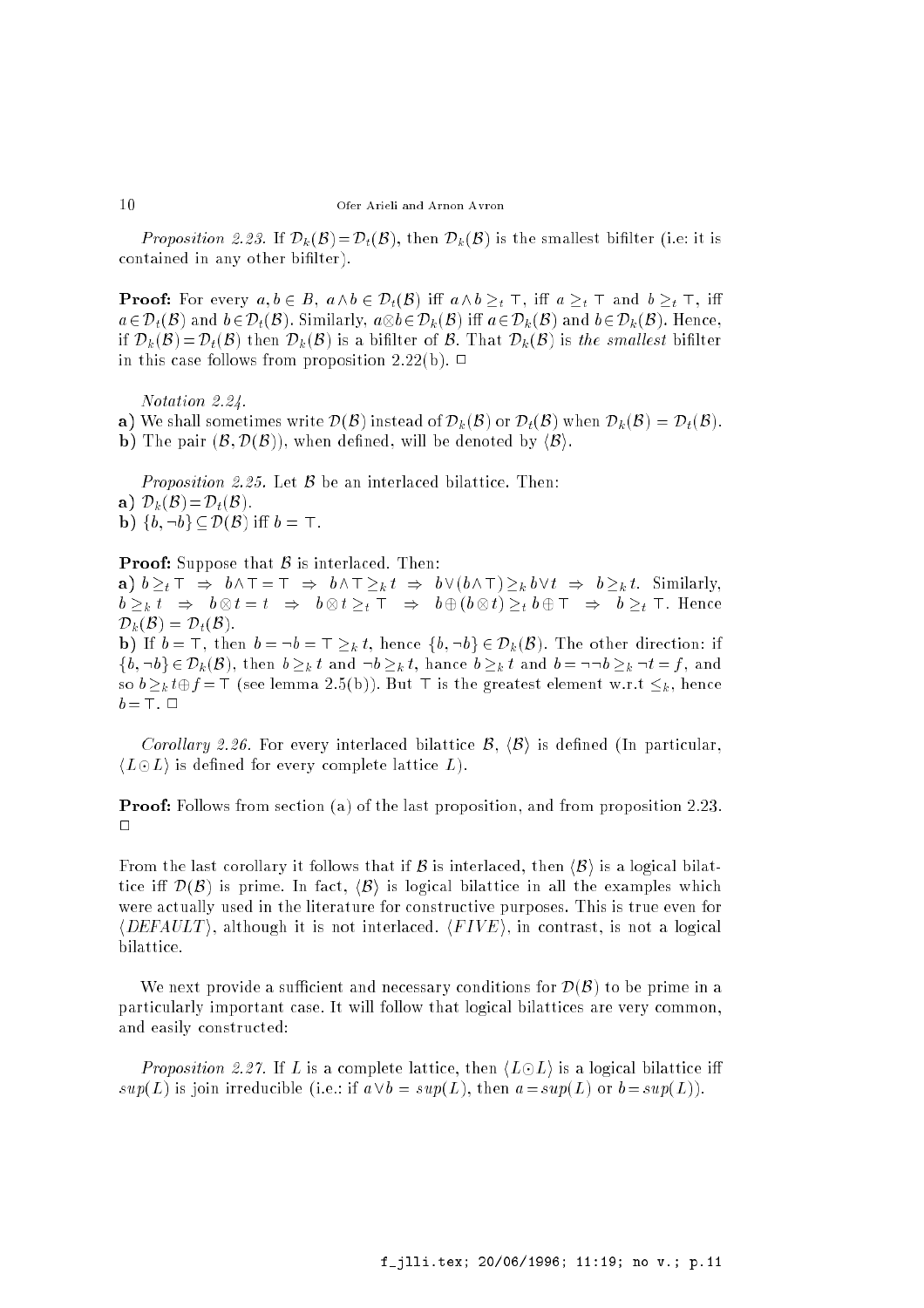#### **Proof:** Denote the suprimum of L by  $\nabla_L$ . Then:

 $(\Leftarrow)$  Assume that  $\nabla_L$  is join irreducible. Since  $L \odot L$  is interlaced, then by corollary 2.26,  $\mathcal{D}(L\odot L)$  is a bifilter. It remains to show that it is also a *prime* bifilter. Indeed,  $(x_1, x_2) \vee (y_1, y_2) \in \mathcal{D}(L \odot L)$  iff  $(x_1 \vee_L y_1, x_2 \wedge_L y_2) \in \mathcal{D}(L \odot L)$  iff  $(x_1 \vee_L y_1) = \nabla_L$  (see example 2.21(e)), iff  $x_1 = \nabla_L$  or  $y_1 = \nabla_L$ , iff  $(x_1, x_2) \in \mathcal{D}(L \odot L)$  or  $(y_1, y_2) \in \mathcal{D}(L \odot L)$ . The proof in the case of  $\oplus$  is similar.

 $(\Rightarrow)$  Assume that  $L \odot L$  is prime, and that  $x \vee y = \nabla_L$  for  $x, y \in L$ . Take arbitrary  $z \in L$ . Then,  $(x, z) \vee (y, z) = (x \vee y, z) = (\nabla_L, z) \in \mathcal{D}(L \odot L)$ , hence  $(x, z) \in \mathcal{D}(L \odot L)$ or  $(y, z) \in \mathcal{D}(L \odot L)$ . It follows that  $x = \nabla_L$  or  $y = \nabla_L$  (by example 2.21(e) again).  $\Box$ 

Corollary 2.28.

**a)**  $\langle \text{FOUR} \rangle$  ( =  $\langle \{0, 1\} \odot \{0, 1\} \rangle$  ) and  $\langle \text{NINE} \rangle$  ( =  $\langle \{\pm 1, 0, 1\} \odot \{\pm 1, 0, 1\} \rangle$  ) are both logical bilattices.

b) More generally, if L is a chain, or if  $sup(L)$  has a unique predecessor, then  $\langle L \odot L \rangle$  is a logical bilattice.

## 3. The Basic Logic of Logical Bilattices

3.1. Syntax and Semantics

We shall first treat the propositional case.

Definition 3.1.

a) The language BL (Bilattice-based Language) is the standard propositional language over f^; \_; :; ; g.

 $\mathbf{p}$ )  $_{BL}$  is  $_{BL}$  together with a unary connective,  $\perp$ , for connation.

**c**)  $BL(4)$  (BL  $[H]$ ) is BL (BL ) enriched with the propositional constants  $\{f, t, \bot, \top\}$ . d) Let  $(\mathcal{B}, \mathcal{F})$  be a logical bilattice.  $BL(\mathcal{B})$  is BL enriched with a propositional constant for each element in  $B$ . We shall usually employ the same symbol and name for each  $b \in B$  and its corresponding propositional constant.

Given a bilattice  $\mathcal{B} = (B, \leq_t, \leq_k, \neg)$ , perhaps with conflation, the semantic notion of a valuation in B for sentences in  $BL(B)$  is defined in the obvious way. The associated logics are also defined in the most natural way:

Definition 3.2.

a) Let  $(\mathcal{B},\mathcal{F})$  be a logical bilattice.  $\Gamma \models_{BL(\mathcal{B},\mathcal{F})} \Delta$  (where  $\Gamma,\Delta$  are finite sets of formulae in  $BL(\mathcal{B})$  iff for every valuation  $\nu$  such that  $\nu(\psi) \in \mathcal{F}$  for every  $\psi \in \Gamma$ . there exists some  $\phi \in \Delta$  such that  $\nu(\phi) \in \mathcal{F}$  as well.

b) Suppose that all the sentences in  $\Gamma \cup \Delta$  are in the language BL (resp. in  $BL(4)$ ). Then  $\Gamma \models_{BL} \Delta$  (resp.  $\Gamma \models_{BL(4)} \Delta$ ), iff  $\Gamma \models_{BL(B,\mathcal{F})} \Delta$  for every  $(\mathcal{B}, \mathcal{F})$ .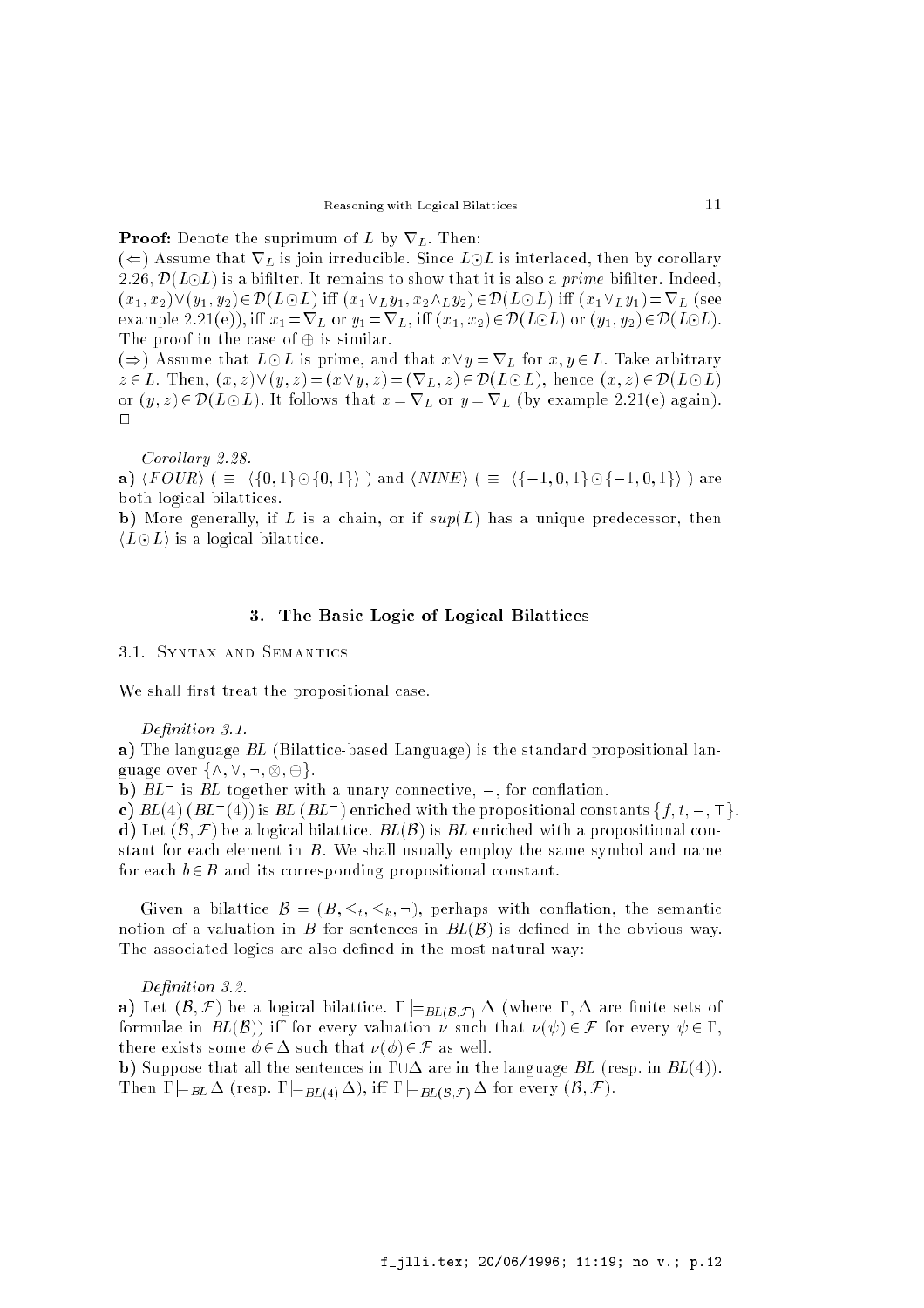Two important properties of  $\models$ <sub>BL</sub> are given in the following proposition:

Proposition 3.3.

- a)  $\models$ <sub>BL</sub> has no tautologies.
- **b**)  $\models$ *BL* is paraconsistent:  $p, \neg p \not\models$ *BL* q.

#### Proof:

a) Let  $\psi$  be any sentence in BL, and suppose that  $\nu$  is a valuation (in FOUR, say) that assigns all the propositional variables in  $\psi$  the value  $\bot$ . Then  $\nu(\psi) = \bot$  as well, so  $\psi$  is not valid.

**b**) Set, e.g.,  $\nu(p)=\top$  and  $\nu(q)=f$ .  $\Box$ 

Note that the first part of the last proposition fails in  $BL(4)$ , since both t and T are valid.

Our next theorem is an easy consequence of theorem 2.17. It shows that in order to check consequence in any logical bilattice, it is sufficient to check it in  $\langle \textit{FOUR} \rangle$ .

*Theorem 3.4.* Let  $\Gamma$  and  $\Delta$  be finite sets of formulae in BL (in BL(4)). Then  $\Gamma \models_{BL} \Delta (\Gamma \models_{BL(4)} \Delta)$  iff  $\Gamma \models_{\langle FOUR \rangle} \Delta$ . <sup>9</sup>

Proof: One direction is trivial. For the other, suppose that for some logical bilattice  $(\mathcal{B}, \mathcal{F}), \Gamma \not\models_{BL(\mathcal{B}, \mathcal{F})} \Delta$ , where  $\Gamma, \Delta$  in  $BL(4)$ . Let  $\nu$  be an assignment in  $\mathcal{B}$  such that  $\nu(\psi) \in \mathcal{F}$  if  $\psi \in \Gamma$ , and  $\nu(\psi) \notin \mathcal{F}$  if  $\psi \in \Delta$ . Then  $h \circ \nu$ , where h is the homomorphism defined in theorem 2.17, is easily seen to be a valuation in  $FOUR$  with the same properties, hence  $\Gamma \not\models_{\langle \text{FOUB} \rangle} \Delta$ .  $\Box$ 

The next proposition, which provides a semi-CNF for formulae, will be needed later.

Proposition 3.5. Let  $(\mathcal{B}, \mathcal{F})$  be a logical bilattice. For every sentence  $\psi$  in  $BL(\mathcal{B})$ one can construct a sentence  $\psi$  , so that  $\psi$  is a  $\wedge$ -conjunction of  $\vee$ -disjunction of literals, and for every  $\nu$  over  $\beta$ ,  $\nu ( \psi ) \in {\mathcal F}$  in  $\nu ( \psi ) \in {\mathcal F}$ . If  $\psi$  is in  $BL(4)$  then the same  $\psi$  is good for every logical bilattice ( $\beta$ ,  $\mathcal{F}$ ).

**Proof:** From the properties of negation it is obvious that for every sentence  $\psi$  we can iniu a sentence  $\psi$  in a negation normal form (i.e. in  $\psi$  ) the negation precedes only propositional variables), s.t.  $\nu(\psi) = \nu(\psi)$  for every valuation  $\nu$ . It suffices, therefore, to prove the proposition for sentences in a negation normal form. This is done by an induction on the number of operations in  $\psi$  (negation excluded): the case where  $\psi$  is literal is obvious. If  $\psi = \psi_1 \wedge \psi_2$  or  $\psi = \psi_1 \otimes \psi_2$ , take  $\psi' = \psi_1 \wedge \psi_2$ .

There is a related, weaker theorem (10.5) in [18].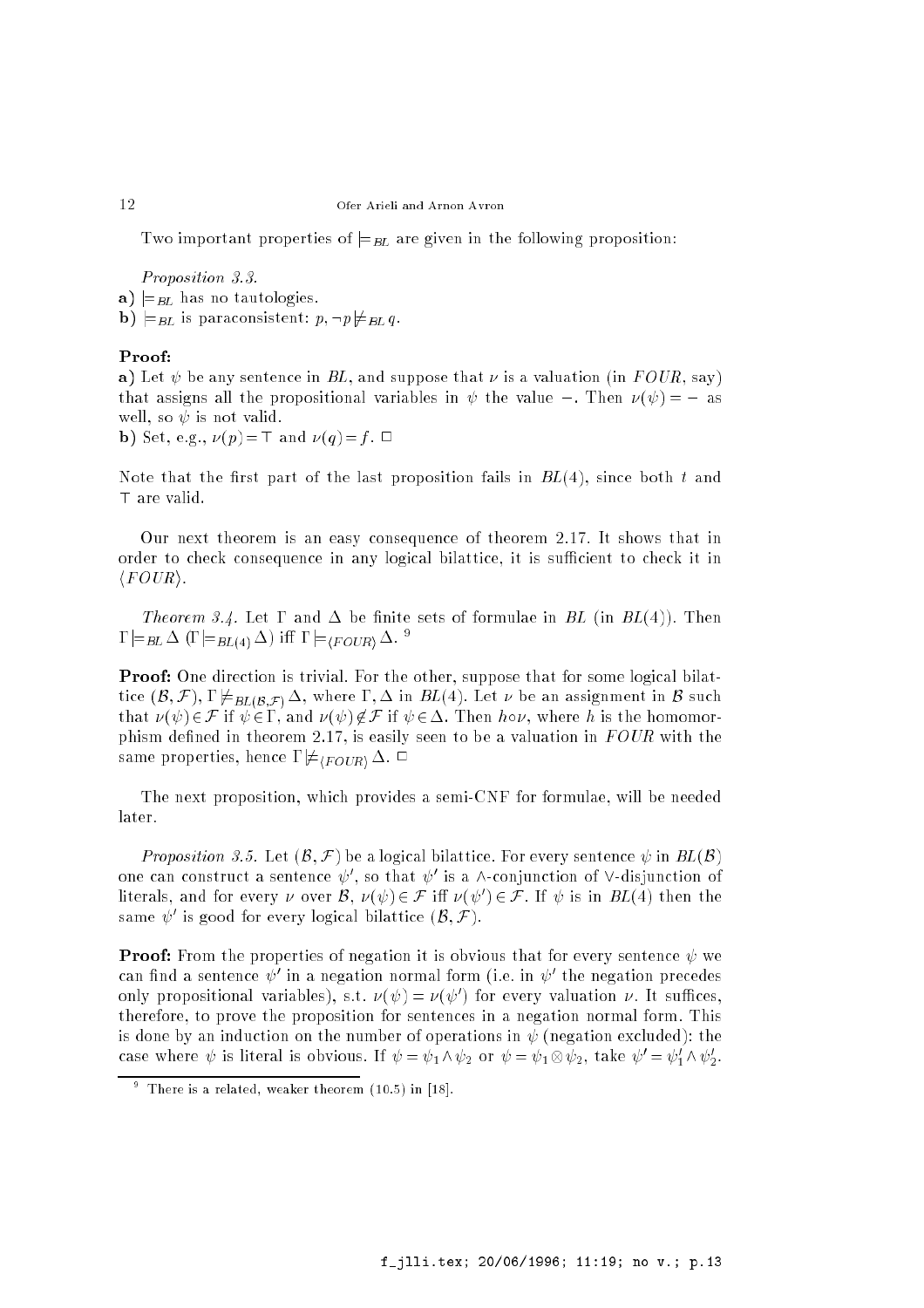Then for every  $\nu, \nu(\psi) \in \mathcal{F}$  in  $\nu(\psi_1) \in \mathcal{F}$  and  $\nu(\psi_2) \in \mathcal{F}$ , in  $\nu(\psi_1) \in \mathcal{F}$  and  $\nu(\psi_2)$ 2)2F, in  $\nu(\psi_1 \wedge \psi_2) \in \mathcal{F}$ , in  $\nu(\psi') \in \mathcal{F}$  . Finally, suppose that  $\psi = \psi_1 \vee \psi_2$  or  $\psi = \psi_1 \oplus \psi_2$ . Let  $\psi_1' = \psi_1' \wedge \psi_1' \wedge ... \wedge \psi_{1}'$  and  $\psi_2' = \psi_2' \wedge \psi_2' \wedge ... \wedge \psi_{2}'$  (where  $\psi_3'$  are V-disjunction of literals). Let  $\psi' = \bigwedge_{1 \leq i \leq n, 1 \leq j \leq m} (\psi_1'')$  $\bigvee \psi'^{\jmath}_2$ ). Assume that  $\nu(\psi)\!\in\! \mathcal{F}.$  Then either  $\nu(\psi_1) \in \mathcal{F}$  or  $\nu(\psi_2) \in \mathcal{F}$ . Assume, e.g., the former. Then  $\nu(\psi_1') \in \mathcal{F}$  for every  $1 \leq i \leq n$ , hence  $\nu(\psi_1 \vee \psi_2) \in \mathcal{F}$  for every  $i, j$ , and so  $\nu(\psi') \in \mathcal{F}$ . For the converse, assume that  $\nu(\psi) \not\in \mathcal{F}$  . Then both  $\nu(\psi_1)$  and  $\nu(\psi_2)$  are not in  $\mathcal{F},$  hence  $\nu(\psi_1^*)$  and  $\nu(\psi^{\nu}_{[2]})$  are not in  ${\cal F}$  for some  $\imath,\jmath$ , and so  $\nu(\psi^{\nu}_{[1}\vee\psi^{\nu}_{[2]})\not\in{\cal F}$  . It follows that  $\nu(\psi^{\nu})\not\in{\cal F}$  .  $\sqcup$ 

## Notes:

- 1.  $\psi$  and  $\psi$  above are not equivalent, i.e. there may be some valuation  $\nu$ , s.t.  $\nu(\nu) \neq \nu(\nu)$  ). All the proposition claims is that  $\nu$  and  $\nu$  are true with respect to the same valuations. <sup>10</sup>
- 2. We could, of course, use and (or and \_, etc.) instead of ^ and \_, without any change in the proof.

#### 3.2. Proof Theory

Since  $\equiv_{BL}$  does not have valid formulae, it cannot have a Hilbert-type representation. However, there is a nice Gentzen-type formulation, which we shall call  $GBL$   $(GBL(4))$ :

#### The System GBL:

#### Axioms:

$$
\Gamma, \psi \Rightarrow \psi, \Delta
$$

Ruls: Exchange, Contraction, and the following logical rules:

$$
\begin{array}{llll}\n\left[\wedge\Rightarrow\right] & \frac{\Gamma,\psi,\phi\Rightarrow\Delta}{\Gamma,\psi\wedge\phi\Rightarrow\Delta} & \frac{\Gamma\Rightarrow\Delta,\psi\quad\Gamma\Rightarrow\Delta,\phi}{\Gamma\Rightarrow\Delta,\psi\wedge\phi} & \left[\Rightarrow\wedge\right] \\
\left[\neg\wedge\Rightarrow\right] & \frac{\Gamma,\neg\psi\Rightarrow\Delta}{\Gamma,\neg(\psi\wedge\phi)\Rightarrow\Delta} & & \frac{\Gamma\Rightarrow\Delta,\neg\psi,\neg\phi}{\Gamma\Rightarrow\Delta,\neg(\psi\wedge\phi)} & \left[\Rightarrow\neg\wedge\right] \\
\left[\vee\Rightarrow\right] & \frac{\Gamma,\psi\Rightarrow\Delta}{\Gamma,\psi\vee\phi\Rightarrow\Delta} & & \frac{\Gamma\Rightarrow\Delta,\neg\psi,\neg\phi}{\Gamma\Rightarrow\Delta,\neg(\psi\wedge\phi)} & \left[\Rightarrow\wedge\right] \\
\left[\neg\vee\Rightarrow\right] & \frac{\Gamma,\neg\psi,\neg\phi\Rightarrow\Delta}{\Gamma,\neg(\psi\vee\phi)\Rightarrow\Delta} & & \frac{\Gamma\Rightarrow\Delta,\neg\psi\quad\Gamma\Rightarrow\Delta,\neg\phi}{\Gamma\Rightarrow\Delta,\neg(\psi\vee\phi)} & \left[\Rightarrow\neg\vee\right]\n\end{array}
$$

 $\hbox{--}$  The situation is in some sense analogous to that of Skolemizing and satisfiability in first order classical logic; The Skolemized version of a sentence is satisfiable iff the original sentence is satisfiable, but the two sentences are not equivalent.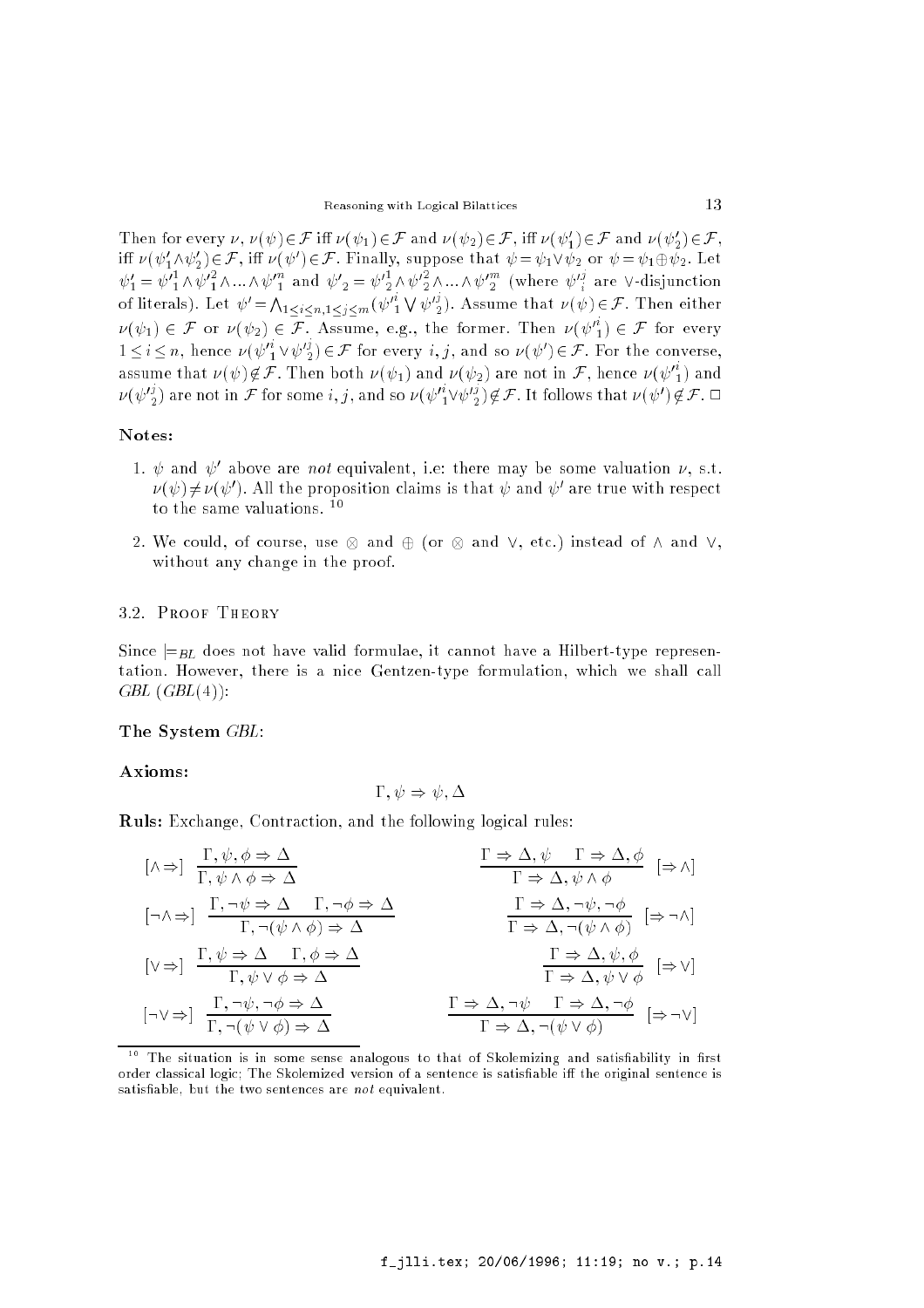$$
\begin{array}{llll}\n\left[\otimes\Rightarrow\right] & \frac{\Gamma,\psi,\phi\Rightarrow\Delta}{\Gamma,\psi\otimes\phi\Rightarrow\Delta} & \frac{\Gamma\Rightarrow\Delta,\psi\quad\Gamma\Rightarrow\Delta,\phi}{\Gamma\Rightarrow\Delta,\psi\otimes\phi} & \left[\Rightarrow\otimes\right] \\
\left[\neg\otimes\Rightarrow\right] & \frac{\Gamma,\neg\psi,\neg\phi\Rightarrow\Delta}{\Gamma,\neg(\psi\otimes\phi)\Rightarrow\Delta} & & \frac{\Gamma\Rightarrow\Delta,\neg\psi\quad\Gamma\Rightarrow\Delta,\neg\phi}{\Gamma\Rightarrow\Delta,\neg(\psi\otimes\phi)} & \left[\Rightarrow\neg\otimes\right] \\
\left[\oplus\Rightarrow\right] & \frac{\Gamma,\psi\Rightarrow\Delta\quad\Gamma,\phi\Rightarrow\Delta}{\Gamma,\psi\oplus\phi\Rightarrow\Delta} & & \frac{\Gamma\Rightarrow\Delta,\neg\psi}{\Gamma\Rightarrow\Delta,\neg(\psi\otimes\phi)} & \left[\Rightarrow\neg\otimes\right] \\
\left[\neg\oplus\Rightarrow\right] & \frac{\Gamma,\neg\psi\Rightarrow\Delta\quad\Gamma,\neg\phi\Rightarrow\Delta}{\Gamma,\neg(\psi\oplus\phi)\Rightarrow\Delta} & & \frac{\Gamma\Rightarrow\Delta,\neg\psi,\neg\phi}{\Gamma\Rightarrow\Delta,\neg(\psi\oplus\phi)} & \left[\Rightarrow\neg\oplus\right] \\
\left[\neg\neg\Rightarrow\right] & \frac{\Gamma,\psi\Rightarrow\Delta}{\Gamma,\neg\neg\psi\Rightarrow\Delta} & & \frac{\Gamma\Rightarrow\Delta,\neg\psi,\neg\phi}{\Gamma\Rightarrow\Delta,\neg(\psi\oplus\phi)} & \left[\Rightarrow\neg\oplus\right] \\
\end{array}
$$

In  $GBL(4)$  the following axioms are also included:

| $\Gamma, \neg t \Rightarrow \Delta$    | $\Gamma \Rightarrow \Delta, t$         |
|----------------------------------------|----------------------------------------|
| $\Gamma, f \Rightarrow \Delta$         | $\Gamma \Rightarrow \Delta, \neg f$    |
| $\Gamma, \bot \Rightarrow \Delta$      | $\Gamma \Rightarrow \Delta, \neg f$    |
| $\Gamma, \neg \bot \Rightarrow \Delta$ | $\Gamma \Rightarrow \Delta, \neg \top$ |

The positive rules for ^ and are identical. Both behave as classical conjunction. The dierence is with respect to the negation  $\mathcal{U}^{\text{max}}$ conjunction of control the negation of classical logic of  $\mathbb{R}^n$  is equivalent to :p  $\mathbb{Q}^n$  is the set follows from the fact that  $p \leq_k q$  iff  $\neg p \leq_k \neg q$ . The difference between  $\vee$  and  $\oplus$  is similar.

Definition 3.6.  $\Delta$  follows from  $\Gamma$  in GBL (notation:  $\Gamma \vdash_{GBL} \Delta$ ) if  $\Gamma \Rightarrow \Delta$  is provable in GBL.

Theorem 3.7. a) (Soundness and Completeness)  $\Gamma \models_{BL} \Delta$  iff  $\Gamma \vdash_{GBL} \Delta$ . **b**) (*Cut Elimination*) If  $\Gamma_1 \vdash_{GBL} \Delta_1$ ,  $\psi$  and  $\Gamma_2$ ,  $\psi \vdash_{GBL} \Delta_2$ , then  $\Gamma_1$ ,  $\Gamma_2 \vdash_{GBL} \Delta_1$ ,  $\Delta_2$ .

**Proof:** The soundness part is easy, and is left to the reader. We prove completeness and cut-elimination together by showing that if  $\Gamma \Rightarrow \Delta$  has no cut-free proof then  $\Gamma \not\models BL \Delta$ . The proof is by an induction on the complexity of the sequent  $\Gamma \Rightarrow \Delta$ : • The base step: Suppose that  $\Gamma \Rightarrow \Delta$  consists only of literals. If  $\Gamma$  and  $\Delta$  have

a literal in common then  $\Gamma \Rightarrow \Delta$  is obviously valid (and is provable without cut). while if  $\Gamma$  and  $\Delta$  have no literal in common, then consider the following assignment  $\nu$  in  $FOUR$ :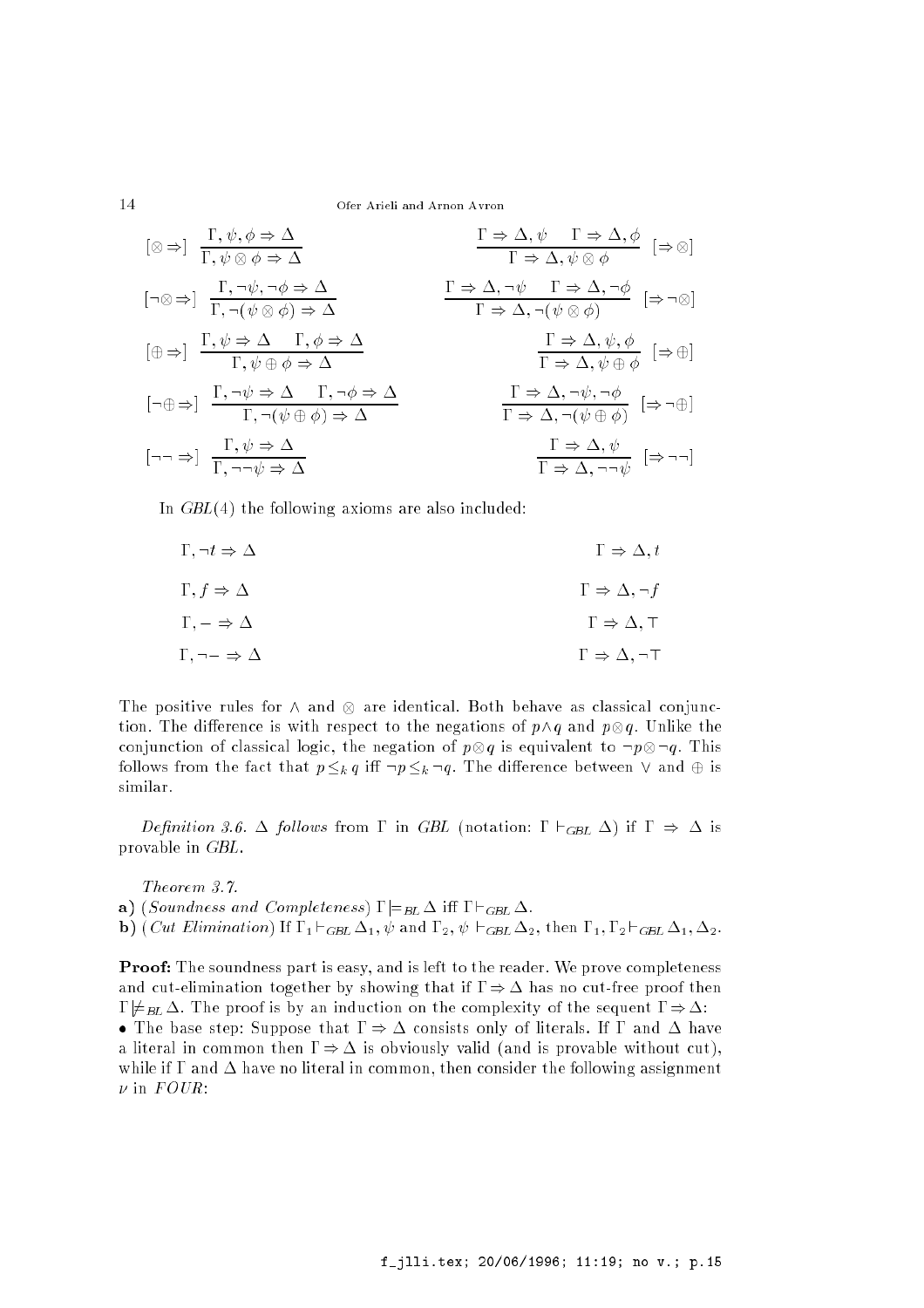$$
\nu(p) \stackrel{\text{def}}{=} \begin{cases} \top & \text{if both } p \text{ and } \neg p \text{ are in } \Gamma \\ \bot & \text{if both } p \text{ and } \neg p \text{ are in } \Delta \\ t & \text{if } (p \in \Gamma \text{ and } \neg p \notin \Gamma) \text{ or } (p \notin \Delta \text{ and } \neg p \in \Delta) \\ f & \text{if } (p \notin \Gamma \text{ and } \neg p \in \Gamma) \text{ or } (p \in \Delta \text{ and } \neg p \notin \Delta) \end{cases}
$$

Obviously, this is a well defined valuation, which gives all the literals in  $\Gamma$  values in  $\{\top, t\}$ , and all the literals in  $\Delta$  values in  $\{\bot, f\}$ . Hence  $\nu$  refutes  $\Gamma \Rightarrow \Delta$  in  $\langle \text{FOUR} \rangle$ . Hence,  $\Gamma \not\models \text{BL} \Delta$ .

 The induction step: The crucial observation is that all the rules of the system GBL are reversible, both semantically and proof-theoretically (a direct demonstration in the proof-theoretical case requires cuts). There are many cases to consider here. We shall treat in deltail only the case in which a sentence of the form  $\psi \wedge \phi$ is in  $\Gamma \cup \Delta$ . Before doing so we note that the case in which a sentence of the form  $\neg \psi$  belongs to  $\Gamma \cup \Delta$  should be split into the subcases  $\psi = \neg \phi$ ,  $\psi = \phi_1 \wedge \phi_2$ , etc. (The case in which  $\psi = \neg p$  where p is atomic was already taken care of in the base step).

(*i*) suppose that  $\psi \wedge \phi \in I$ , i.e.:  $I = I$  ,  $\psi \wedge \phi$ . Consider the sequent  $I$  ,  $\psi$ ,  $\phi \Rightarrow \Delta$ . By induction hypothesis, either  $1^-, \psi, \phi \Rightarrow \Delta$  is provable without a cut (and then  $1$  ,  $\psi \wedge \phi \Rightarrow \Delta$  is provable without cut, using  $\vert \wedge \Rightarrow \vert$  ), or else there is a valuation that refutes 1,  $\psi$ ,  $\varphi \Rightarrow \Delta$ . In the latter case the same valuation refutes 1,  $\psi \wedge \varphi \Rightarrow \Delta$  as well.

(*u*) suppose that  $\psi \wedge \phi \in \Delta$ , i.e.:  $\Delta = \Delta$  ,  $\psi \wedge \phi$ . Consider the sequents  $1 \Rightarrow \Delta$  ,  $\psi$  and  $\alpha \Rightarrow \Delta$  ,  $\varphi$ . Again, either both have cut-free proofs, and then  $1 \Rightarrow \Delta$  ,  $\psi \wedge \varphi$  also has a proof without a cut (using  $[\Rightarrow \wedge]$ ), or there is an assignment that refutes either sequent, and the same assignment refutes  $1 \Rightarrow \Delta$  ,  $\psi \wedge \phi$  as well.  $\Box$ 

#### Notes:

- 1. It is obvious from the proof that we can delete contraction from the list of the rules, and restrict the axioms to the case that  $\Gamma$ ,  $\Delta$ ,  $\psi$ , and  $\phi$  contains only literals.
- 2. The  $\{\wedge, \vee, \neg\}$  fragment of GBL was called "the basic  $\{\wedge, \vee, \neg\}$  system" in [4]. and was introduced there following a different motivation. It had generally been known as the system of "first degree entailments" in relevance logic (see [2, 11]), since it is well known that  $\psi_1, \ldots, \psi_n \Rightarrow \phi_1, \ldots, \phi_m$  is provable in it, iff  $\psi_1\wedge\ldots\wedge\psi_n\to\phi_1\vee\ldots\vee\phi_m$  is provable in the system  $R$  (or  $E$ ) of Anderson and Belnap, iff  $\nu (\psi_1 \wedge \ldots \wedge \psi_n) \leq_t \nu (\phi_1 \vee \ldots \vee \phi_m)$  for every valuation  $\nu$  in  $FOUR$ . It is not difficult to show that this fragment of  $GBL$  is valid in any distributive lattice with an involution ("valid" - in the sense that  $\psi_1, \ldots, \psi_n \Rightarrow \phi_1, \ldots, \phi_m$ is provable in GBL if  $\nu (\psi_1)\wedge \ldots \wedge \nu(\psi_n) \leq_t \nu(\phi_1)\vee \ldots \vee \nu(\phi_m)$  for every valuation  $\nu$ ). Hence we have an alternative soundness and completeness theorem relative to these structures.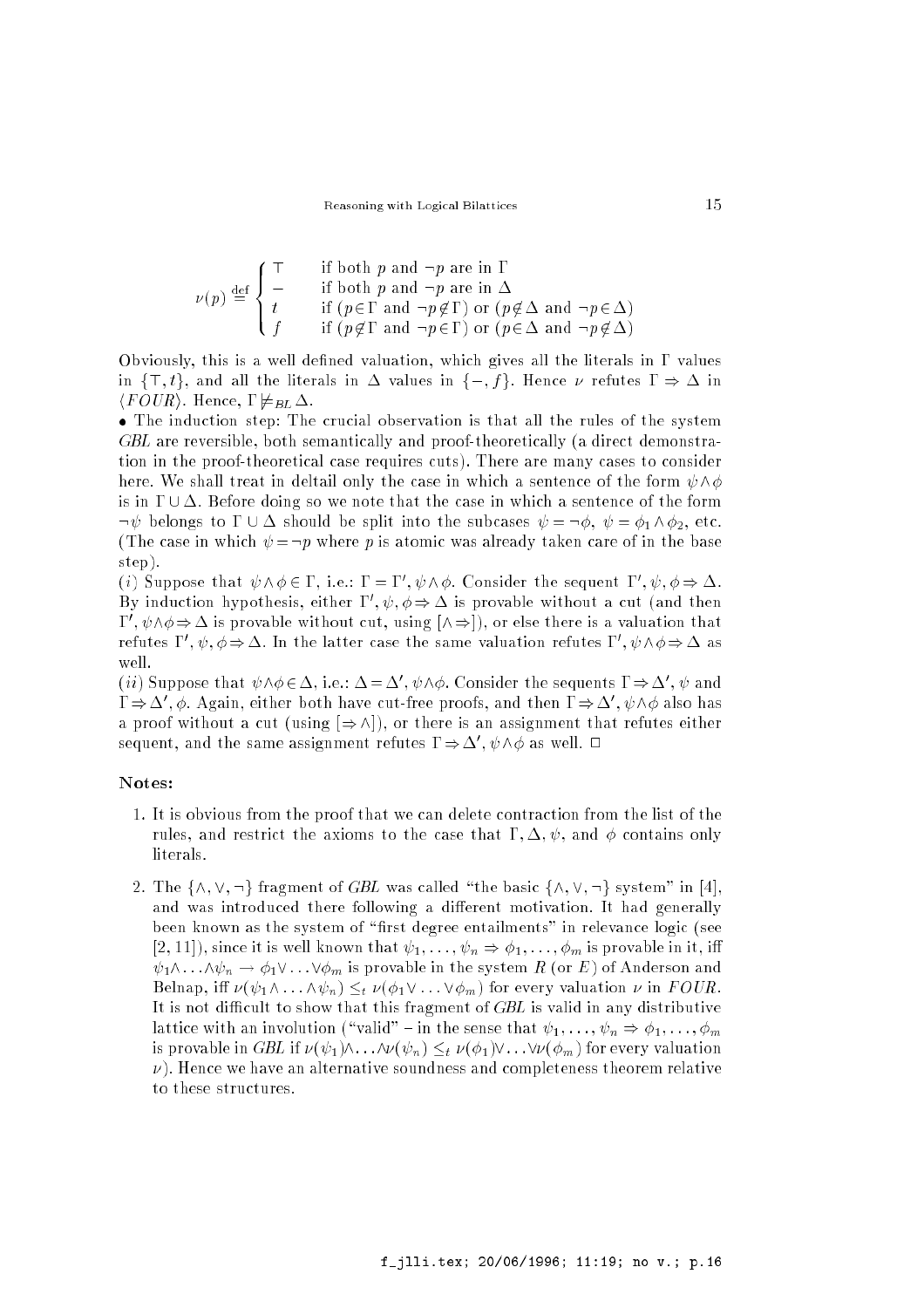- 3. In [5] it is shown that if we add  $\Gamma, \neg \psi, \psi \Rightarrow \Delta$  as an axiom to the  $\{\wedge, \vee, \neg\}$ (or  $\{\wedge, \vee, \neg, f, t\}$ ) fragment of GBL, we get a sound and complete system for Kleene 3-valued logic, while if we add  $\Gamma \Rightarrow \Delta, \psi, \neg \psi$  we get one of the basic three-valued paraconsistent logics (Also known as basic  $J_3$  – see, e.g., chapter IX of  $[12]$  as well as  $[27, 28, 3, 29]$ . By adding both axioms, we get classical logic.
- 4. In order to add a conflation to GBS one needs to expand it with additional rules for the left and right combination of  $\mathcal{N}$  ,  $\mathcal{N}$  and  $\mathcal{N}$  and  $\mathcal{N}$  and  $\mathcal{N}$ new rules altogether). These rules are the duals of the corresponding rules of negation. For example,

$$
[\bot \land \Rightarrow] \frac{\Gamma, \bot \psi, \bot \phi, \Rightarrow \Delta}{\Gamma, \bot (\psi \land \phi) \Rightarrow \Delta} \qquad [\bot \otimes \Rightarrow] \frac{\Gamma, \bot \psi \Rightarrow \Delta \quad \Gamma, \bot \phi \Rightarrow \Delta}{\Gamma, \bot (\psi \otimes \phi) \Rightarrow \Delta}
$$

In addition, one should add four more rules for the combination of negation and conflation:

$$
[\bot \neg \Rightarrow] \frac{\Gamma, \Rightarrow \Delta, \psi}{\Gamma, \bot \neg \psi \Rightarrow \Delta} \qquad [\Rightarrow \bot \neg] \frac{\Gamma, \psi \Rightarrow \Delta}{\Gamma \Rightarrow \Delta, \bot \neg \psi}
$$
  

$$
[\neg \bot \Rightarrow] \frac{\Gamma, \Rightarrow \Delta, \psi}{\Gamma, \neg \bot \psi \Rightarrow \Delta} \qquad [\Rightarrow \bot \neg] \frac{\Gamma, \psi \Rightarrow \Delta}{\Gamma \Rightarrow \Delta, \neg \bot \psi}
$$

Using theorem 2.19 it is straightforward to extend the proof of theorem 3.7 to the case of ultralogical bilattices and the resulting systems. Note that in the presence of conflation we do have provable sequents of the form  $\Gamma \Rightarrow$  and  $\Rightarrow \Delta$ .

5. In order to get a sound and complete system for  $BL(B)$  for any logical bilattice B, we have to add axioms to GBL for every  $b \in B$ , according to the homomorphism h of theorem 2.17. For example, if for some  $b \in B$   $h(b)=t$ , then we add  $\Gamma \Rightarrow \Delta$ , b and  $\Gamma$ ,  $\neg b \Rightarrow \Delta$ .

For the single-conclusioned fragment of  $\equiv_{BL}$  we have a stronger result:

Definition 3.8.  $GBL<sub>I</sub>$  (Intuitionistic  $GBL$ ) is the system obtained from  $GBL$  by allowing a sequent to have exactly one formula to the r.h.s of  $\Rightarrow$ , and by replacing the rules which have more than one formula on their r.h.s (or empty r.h.s) by the corresponding intuitionistic rules.  $GDL_I(4)$  is defined similarly  $\ddot{\ }$ .

For example, in  $GBL<sub>I</sub>$ ,  $\Rightarrow$   $\vee$  is replaced with the following two rules:

$$
\frac{\Gamma \Rightarrow \psi}{\Gamma \Rightarrow \psi \vee \phi} \qquad \qquad \frac{\Gamma \Rightarrow \phi}{\Gamma \Rightarrow \psi \vee \phi}
$$

In case of  $BL(4)$ , all the axioms of the form  $b \Rightarrow$  (where  $b \in \{f, \neg t, \bot, \neg \bot\}$ ) are replaced by  $b \Rightarrow \psi$  for arbitrary  $\psi$ .

<sup>&</sup>lt;sup>11</sup> Note that  $\neg\neg\psi \Rightarrow \psi$  obtains in both new systems, so the analogy with intuitionistic logic is not perfect.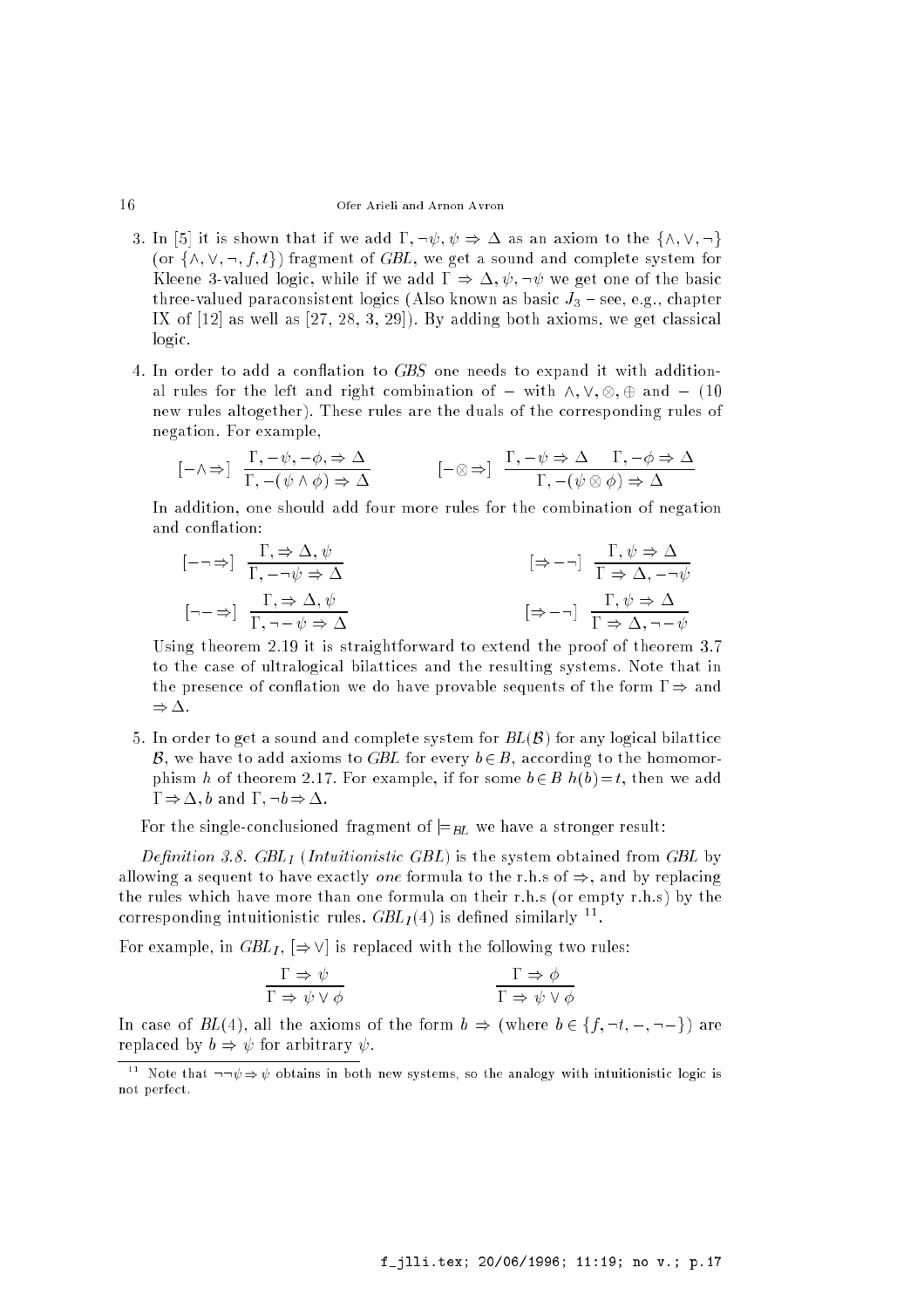Theorem 3.9.  $\Gamma \models_{BL} \psi$  iff  $\Gamma \vdash_{GBL} \psi$ . A similar result holds for  $BL(4)$ .

Proof: We start with two lemmas:

**Lemma 3.9a:** Suppose that  $\vdash_{GBL} \Gamma \Rightarrow \Delta$ , where  $\Delta$  is not empty, and  $\Gamma$  consists only of literals. Then  $\vdash_{GBL_1} \Gamma \Rightarrow \psi$  for some  $\psi$  in  $\Delta$  (note that if  $\Delta$  is empty, then  $\vdash_{GBL_I} \Gamma \Rightarrow \psi$  for every  $\psi$ ).

Proof of Lemma 3.9a: By an easy induction on the length of a cut-free proof of  $\Gamma \Rightarrow \Delta$  in GBL: It is trivial in the case where  $\Gamma \Rightarrow \Delta$  is an axiom. For the induction step we use the fact that since  $\Gamma$  consists of literals, all the rules employed are r.h.s rules. We will prove the case of the rules for  $\vee$  as an example:

• Suppose that  $\Delta = \Delta$  ,  $\varphi$ y and  $1 \Rightarrow \Delta$  was inferred from  $1 \Rightarrow \Delta$  ,  $\varphi$ , *t*. By induction hypothesis either  $\sqsubset_{GBL_1} \mathbf{1} \Rightarrow \varphi$ , or  $\sqsubset_{GBL_1} \mathbf{1} \Rightarrow \tau$ , or  $\sqsubset_{GBL_1} \mathbf{1} \Rightarrow \psi$ , for some  $\psi \in \Delta$ . In the third case we are done, while in the first two we infer  $\vdash_{GBL} \Gamma \Rightarrow \phi \lor \tau$  using the intuitionistic rules for introduction of  $\vee$ .

 $\bullet$  Suppose that  $\Delta = \Delta$ ,  $\neg(\emptyset \vee \tau)$  and  $\Gamma \Rightarrow \Delta$  was inferred from  $\Gamma \Rightarrow \Delta$ ,  $\neg \emptyset$  and  $\alpha_1 \Rightarrow \alpha_1, \beta_1 \dots \beta_N$  induction hypothesis either  $\Box_{GBL_1}$   $1 \Rightarrow \psi$ , for some  $\psi \in \Delta$ , in which case we are done, or both  $\vdash_{GBL_I} \Gamma \Rightarrow \neg \phi$  and  $\vdash_{GBL_I} \Gamma \Rightarrow \neg \tau$ . In this case,  $\Gamma \Rightarrow \neg (\phi \vee \tau)$  follows immediately by  $[\Rightarrow \neg \vee]$ .

**Lemma 3.9b:** For every  $\Gamma$  there exist sets  $\Gamma_i$   $(i = 1 ... n)$  s.t:

1. For every i,  $\Gamma_i$  consists of literals.

2. For every  $\Delta$ ,  $\vdash_{GBL} \Gamma \Rightarrow \Delta$  iff for every  $i, \vdash_{GBL} \Gamma_i \Rightarrow \Delta$ .

3. For every  $\Delta$  there is a cut-free proof of  $\Gamma \Rightarrow \Delta$  from  $\Gamma_i \Rightarrow \Delta$   $(i = 1 ... n)$ , where  $\Delta$  is the r.h.s of all the sequents involved, and the only rules used are l.h.s rules.

**Proof of lemma 3.9b:** By induction on the complexity of  $\Gamma$ , using the fact that all the l.h.s rules of GBL are reversible, and their active formulae belong to the l.h.s of the premises.

**Proof of theorem 3.9:** Assume that  $\vdash_{GBL} \Gamma \Rightarrow \psi$ . Then  $\vdash_{GBL} \Gamma_i \Rightarrow \psi$  for the  $\Gamma_i$ 's given in lemma 3.9b. Lemma 3.9a implies, then, that  $\vdash_{GBL_I} \Gamma_i \Rightarrow \psi$   $(i = 1 \ldots n)$ . The third property of  $\Gamma_1, \ldots, \Gamma_n$  in lemma 3.9b implies that  $\vdash_{GBL} \Gamma \Rightarrow \psi$ , since  $GBL<sub>I</sub>$  and  $GBL$  have the same l.h.s rules.  $\Box$ 

Notice that the last theorem is still true if we add  $\Gamma$ ,  $\psi$ ,  $\neg \psi \Rightarrow \Delta$  to the axioms of GBL, and  $\Gamma, \psi, \neg \psi \Rightarrow \phi$  to the axioms of GBL<sub>I</sub>. In contrast, the theorem fails if we add  $\Gamma \Rightarrow \Delta, \psi, \neg \psi$  as an axiom, or the classical introduction rules of  $\neg$ , or implication with the classical rules. That is why classical logic is not a conservative extension of intuitionistic logic. This is also the reason why the theorem fails for the conservative extension of GBL with the implication we introduce in the forth-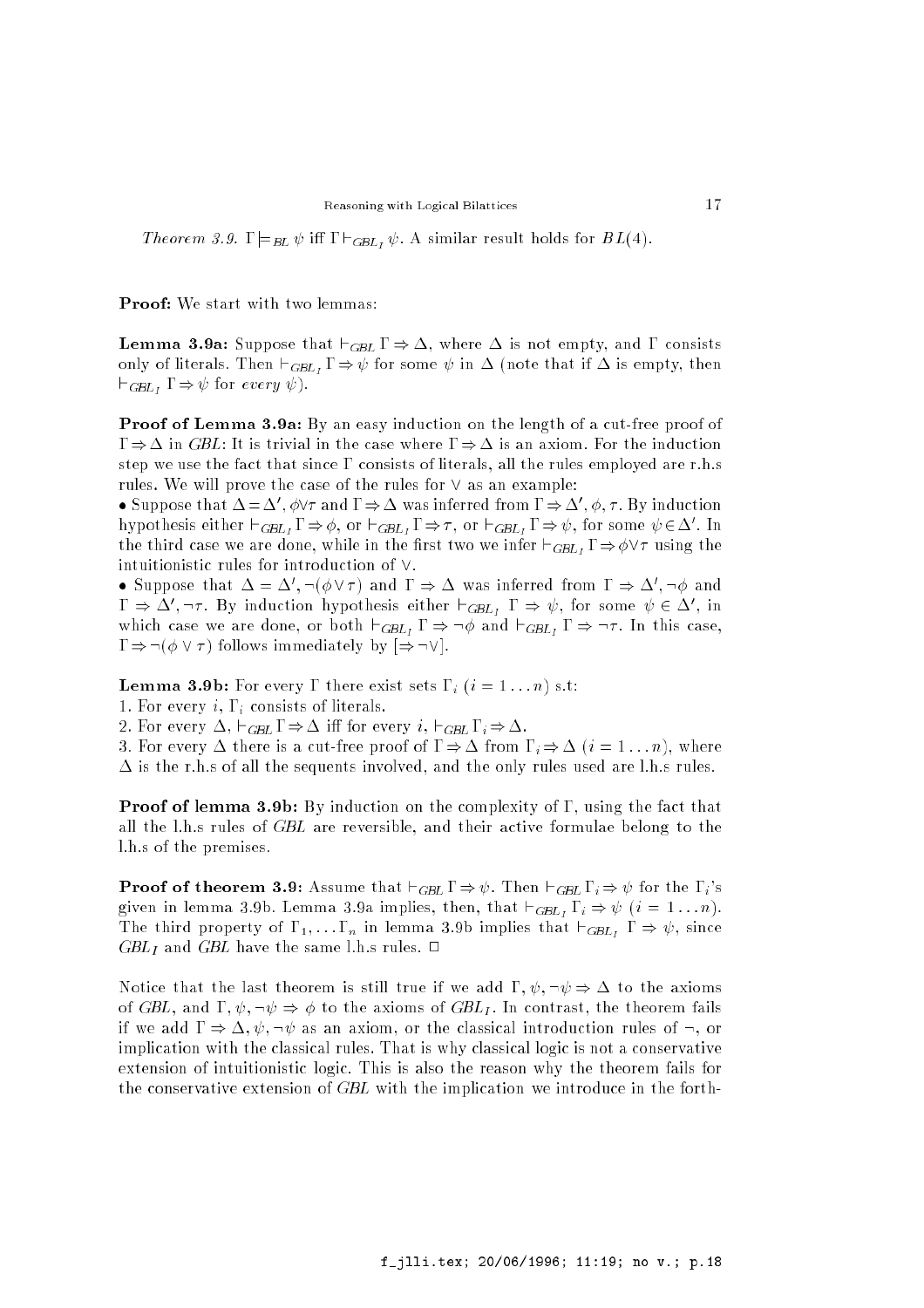comming sections.

We end this subsection with two other fundamental properties of  $\models_{BL}$ :

Theorem 3.10. (Monotonicity and Compactness) Let  $\Gamma, \Delta$  be arbitrary sets of  $\mathbf{f} = \mathbf{f} \mathbf{f}$  in the internal density in the set of  $\mathbf{f} = \mathbf{f} \mathbf{f}$  as in the set of  $\mathbf{f} = \mathbf{f} \mathbf{f}$ Then  $1 \models_{BL} \Delta$  in there exist *finite* sets  $1, \Delta$  such that  $1 \subseteq 1, \Delta \subseteq \Delta$ , and  $1 \models BL \Delta \setminus \text{III} \sqsubset GBL \perp \Rightarrow \Delta \cdot$ 

**Proof:** Suppose that  $1, \Delta$  are sets for which no such 1,  $\Delta$  exist. Construct a refuting  $\nu$  in FOUR as follows: first, extend the pair  $(\Gamma, \Delta)$  to a maximal pair  $(1, \Delta)$  with the same property. Then, for any  $\psi$ , either  $\psi \in I$  for  $\psi \in \Delta$  (Otherwise, (1  $\cup$ { $\psi$ },  $\Delta$  ) and (1 ,  $\Delta$   $\cup$ { $\psi$ }) do not have the property, and so there are nnite  $1 \subseteq 1$ , and  $\Delta \subseteq \Delta$  such that  $1$ ,  $\psi \models_{BL} \Delta$  and there are nnite  $1 \subseteq 1$ , and  $\Delta \subseteq \Delta$  such that  $1 \models_{BL} v, \Delta$  . It follows that  $1 \cup 1 \models_{BL} \Delta \cup \Delta$  , contradicting the definition of  $(1, \Delta)$ .

Define  $\nu$  from the set of all sentences to  $FOUR$  as follows:

$$
\nu(\psi) \stackrel{\text{def}}{=} \begin{cases} \top & \text{if } \psi \in \Gamma^* \text{ and } \neg \psi \in \Gamma^* \\ t & \text{if } \psi \in \Gamma^* \text{ and } \neg \psi \in \Delta^* \\ f & \text{if } \psi \in \Delta^* \text{ and } \neg \psi \in \Gamma^* \\ \bot & \text{if } \psi \in \Delta^* \text{ and } \neg \psi \in \Delta^* \end{cases}
$$

Obviously,  $\nu(\psi) \in \nu(F \cup U_R)$  for all  $\psi \in I$ , while  $\nu(\psi) \notin \nu(F \cup U_R)$  if  $\psi \in \Delta$ . It remains to show that  $\nu$  is indeed a valuation (i.e. it respects the operations). We will prove the case of  $\wedge$ , leaving the other cases to the reader. For this, we first note the following facts:

- 1. If  $\psi \in \Delta$  or  $\phi \in \Delta$  , then  $\psi \wedge \phi \in \Delta$ (Since  $\psi \wedge \phi = BL \psi$  and  $\psi \wedge \phi = BL \phi, \psi \wedge \phi$  cannot be in 1 )
- 2. If  $\psi \in I$  , then  $\psi \wedge \phi \in I$  ( $\in \Delta$  ) in  $\phi \in I$  ( $\in \Delta$  ). Similarly, if  $\phi \in I$  , then  $\psi \wedge \psi$ ヒエニ(ヒ $\Delta$  ) !!!  $\psi$ ヒエニ(ヒ $\Delta$  ). (Suppose that  $\psi \in I$  . If also  $\phi \in I$  , then  $\psi \wedge \phi$  cannot be in  $\Delta$  , since  $\psi, \varphi \models$  BL  $\psi \land \varphi$ , So  $\psi \land \varphi \in I$  as well. It, on the other hand,  $\varphi \in \Delta$ , then also  $\psi \wedge \psi \in \Delta$ , Dy (1) ).
- $\mathfrak{z}$ . If  $\neg \psi \in \mathfrak{l}$  or  $\neg \psi \in \mathfrak{l}$  , then  $\neg (\psi \wedge \psi) \in \mathfrak{l}$  , think to (1)).
- 4. II  $\neg \psi \in \Delta$  then  $\neg (\psi \wedge \phi) \in \Delta$  in  $\neg \phi \in \Delta$  (similar to (2)).

Using (1)-(4), it is straightforward to check that  $\nu(\psi \wedge \phi) = \nu(\psi) \wedge \nu(\phi)$  for every  $\psi, \varphi$ , for example, if  $\nu(\psi) = 1$  then  $\psi \in \Delta$  and  $\neg \psi \in 1$ , thus, by (1) and (3),  $\psi \wedge \phi \in \Delta$  and  $\neg(\psi \wedge \phi) \in I$  . Hence  $\nu(\psi \wedge \phi) = I = \nu(\psi) \wedge \nu(\phi)$  in this case. The other cases are handled similarly.  $\Box$ 

18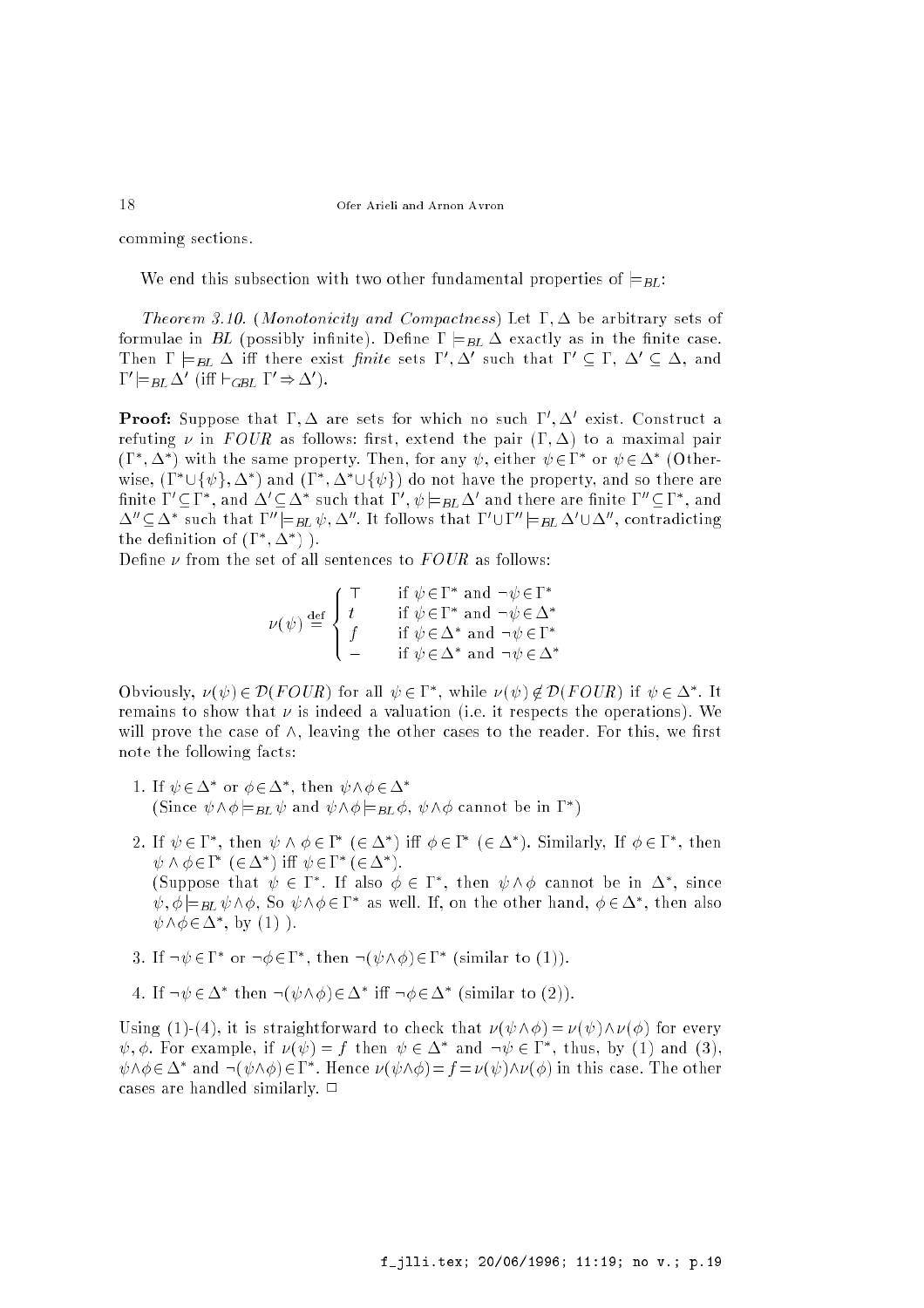*Theorem 3.11. (Interpulation)* Suppose that  $\Gamma_1, \Gamma_2 \Rightarrow \Delta_1, \Delta_2$  is provable in BL(4). Then there exists a sentence  $\psi$  such that both  $\Gamma_1 \Rightarrow \Delta_1, \psi$  and  $\psi, \Gamma_2 \Rightarrow \Delta_2$ are provable in  $BL(4)$ , and  $\psi$  contains only atomic formulae which are common to  $\Gamma_1 \Rightarrow \Delta_1$  and to  $\Gamma_2 \Rightarrow \Delta_2$ . In particular,  $\psi \Rightarrow \phi$  iff  $\psi$  and  $\phi$  have an interpolant.

**Proof:** By Maehera's method (see [33, chapter 1]).  $\Box$ 

#### 3.3. The Symmetric Consequence Relation

The consequence relation,  $\models$   $BL$ , as defined above, meets the symmetry conditions for  $\neg, \wedge, \vee$  as defined in [5]. It follows from the discussion there that it is possible to define an associated symmetric consequence relation,  $\equiv_{BL}$ , for which proposition 3.13 below will be valid:

*Definition 3.12.* The *symmetric version*,  $\models$ <sub>*BL*</sub>, *of*  $\models$ *BL*, is defined as follows:  $\psi_1, \ldots, \psi_n \models_{BL} \varphi_1, \ldots, \varphi_m$  11:

 $\bm{a}$  for every  $\bm{b}$  for  $\bm{c}$   $\bm{c}$   $\bm{c}$   $\bm{c}$   $\bm{c}$   $\bm{c}$   $\bm{c}$   $\bm{c}$   $\bm{c}$   $\bm{c}$   $\bm{c}$   $\bm{c}$   $\bm{c}$   $\bm{c}$   $\bm{c}$   $\bm{c}$   $\bm{c}$   $\bm{c}$   $\bm{c}$   $\bm{c}$   $\bm{c}$   $\bm{c}$   $\bm{c}$   $\bm{c}$ 

 $\tau$ ) for every in itelations in the form in the form in the form  $\tau$  is such that  $\tau$  is interesting to  $\tau$ 

*Proposition 3.13.*  $\equiv_{BL}^{\infty}$  has the following properties:

 ${\bf a}$ )  $\models_{BL}$  is a consequence relation in the extended sense of [4, 5]. In other words:  $\psi \models_{BL} \psi$  for every formula  $\psi$ , and if  $1_1 \models_{BL} \Delta_1$ ,  $\psi$  and  $1_2$ ,  $\psi \models_{BL} \Delta_2$  (where  $1_1, 1_2,$  $\Delta_1$  and  $\Delta_2$  are *multisets* of formulae) then  $1_1, 1_2 \models_{BL} \Delta_1, \Delta_2.$ 

**b**) If  $\mathbf{I} = \mathbf{B}L \mathbf{\Psi}$ , then  $\mathbf{I} = \mathbf{B}L \mathbf{\Psi}$ .

c)  $\exists$  is an internal negation with respect to  $\models_{BL}^s,$  i.e.:  $1 \models_{BL}^s \psi, \Delta$  in  $1\,, \neg \psi \models_{BL}^s \Delta,$ and  $1, \psi \models_{BL} \Delta$  in  $1 \models_{BL} \neg \psi, \Delta$ .

 ${\bf a}$ )  $\models$  $_{BL}$  is the maximal single-conclusioned consequence relation having properties  $(a)-(c).$ 

e)  $\land$  and  $\lor$  are, respectively, combining conjunction and disjunction for  $\models_{BL}$ : j=s BL ^; i j=s BL ; and j=<sup>s</sup> BL ; . Similarly, ; \_ j=s BL i ; j=s BL and  $\mathbf{1}$  ,  $\varphi \models_{BL} \Delta$ .

 $f(\mathbf{r}) = B$ L and  $\models_{BL}^{\infty}$  have the same logical theorems. In other words, for any  $\psi$  ,  $\models_{BL} \psi$  $\text{in}$   $\mathop{\varepsilon_{BL}}$   $\psi$   $\cdots$ 

 $12$  for the case of  $\equiv_{BL}$ , but not  $\equiv_{BL(4)}$ , this holds in fact vacuously. The situation is different, though, for the stronger language introduced below.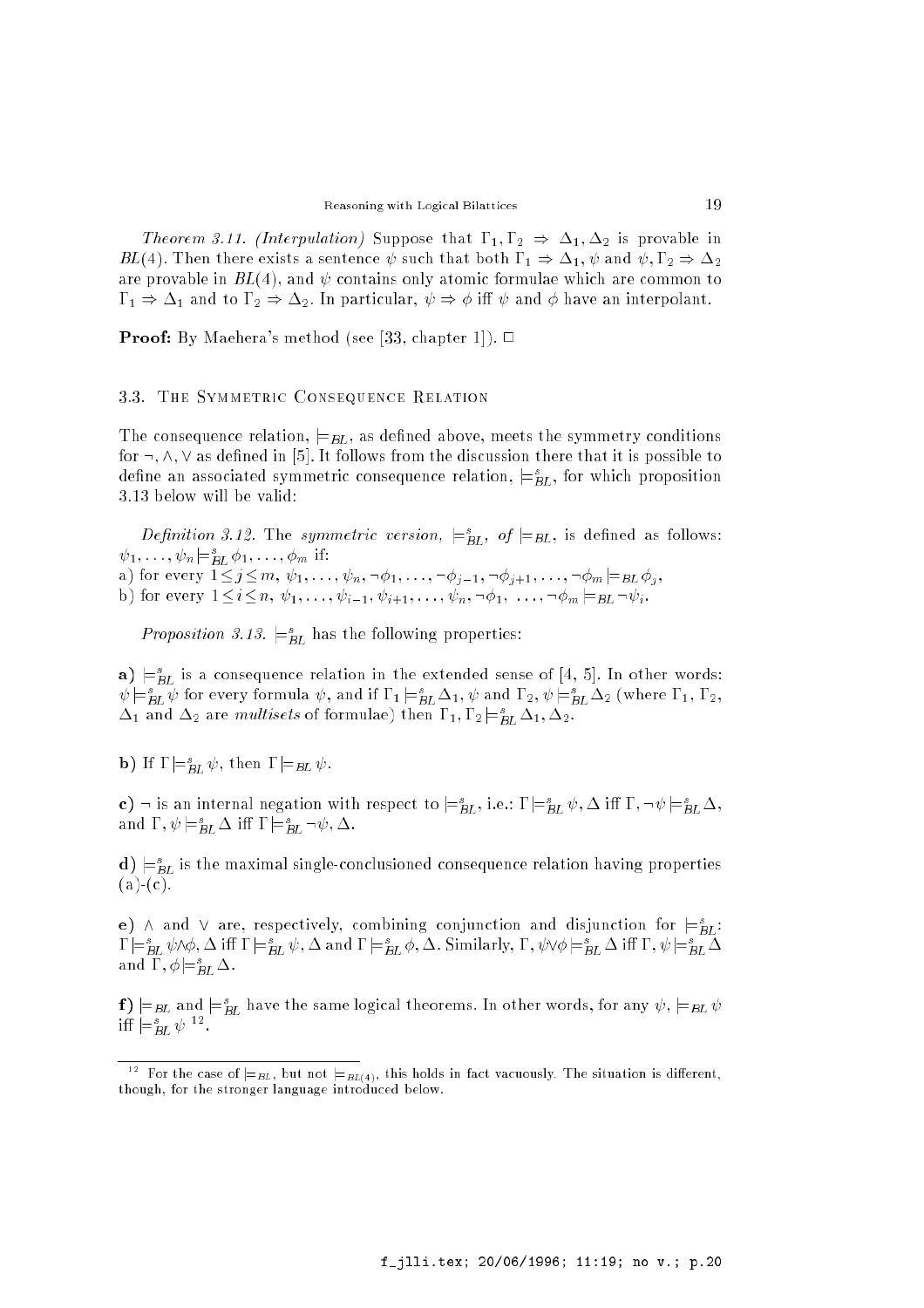g) from  $\psi \models_{BL}^{\infty} \varphi$  and  $\varphi \models_{BL}^{\infty} \psi$  it follows that  $\Theta(\psi) \models_{BL}^{\infty} \Theta(\varphi)$  and  $\Theta(\varphi) \models_{BL}^{\infty} \Theta(\psi)$ for every scheme - (The proof is by induction on the complexity of -).

## Notes:

- 1. Similar symmetric versions, with similar properties, can be given, of course, to the other consequence relations defined in the previous section.
- 2. The converse of property (b) above does not hold (unless  $\Gamma$  is empty, as in property (f)). Thus,  $p,q \models_{BL} p$  but  $p,q \not \models_{BL} p$  (which shows also that  $\equiv_{BL}$  is non-monotonic). Hence the single-conclusioned fragment of  $\equiv_{BL}$  is strictly weaker then that of  $\models$   $_{BL}$ . Thus,  $\models$   $_{BL}$  can be used to express stronger connections than those allowed by  $\models$   $_{BL}$ .
- 3. Both weakening and contraction fail for  $\equiv_{BL}^{-}$  we have already seen an example for the failure of weakening. As for contraction, we note that  $\models_{BL} \neg \psi \vee \psi$  $\psi, \neg \psi \lor \psi$ , but  $\neq_{BL} \neg \psi \lor \psi \negthinspace\negthinspace \cdot \negthinspace 1$  his demonstrates great similarity with finear logic ([21]). In fact,  $\rightarrow$  behaves exactly as linear negation, while  $\land$  and  $\lor$ corresponds to the "additives" of linear logic. In the next subsection we will introduce connectives which correspond to the \multiplicatives" of linear logic as well. On the other hand, there is nothing in linear logic which corresponds to either  $\otimes$  or  $\oplus$  .
- 4. Property (g) above fails for  $\models_{BL}$ . Thus,  $p \lor q \models_{BL} p \oplus q$ , and  $p \oplus q \models_{BL} p \lor q$ , but  $\neg(p \oplus q) \not\models_{BL} \neg(p \vee q)$ . Moreover, for the implication  $\supset$  we introduce in the next section, we have that  $p \supset p \models_{BL} q \supset q$  and  $q \supset q \models_{BL} p \supset p$ , while  $\lnot (p \supset p) \not\models_{BL} \lnot (q \supset q)$ . For the fragment of  $\{\neg, \land, \lor\}$  we do have (g) as an *admissible* rule. In other words, if  $\psi$  and  $\phi$  are in this fragment, and it is actual ly the case that is the case of the case of the case of the case of the case of the case of the case of follows (using induction on the fact that for such that for such that for such that for such that for such that for such that for such that for such that for such that for such that for such that for such that for such th and  $\phi$ , if  $\psi|_{BL} \phi$  then  $\neg \phi|_{BL} \neg \psi$ . However, this rule is not *derivable*: from  $\psi \Rightarrow \phi$  and  $\phi \Rightarrow \psi$  one cannot *infer* in *GBL*  $\neg \psi \Rightarrow \neg \phi$ .

## 3.4. Implication Connectives

#### 3.4.1. Weak Implication

As we have noted,  $\models$ BL and  $\models$ BL correspond to different degrees of entailment between premises and conclusions. Being consequence relations they can be used, however, only as separated frameworks for making conclusions. It would be much more convenient to be able to treat them within one framework. For this we need appropriate implication connectives , which would correspond to those consequence

 $\lceil \cdot \rceil$  ins can directly be seen from the definition of  $\mathrel{\models}_{BL}$ . It can also be inferred from 3.13(b), using only the fact that  $\neq_{BL} \neg \psi \vee \psi$ .<br><sup>14</sup> Clearly not the connectives which have the same notations in [21]!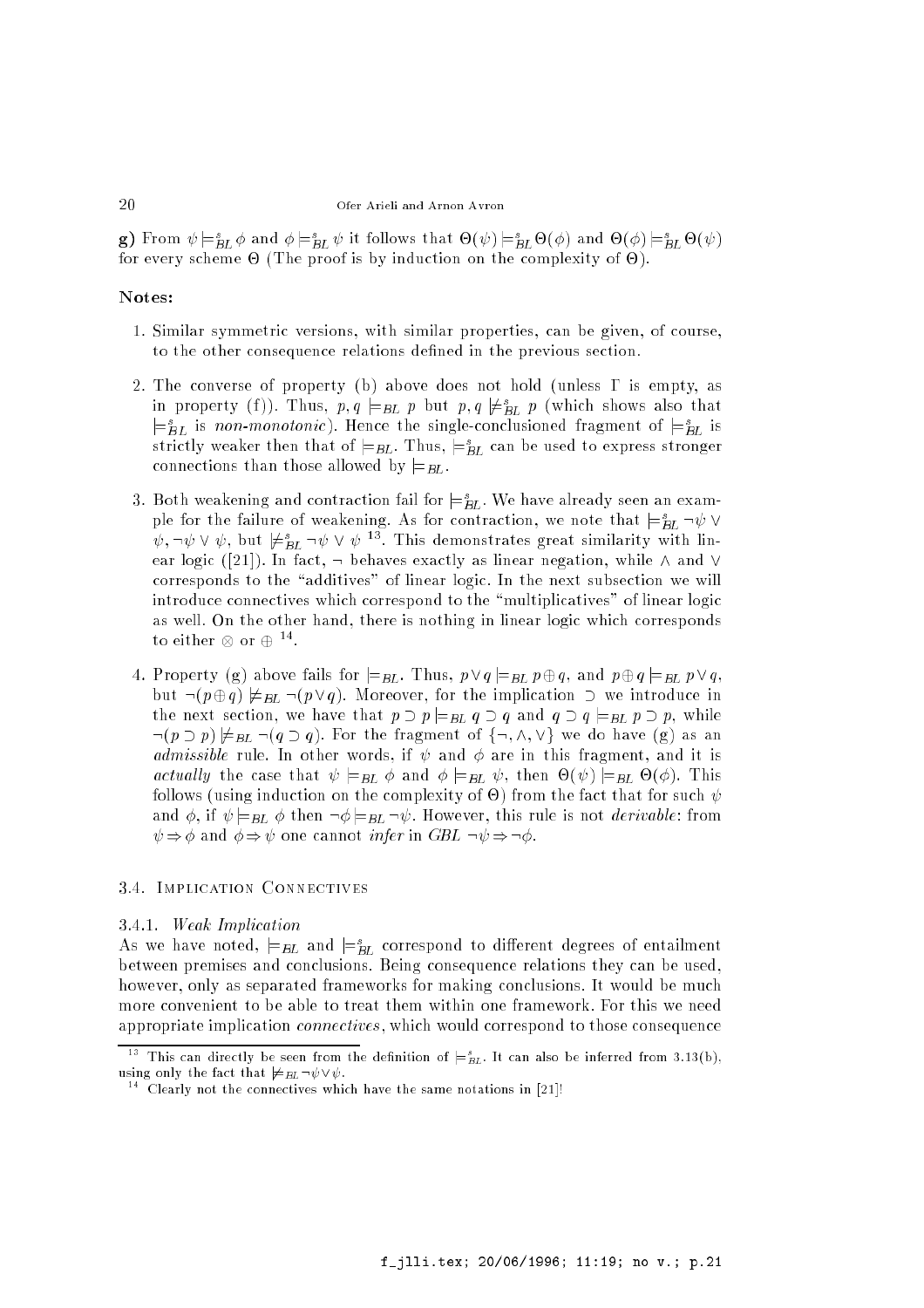relations. In general, the existence of an appropriate implication connective is a ma jor requirement for a logic. First of all, it allows us to reduce questions of deducibility to questions of theoremhood, and to express the various consequence relations among sentences by other sentences of the language. Moreover, higher order rules (like: "if  $\psi$  entails  $\phi$  then not- $\phi$  entails that not- $\psi$ ") can be expressed only if we have a corresponding implication in our disposal. If more than one consequence relation is relevant, the use of corresponding implication connectives allow us also to express higher-order connections among those relations.

Unfortunately, the language  $BL$ , rich as it is, lacks an appropriate general implication connectives (this is clear from the fact that it has no tautologies). We can try to use  $\neg \psi \vee \phi$  as expressing implication of  $\phi$  by  $\psi$  (henceforth we shall use  $\leadsto$ for this connective), but this is not adequate, since both modus ponens and the deduction theorem fail for this connective. The natural thing to do, therefore, is to enrich the language of BL so that this problem will be eliminated. Again, [5] provides a clue how to get implication connectives that correspond to both  $\models$ BL and  $\equiv_{BL}$ , by adding only *one* connective. What we need is an internal implication,  $\supset$ , for  $\models$ <sub>BL</sub>, which satisfies the *symmetry conditions* for implication:

- $\perp \Gamma$ ,  $\psi \models_{BL} \phi$ ,  $\Delta$  iff  $\Gamma \models_{BL} \psi \supset \phi$ ,  $\Delta$ .
- $\perp$  If  $\Gamma$ ,  $\psi$ ,  $\neg \phi \models_{BL} \Delta$  then  $\Gamma$ ,  $\neg (\psi \supset \phi) \models_{BL} \Delta$ .
- $\perp$  If  $\Gamma \models_{BL} \psi$ ,  $\Delta$  and  $\Gamma \models_{BL} \neg \phi$ ,  $\Delta$ , then  $\Gamma \models_{BL} \neg (\psi \supset \phi)$ ,  $\Delta$ .

These conditions can easily be translated into rules of a sequential calculus. Therefore, it is easier to start by extending the language and the proof system, then to look for an appropriate semantics.

#### Definition 3.14.

a)  $BL_2$ ,  $BL_2(4)$ ,  $BL_2(\mathcal{B})$  are the extensions of the various languages defined above with the connective  $\supset$ .

**b)** GBL<sub>2</sub> (GBL<sub>2</sub>(4)) is obtained from GBL (GBL(4)) by the additions of the following rules:

$$
\begin{array}{ccc}\n\left[\supset \Rightarrow\right] & \frac{\Gamma \Rightarrow \psi, \Delta \quad \Gamma, \phi \Rightarrow \Delta}{\Gamma, \psi \supset \phi \Rightarrow \Delta} & & \frac{\Gamma, \psi \Rightarrow \phi, \Delta}{\Gamma \Rightarrow \psi \supset \phi, \Delta} & \left[\Rightarrow \supset\right] \\
\left[\neg \supset \Rightarrow\right] & \frac{\Gamma, \psi, \neg \phi \Rightarrow \Delta}{\Gamma, \neg(\psi \supset \phi) \Rightarrow \Delta} & & \frac{\Gamma \Rightarrow \psi, \Delta \quad \Gamma \Rightarrow \neg \phi, \Delta}{\Gamma \Rightarrow \neg(\psi \supset \phi), \Delta} & \left[\Rightarrow \neg \supset\right]\n\end{array}
$$

c)  $\Gamma \vdash_{GBL} \Delta$  iff  $\Gamma \Rightarrow \Delta$  is provable in  $GBL$ .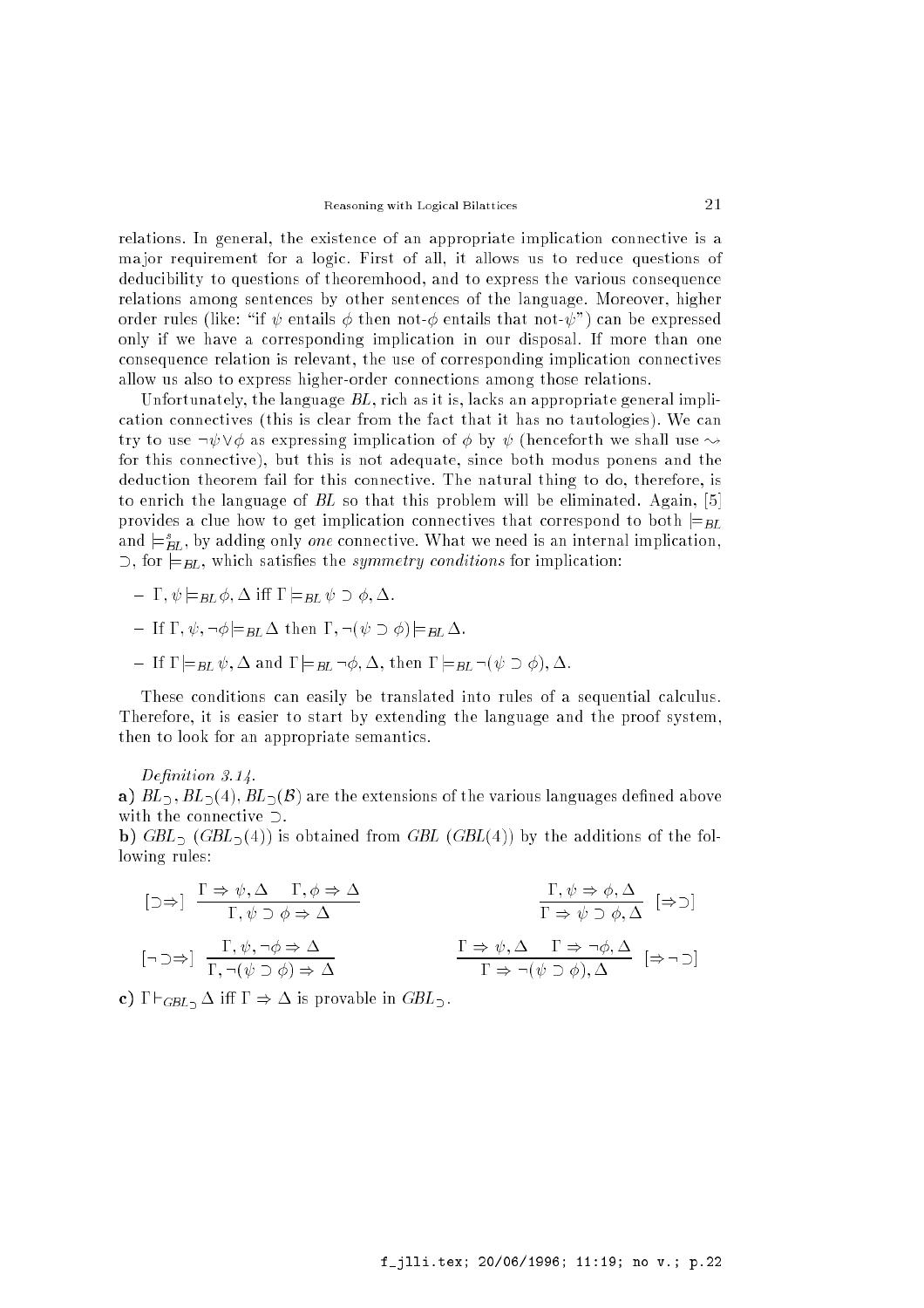We turn now to the semantics of  $\supset$ :

Definition 3.15.

a) Given a logical bilatice  $(\mathcal{B}, \mathcal{F})$ , the operation  $\supset$  is defined as follows: <sup>15</sup>

$$
a \supset b \stackrel{\text{def}}{=} \begin{cases} b & \text{if } a \in \mathcal{F} \\ t & \text{if } a \notin \mathcal{F} \end{cases}
$$

b) Using part (a), the consequence relation  $\models_{BL} ( \models_{BL(4)})$  is extended to  $\models_{BL_2}$  $(\models_{BL_{\supset}(4)})$  in the language  $BL_{\supset}(BL_{\supset}(4))$  in the obvious way.

Proposition 3.16. Both modus ponens and the deduction theorem are valid for  $\supset$  in  $\models$   $BL_2$   $(\models$   $BL_2(4)$ ).

**Proof:** Easy, and is left to the reader.  $\Box$ 

*Proposition 3.17.* Theorem 2.17 is still valid when  $\supset$  is allowed: if  $(\mathcal{B}, \mathcal{F})$  is a logis the complete then the contract a unit  $\alpha$  and  $\beta$  are the stationary (relative to :;  $\alpha$  ;  $\beta$  ;  $\gamma$  ;  $\gamma$  ; and  $\supset$   $h : \mathcal{B} \to \text{FOUR}$ , s.t.  $h(b) \in \{\top, t\}$  iff  $b \in \mathcal{F}$ .

**Proof:** Almost identical to that of theorem 2.17. We only have to check that h as defined there is an homomorphism w.r.t  $\supset$  also. Well, if  $a \in \mathcal{F}$ , then  $a \supset b = b$ , so  $h(a \supset b) = h(b) = h(a) \supset h(b)$ , since  $h(a) \in \{\top, t\}$  when  $a \in \mathcal{F}$ . On the other hand, if  $a \notin \mathcal{F}$ , then  $a \supset b=t$  and so  $h(a \supset b)=h(t)=t$ . But since in this case  $h(a) \in \{\perp, f\}$ . then  $h(a) \supset h(b)$  is also t, no matter what  $h(b)$  is.  $\Box$ 

*Proposition 3.18.* Let  $\Gamma$  and  $\Delta$  be finite sets of formulae in BL (in BL(4)). Then  $\Gamma \models_{BL_2} \Delta (\Gamma \models_{BL_2(4)} \Delta)$  iff  $\Gamma \models_{\langle \text{FOUR} \rangle} \Delta$ .

Proof: Identical to the proof of theorem 3.4, using the previous proposition instead of theorem 2.17.  $\Box$ 

**Note:** In contrast to theorem 3.4, proposition 3.5 fails for  $BL_2$ . Thus,  $p \supset p$  is always value in Fig. always has a value in Fig. , while the language of fig. ,  $\alpha$  ,  $\beta$  ,  $\beta$ contains no such formula. The same argument shows also the following proposition:

Proposition 3.19.  $BL<sub>2</sub>$  is a proper extension of BL.

Theorem 3.20.

**a**) (Sounaness, Completeness)  $I = BL \Delta$  III  $I = GBL \Delta$  (similarly for GDL $_D(4)$ ) <sup>--</sup>. **b**) The *Cut Elimination Theorem* is valid for  $GBL<sub>2</sub>$  and for  $GBL<sub>2</sub>(4)$ .

22

Note that unlike the operations we delt with so far,  $\supset$  is defined only for logical bilattices.

<sup>&</sup>lt;sup>16</sup> It is not difficult to check that in  $FOUR$  our definition of  $\supset$  is the *only* possible definition for which this is true.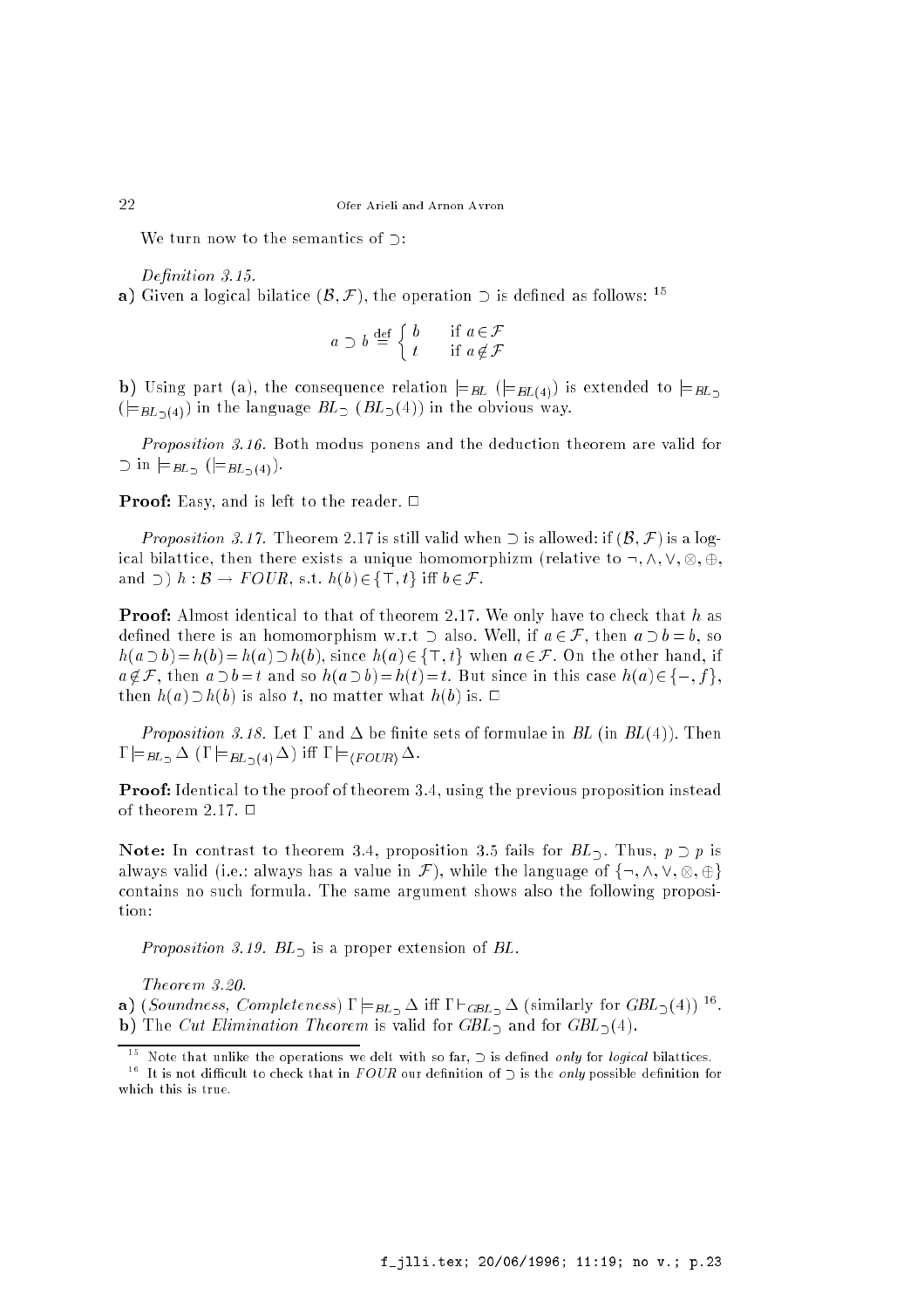Proof: Soundness is easy, and is again left to the reader. The combined proof of completeness and cut-elimination is identical to that in the case of  $\models_{BL}$  (theorem 3.7). We only have to check that all the rules of  $\supset$  are again reversible, both proof theoretically and semantically. We do this here for the case of  $\lceil \cdot \rceil \Rightarrow$ : First, we observe that it is easy to show that  $\psi$ ,  $\neg \phi \Rightarrow \neg (\psi \supset \phi)$  is provable, and so it is valid (by soundness). Hence, if  $\Gamma$ ,  $\neg(\psi \supset \phi) \Rightarrow \Delta$  is valid (provable), then a cut (which is a valid rule) with  $\psi$ ,  $\neg \phi \Rightarrow \neg (\psi \supset \phi)$  gives that  $\Gamma$ ,  $\psi$ ,  $\neg \phi \Rightarrow \Delta$  is also valid (provable).  $\Box$ 

Corollary 3.21.

a)  $GBL<sub>2</sub>$  is a conservative extension of  $GBL$ .

b)  $GBL_{\supset}$  is still paraconsistent.

c) The  $\{\wedge, \vee, \supset\}$ -part of  $\models_{BL_2}$  is identical of that of classical logic.

#### Proof:

a) This is direct implication of cut-elimination. It also a corollary of the soundness and completeness results for both.

**b)** We still have that  $p, \neg p \not\models GBL \neg q$ .

c) The  $\{\wedge, \vee, \supset\}$ -part of  $GBL_{\supset}$  is identical to that of the usual Gentzen-type system of classical logic. By cut-elimination, this part of the system is complete for the corresponding tragment of  $\models BL_{2}$ ,  $\cdot \cup$ 

Other properties of  $\models$ BL which can be generalized to  $\models$ BL<sub>2</sub> are compactness and interpolation:

Theorem 3.22.  $\models$   $B_L$ , enjoys compactness, monotonicity, and interpolation.

Proof: Identical to these of theorems 3.10 and 3.11. The only necessary addition to the proof of 3.10 is showing that  $\nu$  as defined there is a valuation also with respect to  $\supset$  (i.e.:  $\nu(\psi \supset \phi) = \nu(\psi) \supset \nu(\phi)$ ). We leave this to the reader (compare to the proof of proposition 3.17).  $\Box$ 

On the other hand, theorem 3.9 cannot be extended to  $\models$ <sub>BL</sub>. This is obvious from the fact that the  $\{\wedge, \vee, \supset\}$ -fragment of  $GBL$  is identical to the classical one, and so it is strictly stronger than its intuitionistic version (Thus,  $(\psi \supset \phi) \supset \psi \vdash_{GBL}$ )  $\psi$ , but  $(\psi \supset \phi) \supset \psi \nvdash_{GBL_1} \psi$ ).

We have already noted that unlike  $\models_{BL}$ ,  $\models_{BL}$ , does have valid formulae. This fact, together with the existence of an internal implication, indicate that for  $\vert =_{BL}$ it might be possible to provide a sound and complete Hilbert-type representation. This indeed is the case: <sup>18</sup>

From part (c) of the corollary it follows that the critical connective of GBL is negation.

 $\hbox{ }^{\circ}$  In the formulae below the association of nested implications should be taken to the right.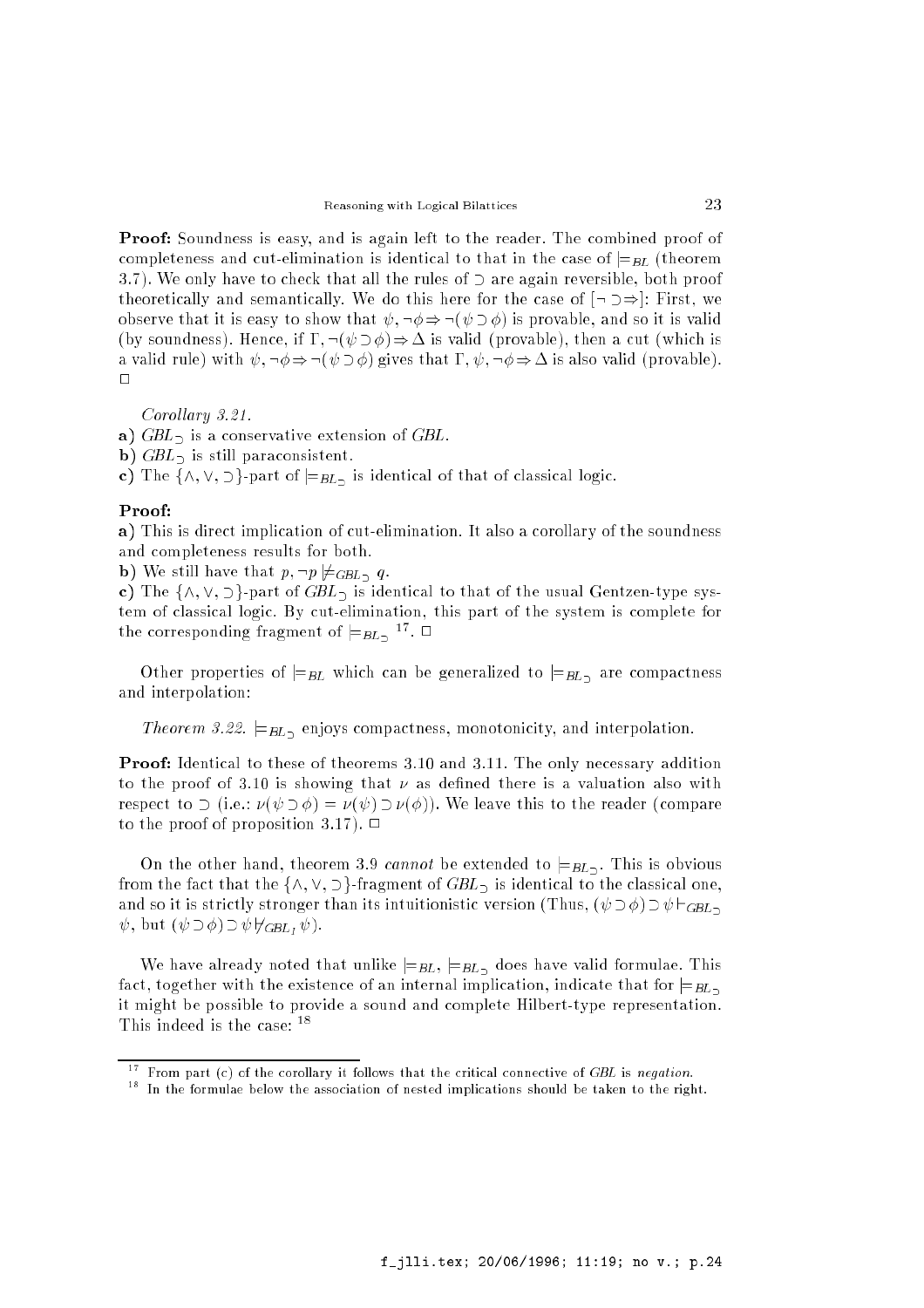The System HBL

Defined Connective:

$$
\psi \equiv \phi \stackrel{\text{def}}{=} (\psi \supset \phi) \land (\phi \supset \psi)
$$

Inference Rule:

$$
\frac{\psi \quad \psi \supset \phi}{\phi}
$$

Axioms:

$$
[\neg 1] \quad \psi \supset \phi \supset \psi
$$
\n
$$
[\neg 2] \quad (\psi \supset \phi \supset \tau) \supset (\psi \supset \phi) \supset (\psi \supset \tau)
$$
\n
$$
[\neg 3] \quad ((\psi \supset \phi) \supset \psi) \supset \psi
$$
\n
$$
[\wedge \supset] \quad \psi \wedge \phi \supset \psi \quad \psi \wedge \phi \supset \phi
$$
\n
$$
[\neg \wedge] \quad \psi \supset \phi \supset \psi \wedge \phi
$$
\n
$$
[\neg \otimes] \quad \psi \otimes \phi \supset \psi \quad \psi \otimes \phi \supset \phi
$$
\n
$$
[\neg \otimes] \quad \psi \supset \phi \supset \psi \otimes \phi
$$
\n
$$
[\neg \vee] \quad (\psi \supset \tau) \supset (\phi \supset \tau) \supset (\psi \vee \phi \supset \tau)
$$
\n
$$
[\neg \oplus] \quad (\psi \supset \tau) \supset (\phi \supset \tau) \supset (\psi \vee \phi \supset \tau)
$$
\n
$$
[\neg \wedge] \quad \neg (\psi \wedge \phi) \equiv \neg \psi \vee \neg \phi
$$
\n
$$
[\neg \vee] \quad \neg (\psi \vee \phi) \equiv \neg \psi \wedge \neg \phi
$$
\n
$$
[\neg \vee] \quad \neg (\psi \otimes \phi) \equiv \neg \psi \wedge \neg \phi
$$
\n
$$
[\neg \neg \neg \neg \psi) \quad \neg (\psi \otimes \phi) \equiv \neg \psi \otimes \neg \phi
$$
\n
$$
[\neg \neg \neg \neg \psi) \quad \neg (\psi \otimes \phi) \equiv \neg \psi \otimes \neg \phi
$$
\n
$$
[\neg \neg \neg \neg \psi) \equiv \psi \wedge \neg \phi
$$
\n
$$
[\neg \neg \neg \neg \psi) \equiv \psi \wedge \neg \phi
$$
\n
$$
[\neg \neg \neg \psi) \equiv \psi \wedge \neg \phi
$$
\n
$$
[\neg \neg \neg \psi) \equiv \psi \wedge \neg \phi
$$
\n
$$
[\neg \neg \neg \psi) \equiv \psi \wedge \neg \phi
$$
\n
$$
[\neg \neg \neg \psi) \
$$

Note: Again we note the critical role of negation in this system.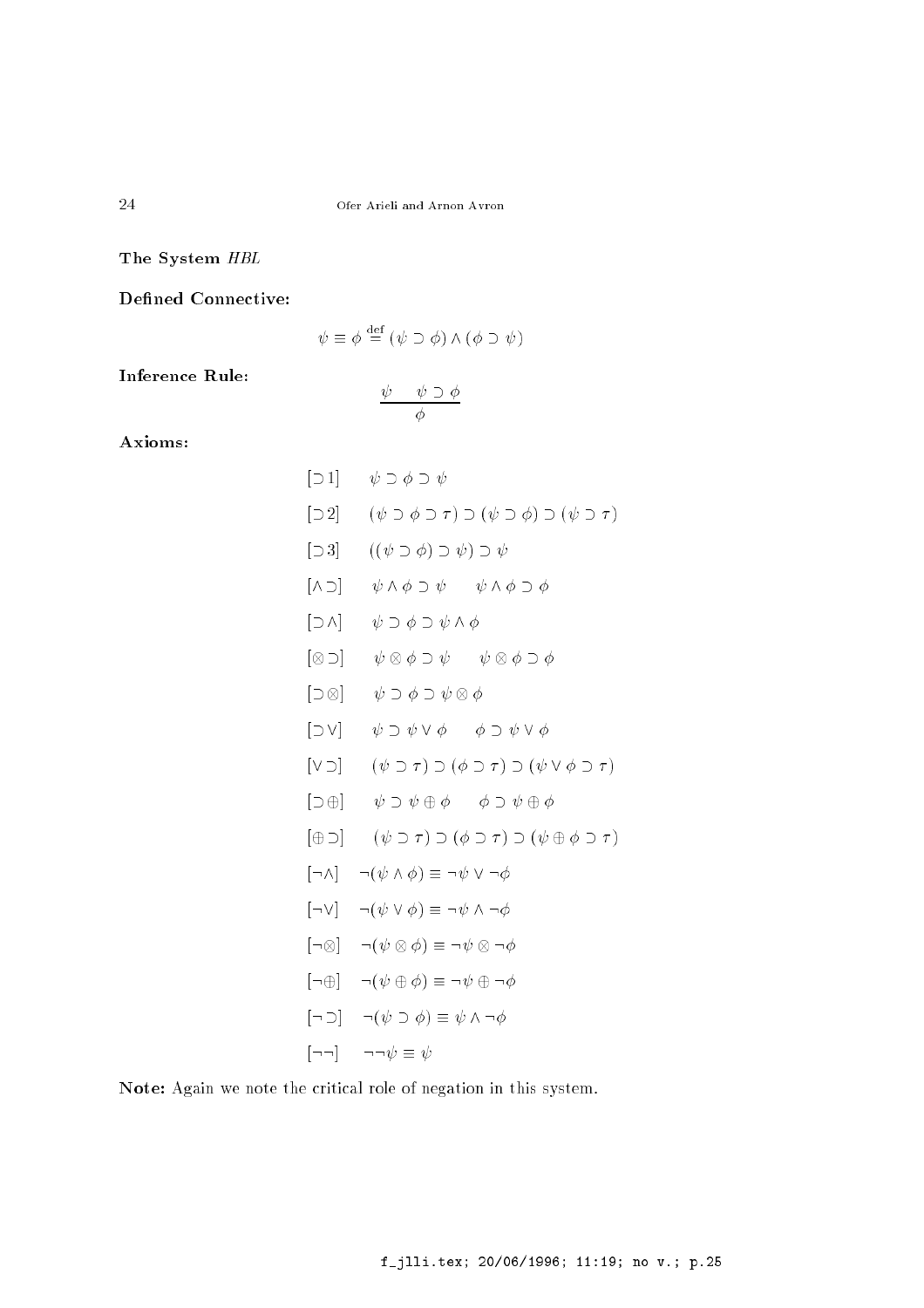Theorem 3.23. GBL, and HBL are equivalent. In particular:

a)  $\psi_1, \ldots, \psi_n \vdash_{GBL_2} \phi_1, \ldots, \phi_m$  iff  $\vdash_{HBL} \psi_1 \wedge, \ldots, \wedge \psi_n \supset \phi_1 \vee, \ldots, \vee \phi_m$  (or just  $\phi_1 \vee, \ldots, \vee \phi_m$  in case that  $n = 0$ ).

b) Let  $\Gamma$  be any set of sentences, and  $\psi$  – a sentence. Then  $\Gamma \vdash_{HBL} \psi$  iff every valuation  $\nu$  in FOUR, which gives all the sentences in  $\Gamma$  designated values, does the same to  $\psi$ .

**Proof:** It is possible to prove (a) purely proof theoretically. This is easy but tedious (the well-known fact that every  $\{\wedge, \vee, \supset\}$ -classical tautology is provable from the corresponding fragment of HBL can shorten things a lot, though). Part (b) follows then from the completeness and the compactness of  $GBL_{\supset}$ . Alternatively, one can prove (b) first (and then (a) is an immediate corollary). For this, assume that  $1 \nabla HBL$   $\psi$  . Extend  $1$  to a maximal theory  $1$  , such that  $1 \nabla HBL$   $\psi$  . By the deduction theorem for  $\cup$  (which obviously obtains here), and from the maximality of I ,  $1 \nightharpoonup \nightharpoonup HBL \nightharpoonup \nightharpoonup HBL \nightharpoonup \nightharpoonup \nightharpoonup \nightharpoonup \nightharpoonup \nightharpoonup \nightharpoonup \nightharpoonup HBL \nightharpoonup \nightharpoonup \nightharpoonup \nightharpoonup \nightharpoonup \nightharpoonup \nightharpoonup \nightharpoonup \nightharpoonup \nightharpoonup \nightharpoonup \nightharpoonup \nightharpoonup \nightharpoonup \nightharpoonup \nightharpoonup \nightharpoonup \nightharpoonup \nightharpoonup \nightharpoonup \nightharpoonup \nightharpoonup \nightharpoonup \nighth$ **I**  $\vdash$   $\vdash$   $HHB$  (  $\psi$   $\supset$   $\tau$  )  $\supset$   $\psi$  and so  $I$   $\vdash$   $HHB$   $\psi$  by  $\supset$  3); a contradiction. It follows that  $H = HBL \psi \supset \tau$  for every  $\tau$  , and so for every  $\phi$  and  $\tau$  :

$$
(*) \text{ if } \Gamma^* \nvdash_{HBL} \phi \text{ then } \Gamma^* \vdash_{HBL} \phi \supset \tau.
$$

Define now a valuation  $\nu$  as follows:

$$
\nu(\phi) \stackrel{\text{def}}{=} \begin{cases} \top & \text{if } \Gamma^* \vdash_{HBL} \phi \text{ and } \Gamma^* \vdash_{HBL} \neg \phi \\ \bot & \text{if } \Gamma^* \not\models_{HBL} \phi \text{ and } \Gamma^* \not\models_{HBL} \neg \phi \\ t & \text{if } \Gamma^* \vdash_{HBL} \phi \text{ and } \Gamma^* \not\models_{HBL} \neg \phi \\ f & \text{if } \Gamma^* \not\models_{HBL} \phi \text{ and } \Gamma^* \vdash_{HBL} \neg \phi \end{cases}
$$

Obviously,  $\nu(\varphi)$  is designated whenever  $1 + \square_{HBL} \varphi$ , while  $\nu(\psi)$  is not. It remains to show that  $\nu$  is actually a valuation. We shall show that  $\nu(\phi \supset \tau) = \nu(\phi) \supset \nu(\tau)$ . and that  $\nu(\phi \vee \tau) = \nu(\phi) \vee \nu(\tau)$ , leaving the other cases for the reader.

To show that  $\nu(\phi \vee \tau) = \nu(\phi) \vee \nu(\tau)$ , we note first that axioms  $[\supset \vee]$  and  $[\vee \supset]$ , together with the above characterization (\*) of the non-theorems of , imply that **I**  $\vdash$   $HHBL$   $\varphi$  v  $\vdash$  in either **1**  $\vdash$   $HHBL$   $\varphi$ , or  $1$   $\vdash$   $HHBL$   $\varphi$  . Axiom  $|\neg$  v  $|$ , on the other hand, entails that  $I = \Box (\varphi \lor \tau)$  in both  $I = \Box HBL \neg \varphi$ , and  $I = \Box HBL \neg \tau$ . From these facts the desired equation easily follows.

In showing that  $\nu(\phi \supset \tau) = \nu(\phi) \supset \nu(\tau)$ , we destinguish between two cases: case 1:  $\nu(\phi) \in \{f, \perp\}$ . This means, on the one hand, that  $\nu(\phi) \supset \nu(\tau) = t$ . On the other hand, it is equivalent to  $1 - \eta_{HBL} \phi$ . By (\*) above, and by axiom  $|\neg$   $\rangle$  this entails that  $I = \square$   $HBL \varphi \supseteq I$  but  $I = \square$   $HBL \neg (\varphi \supseteq I)$ . Hence  $\nu(\varphi \supseteq I) = t = \nu(\varphi) \supseteq \nu(T)$ . case  $z: \nu(\varphi) \in \{t, +\}$ . Then  $\nu(\varphi) \supset \nu(\tau) = \nu(\tau)$ . In addition, it means that  $1 - \tau_{HBL} \varphi$ , and so (by axioms  $\cup$  1) and  $\cup$ ,  $1$   $\vdash$   $HHL$   $\varphi$   $\cup$   $i$   $\vdash$   $HHL$   $\vdash$   $HHR$ ,  $i$ , and  $1$   $\vdash$   $HHR$ ,  $\neg$   $\vdash$   $\varphi$   $\varphi$   $i$   $\vdash$ III I  $\vdash$  FHBL  $\neg \tau$ . It follows that  $\nu(\varphi \supset \tau) = \nu(\tau)$  too.  $\sqcup$ 

Corollary 3.24. HBL is well-axiomatized: a complete and sound axiomatization of every fragment of  $\models$   $B_L$ , which includes  $\supset$ , is given by the axioms of HBL which mention only the connectives of that fragment.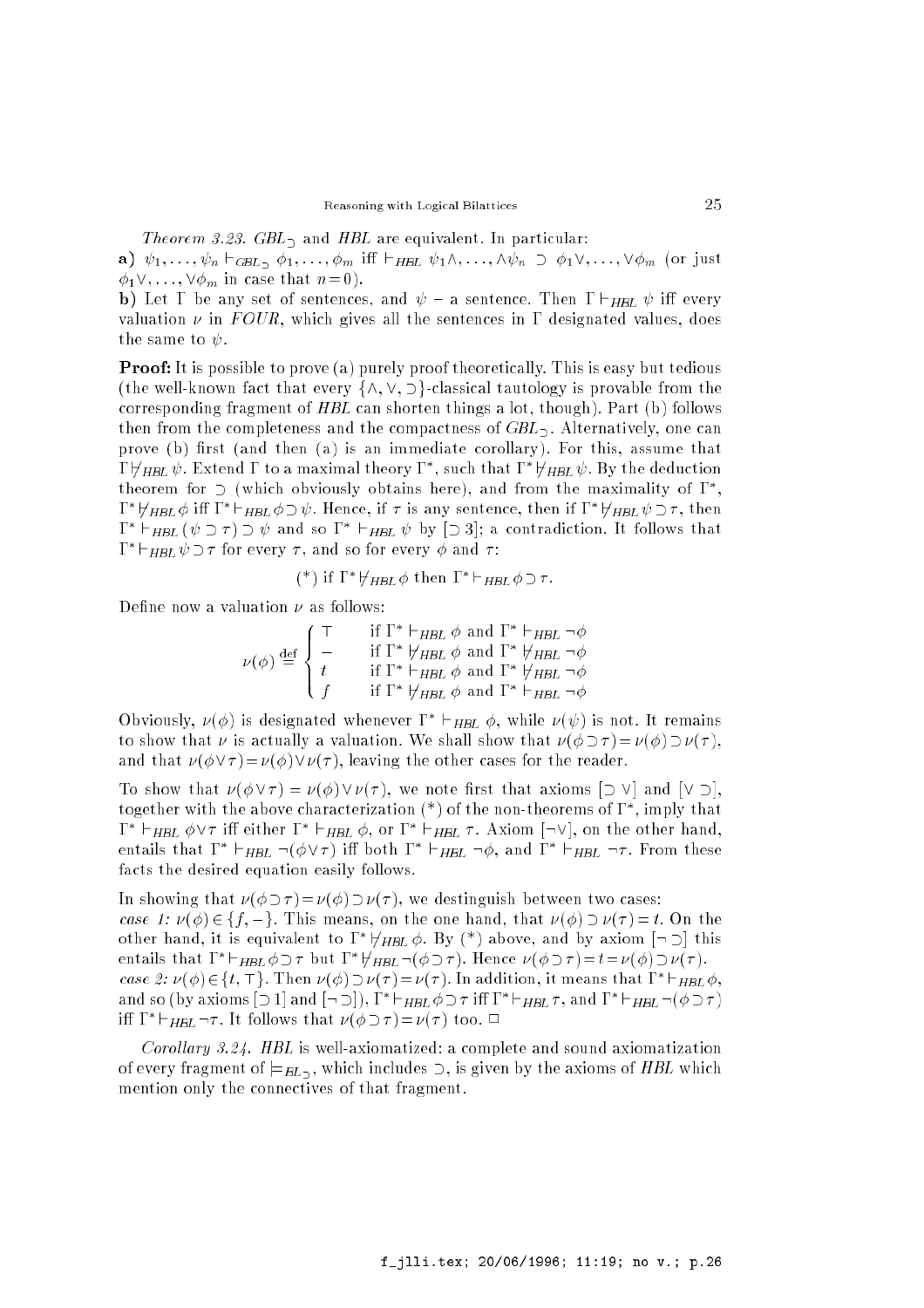**Proof:** The above proof shows, as it is, the completeness of the axioms which mention only  $\{ \vee, \supset, \neg \}$  for the corresponding fragment. All the other cases in which  $\neg$  is included are similar. If  $\neg$  is not included, then the system is identical to the system for positive classical logic, which is known to have this property  $\sim$  .  $\Box$ 

Note: The  $\{\neg, \wedge, \vee, \supset\}$ -fragment of  $GBL$  and HBL were called in [5] the "basic systems". Again, it is shown there that by adding  $\Gamma \Rightarrow \Delta, \psi, \neg \psi$  to  $GBL_{\Box}$ , and either  $\neg \psi \lor \psi$  or  $(\psi \lor \phi) \lor (\neg \psi \lor \phi) \lor \phi$  to HBL, we get complete proof systems for the full three-valued logic of  $\{t, f, \perp\}$ . This logic is an extension of Kleene threevalued logic, which is equivalent to the logic of LPF ([6, 22]). If, on the other hand, we add  $\Gamma, \psi, \neg \psi \Rightarrow \Delta$  to  $GBL_{\supset}$  and  $\neg \psi \supset (\psi \supset \phi)$  to  $HBL$ , we get complete proof systems for the three-valued logic of  $\{t, f, \top\}$  (also known as  $J_3$  - see note (3) after theorem 3.7).

## 3.4.2. Strong Implication

The implication connective  $\supset$  has two drawbacks: the main one is that even in case  $\psi \supset \phi$  and  $\phi \supset \psi$  are both valid,  $\psi$  and  $\phi$  might not be equivalent (in the sense that one can be substituted for the other in any context). For example, if  $\psi = \neg(\tau \supset \rho)$ and  $\phi = \tau \wedge \neg \rho$ , then both  $\psi \supset \phi$  and  $\phi \supset \psi$  are valid, but  $\neg \psi \supset \neg \phi$  is not. The second disadvantage is that  $\psi \supset \phi$  may be true, its conclusion false, without this entailing that the premise is also false (for example:  $\bot \supset f = t$ ).

This drawbacks of  $\supset$  are, in fact, drawbacks of  $\models$   $B_L \supset$ , the consequence relation on which it is based. What we can do, however, using the general theory developed in [5], is to define in  $\models$   $B\!L_2$  an implication connective, which corresponds to  $\mid \equiv$   $\bar{B}\!L_2$ and does not suffer from these disadvantages.

Definition 3.25. (strong implication)  $^{20}$ 

$$
\bullet \ \psi \to \phi \stackrel{\text{def}}{=} (\psi \supset \phi) \land (\neg \phi \supset \neg \psi)
$$

 $\bullet \psi \leftrightarrow \phi \equiv (\psi \rightarrow \phi) \wedge (\phi \rightarrow \psi)$ 

*Proposition 5.20.*  $\models_{BL}$  has all the properties stated for  $\models_{BL}$  in proposition 3.13. In addition,  $\rightarrow$  is an internal implication for it: 1,  $\psi \models_{BL_2} \varphi$  in 1  $\models_{BL_2} \psi \rightarrow \varphi$ (in particular,  $\psi, \psi \rightarrow \psi \models_{BL_2} \psi$ ).

Proof: These are all immediate consequences of the general theory in [5], and the fact that  $\neg$ ,  $\wedge$  and  $\supset$  satisfy in  $\models$ BL<sub> $\supset$ </sub> their corresponding symmetry conditions as defined there (basically this means that the relevant rules of  $GBL_{\supset}$  are valid).  $\Box$ 

*Proposition 3.27.* Let  $\psi$ ,  $\phi$ ,  $\tau$  be formulae in  $BL_2$ , and  $\nu$  – any evaluation in FOUR. Then:

<sup>19</sup>  $N$  . There is no dierence between  $N$  and no dierence between  $N$  and no dierence between  $N$ and  $\oplus$ .

 $\sim$  In this definition too, the role of negation is critical.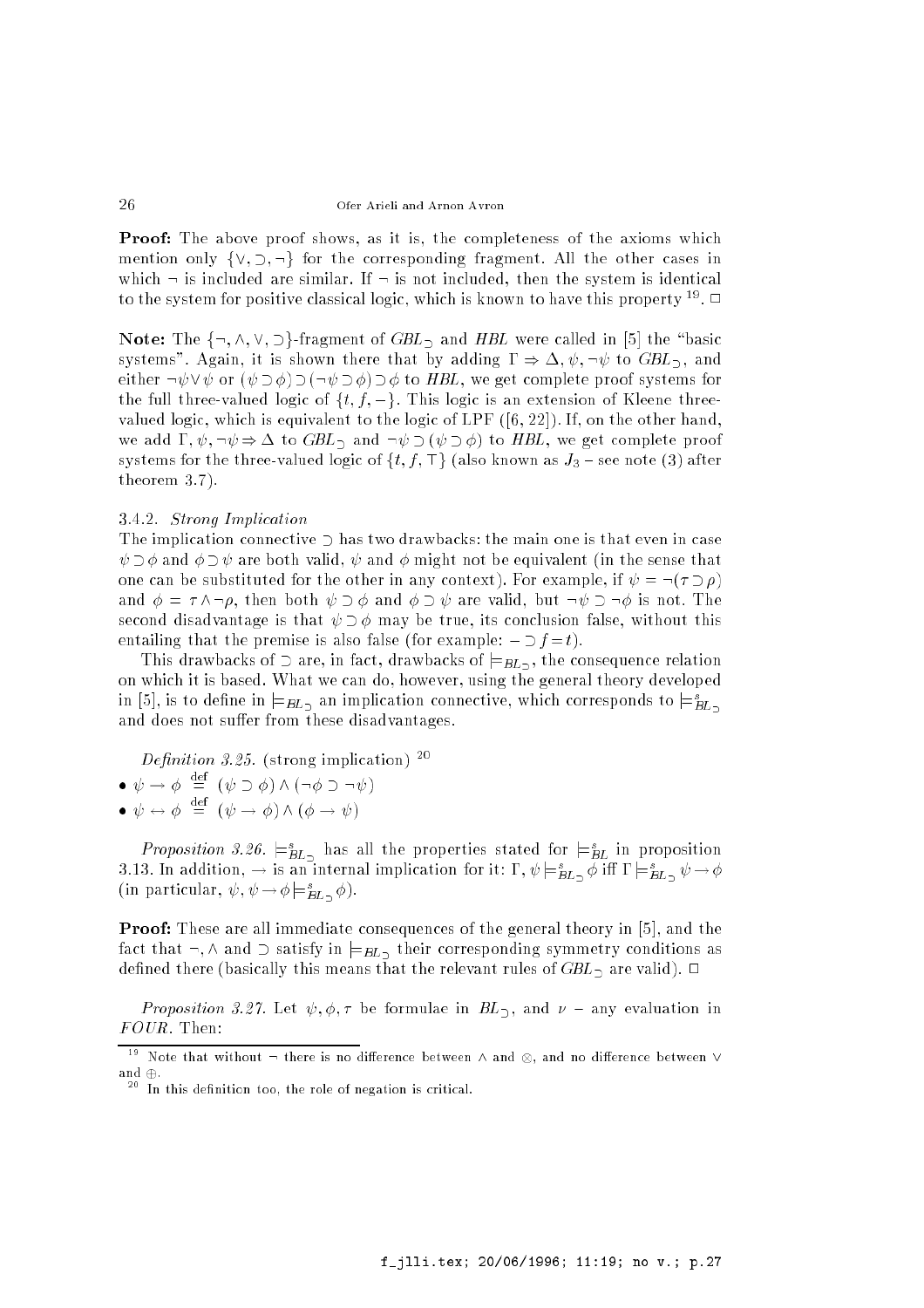a)  $\nu(\psi \to \phi) \in \mathcal{D}(FOUR)$ , iff  $\nu(\psi) \leq_t \nu(\phi)$ . **b**)  $\nu(\psi \leftrightarrow \phi) \in \mathcal{D}(FOUR)$ , iff  $\nu(\psi) = \nu(\phi)$ .

**Proof:** Left to the reader.  $\Box$ 

 $\mathcal{C}$  ,  $\mathcal{C}$  ,  $\mathcal{C}$  ,  $\mathcal{C}$  ,  $\mathcal{C}$  ,  $\mathcal{C}$  ,  $\mathcal{C}$  ,  $\mathcal{C}$  ,  $\mathcal{C}$  ,  $\mathcal{C}$  ,  $\mathcal{C}$  ,  $\mathcal{C}$  ,  $\mathcal{C}$  ,  $\mathcal{C}$  ,  $\mathcal{C}$  ,  $\mathcal{C}$  ,  $\mathcal{C}$  ,  $\mathcal{C}$  ,  $\mathcal{C}$  ,  $\mathcal{C}$  ,  $\leftrightarrow$  is a *congruence* connective.

Proof: Immediate from part (b) of the last proposition, and from the fact that  $\models_{BL}$  is the same as  $\models_{\langle FOUR\rangle}$ .  $\Box$ 

Proposition 3.27 provides us with an easy method of checking validity or invalidity of sentences containing  $\rightarrow$ . Using this method it is straightforward to check the next two propositions:

*Proposition 3.29.* The following are valid in  $\models$ <sub>BL<sub>2</sub></sub> ( $\models$ <sub>BL<sub>2</sub>(4)</sub>):

$$
\psi \rightarrow \psi
$$
\n
$$
(\psi \rightarrow \phi) \rightarrow (\phi \rightarrow \tau) \rightarrow (\psi \rightarrow \tau)
$$
\n
$$
(\psi \rightarrow \phi \rightarrow \tau) \rightarrow \phi \rightarrow \psi \rightarrow \tau
$$
\n
$$
(\psi \rightarrow \phi) \rightarrow \psi \rightarrow \psi \rightarrow \phi
$$
\n
$$
\psi \land \phi \rightarrow \psi \rightarrow \psi \rightarrow \phi
$$
\n
$$
(\psi \rightarrow \phi) \land (\psi \rightarrow \tau) \rightarrow \psi \rightarrow \phi \land \tau
$$
\n
$$
(\psi \rightarrow \phi) \land (\psi \rightarrow \tau) \rightarrow \psi \rightarrow \phi \land \tau
$$
\n
$$
\psi \otimes \phi \rightarrow \psi \quad , \quad \psi \otimes \phi \rightarrow \phi
$$
\n
$$
(\psi \rightarrow \phi) \otimes (\psi \rightarrow \tau) \rightarrow \psi \rightarrow \phi \otimes \tau
$$
\n
$$
\psi \rightarrow \psi \vee \phi \quad , \quad \phi \rightarrow \psi \vee \phi
$$
\n
$$
(\psi \rightarrow \tau) \vee (\phi \rightarrow \tau) \rightarrow \psi \vee \phi \rightarrow \tau
$$
\n
$$
\psi \rightarrow \psi \oplus \phi \quad , \quad \phi \rightarrow \psi \oplus \phi
$$
\n
$$
(\psi \rightarrow \tau) \oplus (\phi \rightarrow \tau) \rightarrow \psi \oplus \phi \rightarrow \tau
$$
\n
$$
\psi \leftrightarrow \neg \neg \psi
$$
\n
$$
(\psi \rightarrow \phi) \leftrightarrow (\neg \phi \rightarrow \neg \psi)
$$
\n
$$
\psi \land (\phi \lor \tau) \leftrightarrow (\psi \land \phi) \lor (\psi \land \tau)
$$
\n
$$
\psi \otimes (\phi \oplus \tau) \leftrightarrow (\psi \otimes \phi) \oplus (\psi \otimes \tau)
$$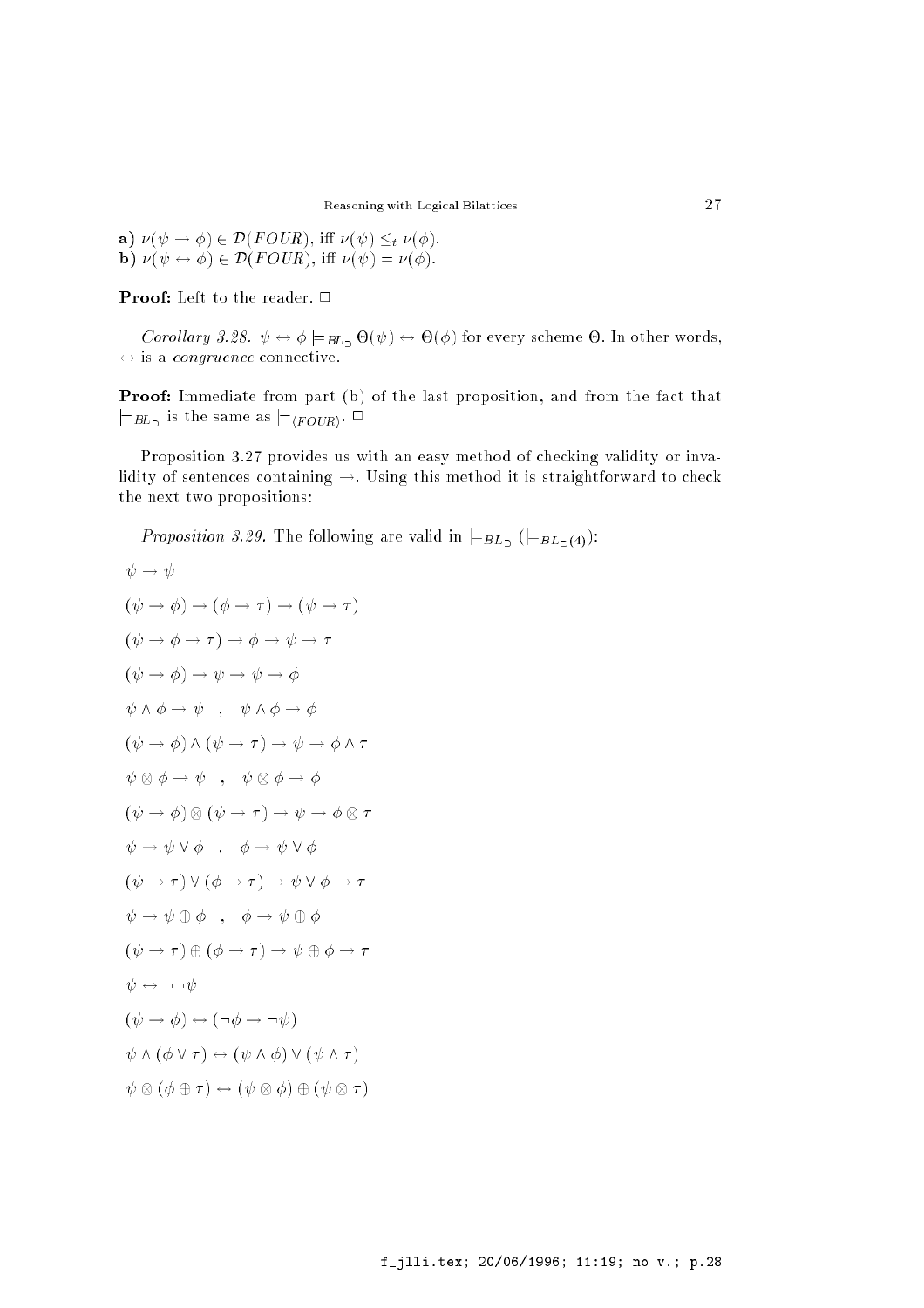$\neg(\psi \land \phi) \leftrightarrow \neg \psi \lor \neg \phi$  $\neg(\psi \vee \phi) \leftrightarrow \neg \psi \wedge \neg \phi$ :( ) \$ : :  $\neg(\psi \oplus \phi) \leftrightarrow \neg \psi \oplus \neg \phi$ 

Proposition 3.30. The following are not valid in  $\models$   $B_{L}$  ( $\models$  $B_{L}$ <sub>1</sub>(4)):

$$
\psi \to \phi \to \psi
$$
  

$$
(\psi \to \psi \to \phi) \to \psi \to \phi
$$
  

$$
\neg \psi \to \psi \to \phi
$$
  

$$
\psi \to \phi \to \psi \land \phi
$$
  

$$
\psi \to \phi \to \psi \otimes \phi
$$

#### Notes:

- 1. If we compare the list above with the usual formal system for the relevance logic R  $([2, 11])$ , we see that the only axiom of R which is not valid for this interpretation of  $\rightarrow$  is the contraction axiom:  $(\psi \rightarrow \psi \rightarrow \phi) \rightarrow \psi \rightarrow \phi$ . It is worth noting that the omission of this axiom is also the main difference between the linear logic of Girard (see [21]) and the usual relevance logics. In fact, the last two propositions are true for linear logic as well (with the exception of the converse of contraction, the distributive schemes, and the parts concerning  $\otimes$ and  $\oplus$ , of course), if we interprate  $\neg$  and  $\rightarrow$  as linear negation and implication (respectively), and  $\wedge$ ,  $\vee$  as the "additives". Note, however, that the "mix" (or "mingle") axiom  $\psi \rightarrow \psi \rightarrow \psi$  is valid.
- 2. On  $\{t, f, \perp\}$ ,  $\rightarrow$  is exactly Lukasiewicz implication ([26, 34]), while on  $\{t, f, \perp\}$ it is Sobocinski implication ([30]), which is the implication of  $RM_3$  - the strongest logic in the family of relevance logics.
- 3. By using  $\rightarrow$ , we can sometimes translate "annotated atomic formulae" from Subrahmanian's annotated logic (see [31, 32, 10, 23, 24]): The translation of  $\psi : b$  to  $BL(4)$  when  $b \in FOUR$ , and when the partial order in the (semi)lattice is  $\leq_t$ , is simply  $b \to \psi$ .

Proposition 3.31.  $\models_{BL_2} (\psi \supset \phi) \leftrightarrow \phi \vee (\psi \rightarrow (\psi \rightarrow \phi))$ 

**Proof:** This can easily be checked in  $FOUR$ .  $\Box$ 

28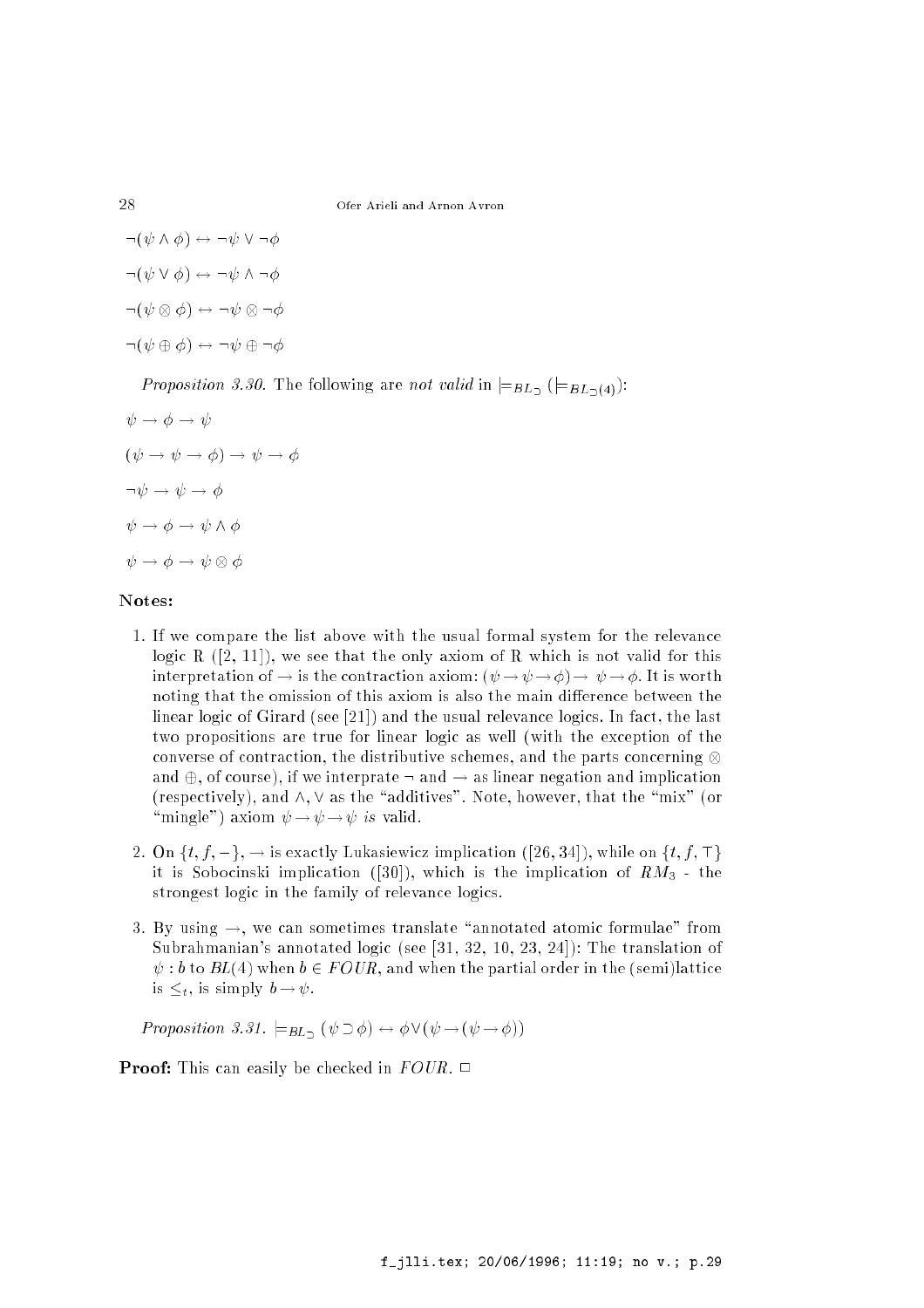The last proposition means that it is possible to choose  $\rightarrow$  rather than  $\supset$  as the primitive implication of the language. We prefer the latter, though, since the intuitive meaning of both is then clearer. Also, the corresponding proof systems are much simpler if we follow this choice. Using  $\rightarrow$ , on the other hand, is more convenient for relating our logic to other known logics, as we have just seen.

Our next proposition brings us back to the relations between our logic and relevance logic:

*Proposition 3.32.* Let  $\psi$  and  $\phi$  be in the language of  $\{\neg, \wedge, \vee\}$ ; then the following assertions are equivalent:

a)  $\psi = BL \phi$  $\mathbf{p}$ )  $\psi \models_{BL} \varphi$ c)  $\models$ <sub>BL</sub>  $\psi \supset \phi$ d)  $\models$ BL  $\psi \rightarrow \phi$ e)  $\models_R \psi \rightarrow \phi$ 

**Proof:** That  $\psi \models_{BL} \phi$  iff  $\models_R \psi \rightarrow \phi$  was noted already after theorem 3.7. That  $\models$ <sub>BL</sub>  $\psi \supset \phi$  iff  $\psi \models$ <sub>BL</sub>  $\phi$  is an instance of the deduction theorem for  $\supset$ . Similarly, the equivalence of  $=_{BL}$   $\psi \rightarrow \varphi$  and  $\psi =_{BL} \varphi$  follows from the deduction theorem for  $\rightarrow$  relative to  $\models_{BL}$ , and the fact that  $\models_{BL} \psi$  in  $\models_{BL} \psi$ . Finally,  $\models_{BL} \psi \rightarrow \phi$  in  $\nu(\psi) \leq_t \nu(\phi)$  for every valuation  $\nu$  in FOUR, and it is well known (see [2, 11]) that if  $\psi$  and  $\phi$  are in the  $\{\neg, \wedge, \vee\}$ -language, then  $\vdash_R \psi \to \phi$  under exactly the same circumstances.  $\Box$ 

We end this subsection with a short demonstration of the potential use of  $\equiv_{BL}$ as well as of its various implication connectives. Recall that we are using  $\sim$  to denote the implication of the classical calculus (i.e:  $\psi \rightsquigarrow \phi = \neg \psi \vee \phi$ ).

Example 3.33. Consider the following knowledge-base:

 $bird(tweety) \rightarrow fly(tweety)$  $penguin(tweety) \supset bird(tweety)$  $penguin(tweety) \rightarrow \neg fly(tweety)$ bird(tweety)

Note that we are using different implication connectives according to the strength we attach to each entailment: Penguins never fly. This is a characteristic feature of penguins, and there are no exceptions to that, hence we use the strongest implication  $(\rightarrow)$  in the third assertion in order to express this fact. The second assertion states that every penguin is a bird. Again, there are no exceptions to that fact. Still, penguins are not typical birds, thus they shouldn't inherit all the properties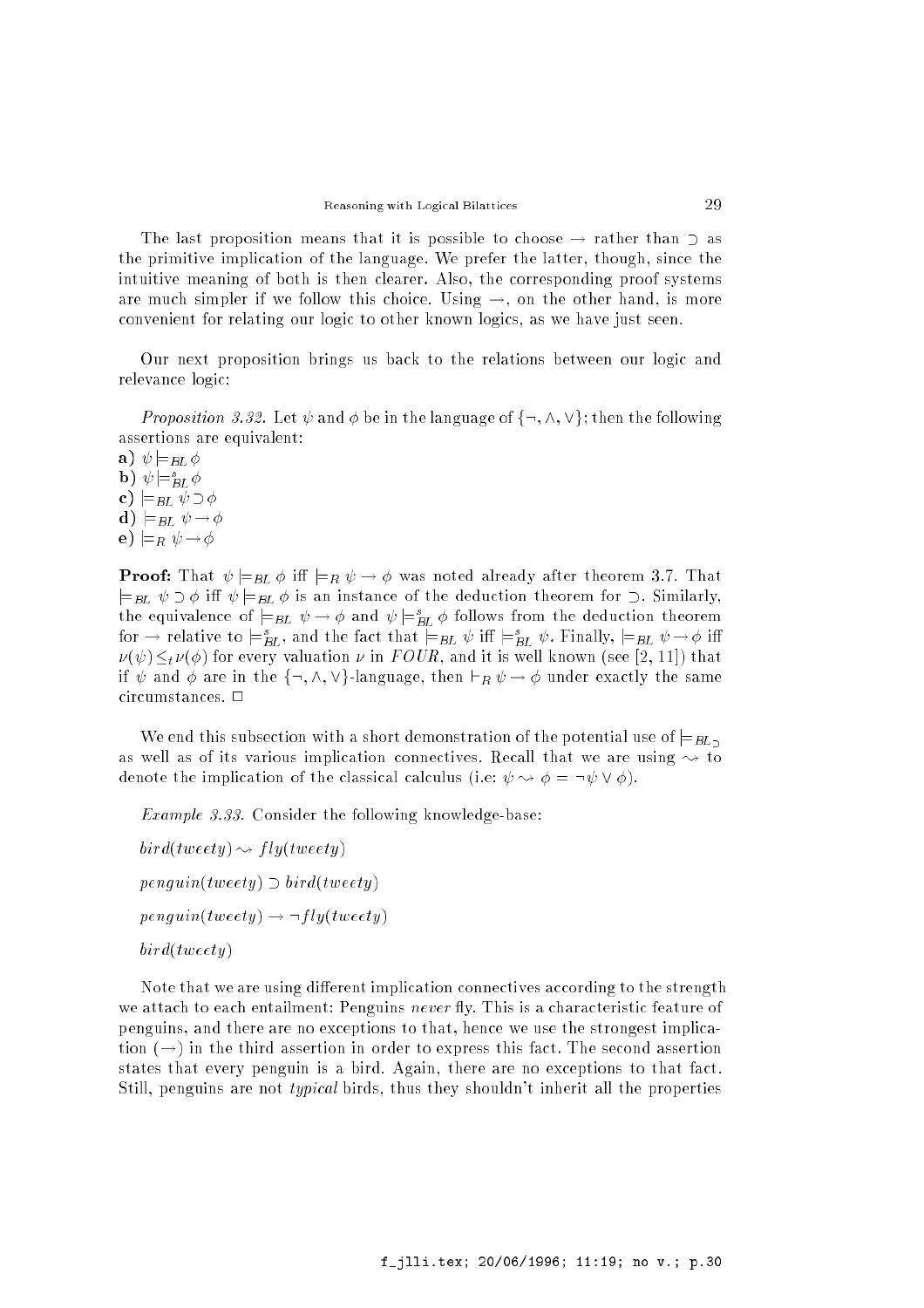we expect birds to have. The use of a weaker implication  $(2)$  forces us, indeed, to infer that something is a bird whenever we know that it is a penguin, but it does not forces us to infer that it has every property of a bird. Finally, the first assertion states only a default feature of birds, hence we attach the weakest implication ( $\rightsquigarrow$ ) to it. Indeed, since from  $\psi$  and  $\psi \rightsquigarrow \phi$  we cannot infer  $\phi$  (by  $\models_{BL}$ ) without more information, the first assertion does not cause automatic inference of flying abilities just from the fact that something is a bird. It does give, however, strong connection between the two facts.

The above knowledge-base does not allow us to infer whether tweety is a penguin or not (as it should be), and if it can fly or not (which is less satisfactory; we shall return to it in the next section). However, if we add to the knowledge-base an extra assumption,  $penguin(tweety)$ , we can infer  $\neg fly(tweety)$  but we still cannot infer  $fly(tweety)$ , as should be expected.

## 3.5. Adding Quantifiers

So far we have concentrated on propositional languages and systems. The justication for this is that the main ideas and innovations are all on this level. Extending our notions and results to first order languages can be done in a rather standard way. We can take  $\forall$ , for example, as a generalization of  $\wedge$ . Having then an appropriate structure  $D$ , and an assignment  $\nu$  of values to variables and truth values to atomic formula, we let  $\nu(\forall x \psi(x))$  be  $inf_{\leq t} {\{\nu(\psi(d) \mid d \in D\}}.$  Here we are using, of course, the fact that we assume B to be a *complete* lattice relative to  $\leq_t$ . The corresponding Gentzen-type rules are then:

$$
[\forall \Rightarrow] \frac{\Gamma, \psi(s) \Rightarrow \Delta}{\Gamma, \forall x \psi(x) \Rightarrow \Delta} \qquad \qquad \frac{\Gamma \Rightarrow \psi(y), \Delta}{\Gamma \Rightarrow \forall x \psi(x), \Delta} \qquad [\Rightarrow \forall]
$$
  

$$
[\neg \forall \Rightarrow] \frac{\Gamma, \neg \psi(y) \Rightarrow \Delta}{\Gamma, \neg \forall x \psi(x) \Rightarrow \Delta} \qquad \qquad \frac{\Gamma \Rightarrow \neg \psi(s), \Delta}{\Gamma \Rightarrow \neg \forall x \psi(x), \Delta} \qquad [\Rightarrow \neg \forall]
$$

In these rules we assume, as usual, that the variable y does not appear free in  $\Gamma$  or in  $\Delta$ . Corresponding soundness and completeness as well as cut elimination theorems can be proved relative to  $FOUR$  with no great difficulties. We omit here the details. We just note that one can introduce also, in the obvious way, quantiers which corresponds to  $\alpha$  , which  $\alpha$ 

## 4. A More Subtle Consequence Relation

 $\models$ BL should be taken as a first approximation of what can be safely inferred when we have a classically inconsistent knowledge-base; this safety is its main advantage. The disadvantage is that  $\models$ <sub>BL</sub> is somewhat "over cautious". Thus, in example 3.33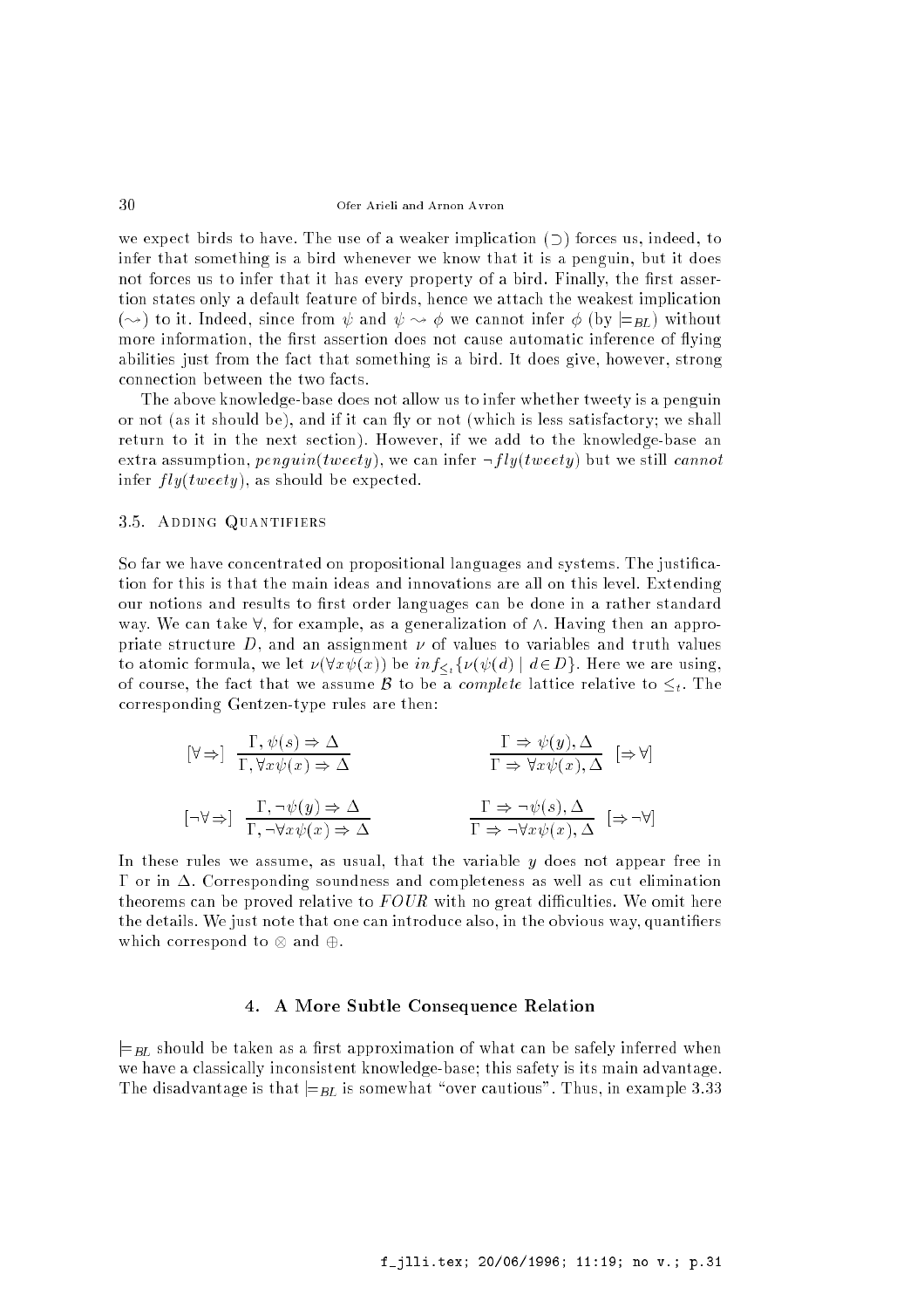we would have liked to be able to infer  $fly(tweety)$  from the original knowledgebase, before the new information,  $penguin(tweety)$ , is added to it. We cannot do this, of course, since  $\models$ <sub>BL</sub> is monotonic.

There is more than one way of introducing other consequence relations, which are less cautious, and enjoy non-monotonicity; we present here one example. The idea is taken from a paper of Kifer and Lozinskii (see [23]). Their idea, basically, is to order models of a given knowledge-base in a way that somehow reflects their degree of consistency, and then take into account only the models which are maximal w.r.t this order. The main difference is that they were using just ordinary (semi)lattices, in which the partial order relation corresponds, intuitively, to our  $\leq_k$ . Hence, no direct interpretation of the standard logical connectives  $(\wedge, \vee)$  was available to them. They were forced, therefore, to use an unnatural language, in which the *atomic* formulae are of the form  $p : b$  (where p is an atomic formula of the basic language, and  $b - a$  value from the semilattice).  $\psi : b$  is meaningless, however, for nonatomic  $\psi$ . The use of bilattices allows us to give the standard logical language a direct interpretation, and so gives a meaning to every annotated formula. On the other hand, by using  $\mathcal F$  we can dispense with annotated formulae altogether, as we do below <sup>21</sup> .

*Definition 4.1.* Let  $B = (B, \leq_t, \leq_k, \neg)$  be a logical bilattice. A subset *I* of *B* is called an inconsistency set, if it has the following properties: a)  $b \in \mathcal{I}$  iff  $\neg b \in \mathcal{I}$ .  $\mathbf{D}$   $\mathbf{D}$   $\mathbf{D}$  b  $\in$   $\mathcal{F}$  and  $\mathbf{D}$   $\in$   $\mathcal{F}$   $\mathbf{D}$ .

#### Notes:

- 1. From (b), always  $\top \in \mathcal{I}$ . Also, from (b),  $t \notin \mathcal{I}$ , and so, from (a),  $f \notin \mathcal{I}$ .
- 2. As for  $\bot$ , both  $\mathcal{I} \cup \{\bot\}$  and  $\mathcal{I} \setminus \{\bot\}$  are inconsistency sets in case  $\mathcal{I}$  is. Now, on one hand, in every bilattice,  $-\perp = \perp$  (proposition 2.5), so  $\perp$  has some features that may be associated with inconsistent elements. On the other hand,  $\perp$  intuitively reflects no knowledge at all about the assertions it represents: in particular, one might not take such assertions to be inconsistent. We shall usually prefer, therefore, to take  $\perp$  as consistent (see also the note after proposition 4.13).

Example 4.2. The following are all inconsistency sets: a)  $\mathcal{I}_1 = \{b \mid b \in \mathcal{F} \text{ and } \neg b \in \mathcal{F} \}.$ **b**)  $\mathcal{I}_2 = \{b \mid b = \neg b\}.$ c)  $\mathcal{I}_3 = \{b \mid b = \neg b , b \neq \bot\}.$  $\mathcal{I}_1$  is the minimal possible inconsistency set in every in every  $(\mathcal{B}, \mathcal{F})$ . In case that

 $^{-1}$  Despite the fact that this method of using "annotated" atomic formulae is quite common, it is still artificial from a logical point of view, since semantic notions interfere within the syntax.

 $^{-1}$  In [23] the inconsistent values are defined quite differently; see there for the details.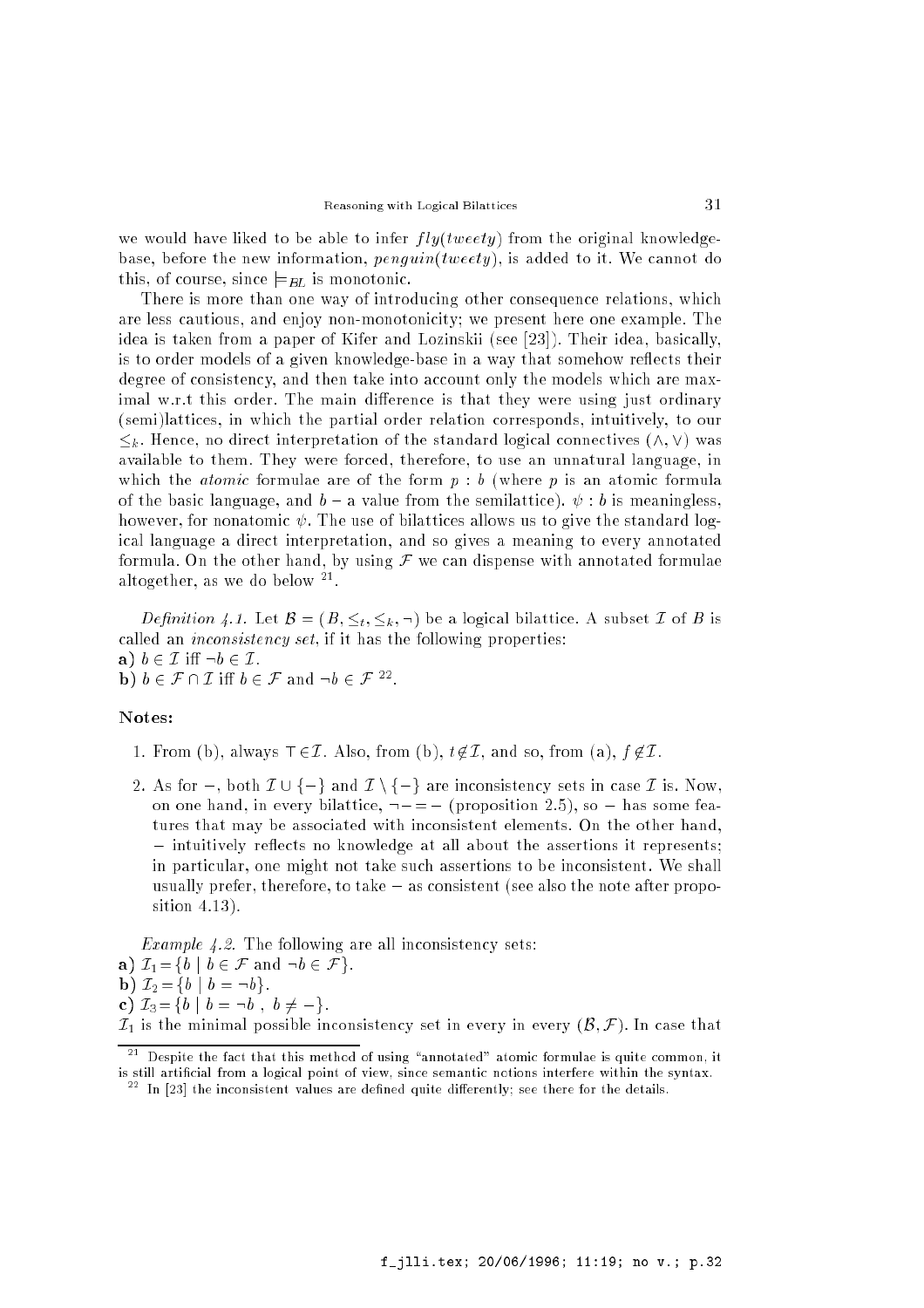B in interlaced, and  $\mathcal{F} = \mathcal{D}(\mathcal{B}), \mathcal{I}_1$  is just  $\{\top\}$  (see proposition 2.25).  $\mathcal{I}_2$  and  $\mathcal{I}_3$  are always inconsistency sets in case B is interlaced, and  $\mathcal{F} = \mathcal{D}(\mathcal{B})$ . There are, however, other cases in which they are inconsistency sets, for example in DEFAULT .

We fix henceforth some logical bilattice  $(\mathcal{B}, \mathcal{F})$ , and an inconsistency subset I of it. Unless otherwise stated, all the definitions below will be relative to  $(B, \mathcal{F})$ and I. We will refer to the members of I (the members of  $\mathcal{B}\setminus I$ ) as the inconsistent (consistent) truth values of  $\beta$ .

Notation 4.3.

a)  $A(\Gamma)$  denotes the set of the atomic formulae that appear in some formula of  $\Gamma$ . **b**) For a valuation M of  $\Gamma$ , denote:  $I_M(\Gamma) = \{p \in A(\Gamma) \mid M(p) \in \mathcal{I}\}.$ 

Definition 4.4. Let  $\Gamma$  and  $\Delta$  be two sets of formulae, and  $M, N$  – models of  $\Gamma$ . a) M is more consistent model of  $\Gamma$  than N, if the set of the atomic formulae in  $\mathcal{A}(\Gamma)$  that are assigned under M values from  $\mathcal{I}$ , is properly contained in the corresponding set of N (i.e:  $I_M(\Gamma) \subset I_N(\Gamma)$ ).

b) M is a most consistent model of  $\Gamma$  (mcm, in short), if there is no other model of  $\Gamma$  which is more consistent than M.

c)  $\Gamma \models_{con} \Delta$  if every mcm of  $\Gamma$  is a model of some formula of  $\Delta$ .

*Example 4.5.* Let's return to the knowledge-base  $KB$  of example 3.33. Take  $\mathcal{F} = \{t, \top\}$  and  $\mathcal{B}$  – any bilattice in which this  $\mathcal{F}$  is a prime bifilter (e.g: FOUR, DEFAULT). Let I be any inconsistency set in B (obviously,  $\mathcal{F} \cap \mathcal{I} = {\{\top\}}$ ). Relative to  $(\mathcal{B}, \mathcal{F})$  and I, this knowledge-base has exactly one mcm, and it takes values in  $\{t, f\}$ . Hence, if  $\psi$  is in the language  $\{\neg, \wedge, \vee, \supset\}$ , then  $KB \models_{con} \psi$  iff  $\psi$  follows classically from KB. Thus (unlike the in case of  $\models$   $_{BL}$ !):

 $KB \models_{con} bird(tweety), \ KB \models_{con} \neg penguin(tweety), \ KB \models_{con} fly(tweety),$  $KB \not\models_{con} \neg bird(tweety), KB \not\models_{con} penguin(tweety), KB \not\models_{con} \neg fly(tweety)$ 

Now, consider again what happens when we add  $penguin(tweety)$  to  $KB$ : The new knowledge-base,  $\Lambda B$  , has two mcms,  $M_1$  and  $M_2$ , where:

 $M_1(bird(tweety)) = t$ ,  $M_1(penguin(tweety)) = \top$ ,  $M_1(fly(tweety)) = \top$ ,  $M_2(bird(tweety)) = \top$ ,  $M_2(penguin(tweety)) = t$ ,  $M_2(fly(tweety)) = f$ .

This time, therefore,

 $\mathbf{A}$   $\mathbf{D}$   $\equiv_{con}$   $\mathbf{D}$   $\mathbf{D}$   $\mathbf{D}$   $\equiv_{con}$   $\mathbf{D}$   $\mathbf{D}$   $\mathbf{D}$   $\mathbf{D}$   $\equiv_{con}$   $\neg$   $\mathbf{D}$   $\mathbf{D}$   $\mathbf{D}$   $\equiv_{con}$   $\neg$   $\mathbf{D}$   $\mathbf{D}$   $\mathbf{D}$   $\equiv_{con}$   $\neg$   $\mathbf{D}$   $\mathbf{D}$   $\mathbf{D}$   $\equiv_{$  $\mathbf{A}$ B $\mathbf{E}_{con}$   $\neg \mathit{otra}(i \text{} \text{} \text{} \text{} \text{} \text{} \text{} \text{} \text{} \text{)}$ ;  $\mathbf{A}$ B $\varphi$   $\mathbf{E}_{con}$   $\varphi$   $\mathbf{E}_{con}$   $\varphi$   $\mathbf{E}_{con}$   $\varphi$   $\mathbf{E}_{con}$   $\varphi$   $\mathbf{E}_{con}$   $\varphi$   $\mathbf{E}_{con}$   $\varphi$   $\mathbf{E}_{con}$   $\varphi$   $\mathbf{E}_{con}$   $\$ 

It follows that  $\models_{con}$  is a non-monotonic consequence relation, which seems to behave according to our expectations.  $\Box$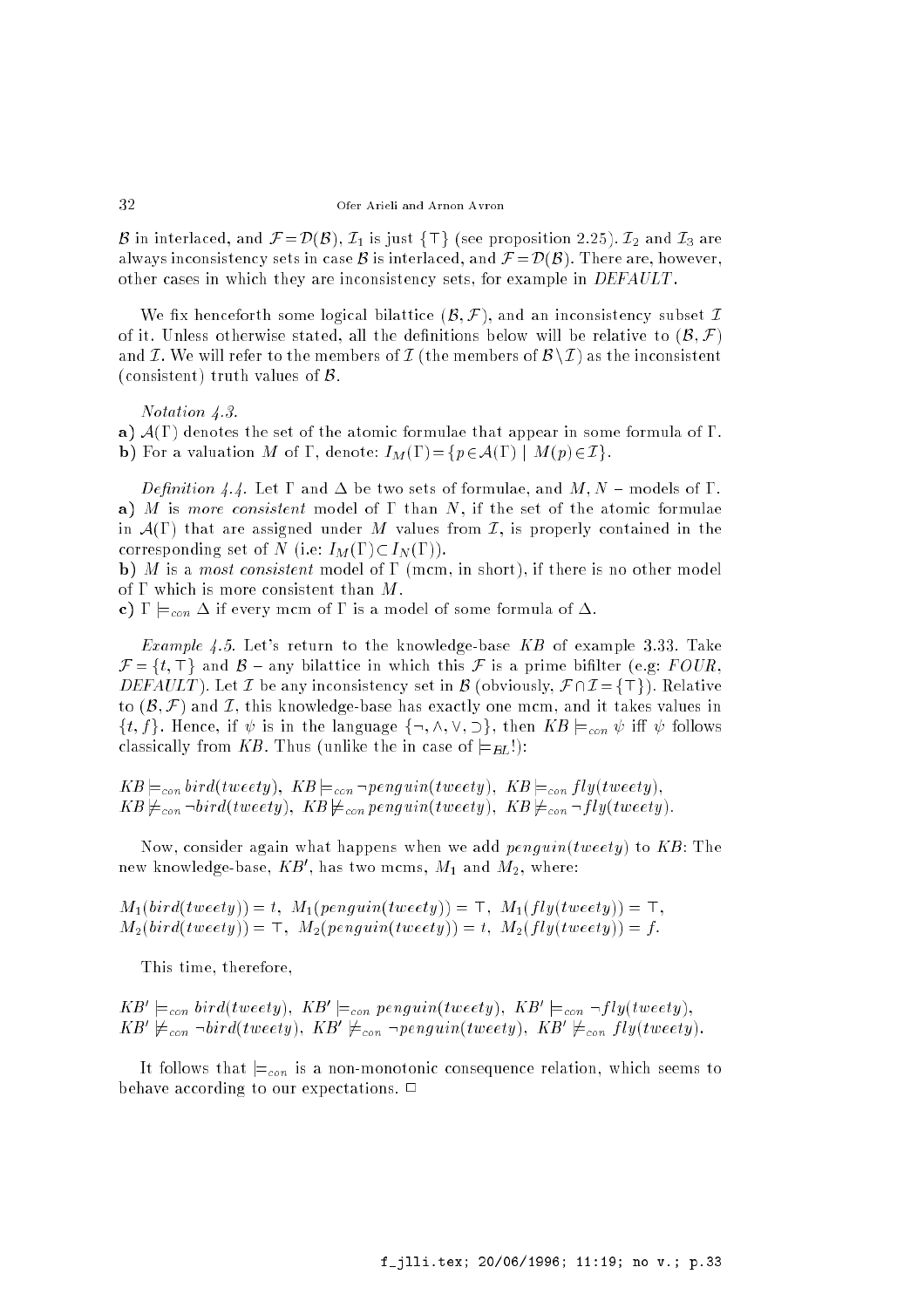Some important properties of  $\models_{con}$  are summarized below:

Proposition 4.6. If  $\Gamma \models_{BL} \Delta$  then  $\Gamma \models_{con} \Delta$ .

**Proof:** If every model of  $\Gamma$  satisfies some formula of  $\Delta$ , then obviously every mcm of  $\Gamma$  does so.  $\Box$ 

Proposition 4.7.  $\models_{con}$  is non-monotonic.

**Proof:** Consider, e.g.,  $\Gamma = \{p, \neg p \lor q\}$ . In every mcm, M, p and q must have consistent values (since the valuation that assigns  $t$  to each one of them, is an mcm of  $\Gamma$ ). Also,  $M(p) \in \mathcal{F}$ , since M is a model of  $\Gamma$ . If  $M(\neg p) \in \mathcal{F}$  also, then  $M(p) \in \mathcal{F} \cap \mathcal{I}$  (from definition 4.1(b)), so  $M(p)$  is inconsistent. Hence  $M(\neg p) \notin \mathcal{F}$ . But  $M(\neg p \lor q) \in \mathcal{F}$ , hence  $M(q) \in \mathcal{F}$ . So,  $\Gamma \models_{con} q$  in every  $(\mathcal{B}, \mathcal{F})$  and I. Obviously, however,  $\Gamma$ ,  $\neg p \not\models_{con} q$  (take, e.g., M s.t.  $M(p)=\top$ , and  $M(q)=f$ ).  $\Box$ 

Proposition 4.8.  $\models_{con}$  is paraconsistent:  $p, \neg p \not\models_{con} q$ , and even  $p \vee q$ ,  $\neg(p \vee q) \not\models_{con} q$ .

**Proof:** Consider any valuation that assigns p the value  $\top$ , and assigns q the value f.  $\Box$ 

Proposition 4.9. If  $\Gamma$  and  $\psi$  are in the language of  $\{\neg, \wedge, \vee, \supset, f, t\}$ , and  $\Gamma \models_{con} \psi$ , then  $\psi$  classically follows from  $\Gamma$ .

**Proof:** The crucial property of the language here is that if all the atomic formulae get values in  $\{f, t\}$ , then so does any formula in the language. Now, if  $\Gamma$  is classically consistent, then it has a model in  $\{t, f\}$ , and so all its mcms assign the members of  $\mathcal{A}(\Gamma)$  consistent values. Hence, if  $\Gamma \models_{con} \psi$ , then every model of  $\Gamma$  that assigns the members of  $\mathcal{A}(\Gamma)$  consistent values, is a model of  $\psi$ . In particular, every model of  $\Gamma$  that assigns the members of  $\mathcal{A}(\{\Gamma,\psi\})$  classical values (i.e.:  $\{t,f\}$ ), is a model of  $\psi$ , and so  $\psi$  follows classically from  $\Gamma$ . If  $\Gamma$  is classically inconsistent, then any  $\phi$  follows from it classically (in particular  $\psi$ ).  $\Box$ .

A partial converse for consistent theories is given in the next proposition:

Proposition 4.10. Let  $\Gamma$  be a classically consistent set in the language of  $\{\neg, \wedge, \vee, f, t\}$ , and let  $\psi$  be a sentence in the same language, which classically follows from  $\Gamma$ . Then there exist sentences  $\phi$  and  $\tau$ , such that: 1)  $\psi$  is classically equivalent to  $\phi$ . 2)  $\tau$  is a tautology, 3)  $\psi \models_{BL(4)} \phi \wedge \tau$  and  $\phi \wedge \tau \models_{BL(4)} \psi$ , 4)  $\Gamma \models_{con} \phi$ .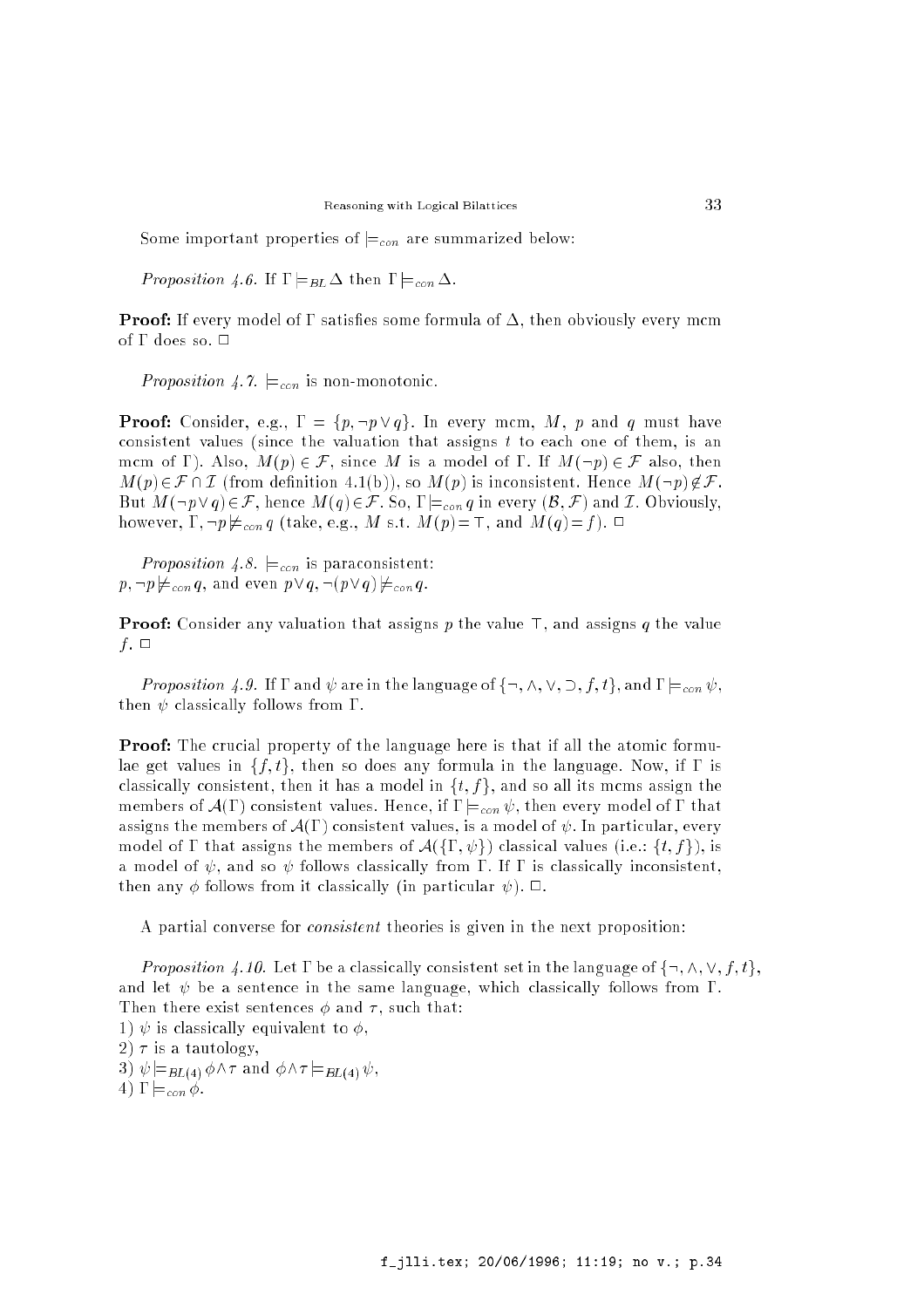**Proof:** Let  $\psi$  be a sentence like in proposition 3.5.  $\psi$  can be written in the form  $\phi \wedge \tau$ , where  $\tau$  is the conjunction of all the conjuncts in  $\psi'$  which are tautologies (i.e.: contains some atomic formula and its negation as disjuncts), and  $\phi$  is the conjunction of the other conjuncts of  $\psi$  (if either set of conjuncts is empty, we take it to be t).  $\phi$  and  $\tau$  obviously satisfy properties (2) and (3). Since classical logic is an extension of  $\models_{BL(4)}$  w.r.t. the language under consideration,  $\psi$  is classically equivalent to  $\phi \wedge \tau$ , and so to  $\phi$  (since  $\tau$  is a tautology). It remains to prove (4). It is easy to see that  $\Gamma \models_{con} \phi_1 \wedge \ldots \wedge \phi_n$  iff  $\Gamma \models_{con} \phi_i$  for every  $i = 1...n$ . Hence, (4) follows from the following lemma:

Lemma 4.11. Let  $\Gamma$  be a classically consistent set in the language of  $\{\neg, \wedge, \vee, f, t\}$ , and  $\psi$  - a clause that does not contain any pair of an atomic formula and its negation. If  $\psi$  follows classically from  $\Gamma$ , then  $\Gamma \models_{con} \psi$ .

**Proof:** We will show that if  $\Gamma \not\models_{con} \psi$ , then there is a classical model of  $\Gamma$ , which is not a model of  $\psi$ . Indeed, let M be an mcm of  $\Gamma$  s.t.  $M(\psi) \notin \mathcal{F}$ . Consider the valuation M<sup>o</sup>, denned as follows:

$$
M'(p) \stackrel{\text{def}}{=} \begin{cases} t & \text{if } M(p) \in \mathcal{F}, \text{ and } p \in \mathcal{A}(\Gamma, \psi). \\ f & \text{if } M(\neg p) \in \mathcal{F}, \text{ and } p \in \mathcal{A}(\Gamma, \psi). \\ t & \text{if } M(p) \notin \mathcal{F}, M(\neg p) \notin \mathcal{F}, \text{ and } \neg p \text{ appears as a literal in } \psi. \\ f & \text{if } M(p) \notin \mathcal{F}, M(\neg p) \notin \mathcal{F}, \text{ and } p \text{ appears as a literal in } \psi. \\ t & \text{otherwise} \end{cases}
$$

Exactly as in the proof of proposition 4.9, the fact that  $\Gamma$  is classically consistent entails that  $M(p)$  is consistent for every p in  $\mathcal{A}(\Gamma)$ . Hence there cannot be any p in  $\mathcal{A}(\Gamma)$  s.t. both  $M(p)$  and  $M(\neg p)$  are in F (otherwise, from (b) in definition 4.1,  $M(p) \in \mathcal{I}$ ). On the other hand, if  $p \in \mathcal{A}(\psi)$  then either p or  $\neg p$  is a disjunct of  $\psi$ . Since  $M(\psi) \notin \mathcal{F}$ , this implies that either  $M(p) \notin \mathcal{F}$ , or  $M(\neg p) \notin \mathcal{F}$ . These two facts and our explicit assumption on  $\psi$  imply that  $M$  above is well defined. Obviously, M<sup>0</sup> is a classical valuation. Now, by proposition 3.5, there is a set of clauses 1, s.t.  $A(1) = A(1)$ , every model of 1 is also a model of 1, and viceversa. Since M is a model of 1, it is also a model of 1. Hence, for every clause  $\varphi \in I$  with literals  $l_i$   $(i = 1 \ldots n)$ , there is at least one literal,  $l_i$ , s.t.  $M(l_i) \in \mathcal{F}$ . From the definition of M , M  $(i) \in \mathcal{F}$  as well, thus M is a model of I. Hence M is a model of 1 as well. On the other hand,  $M^-(\psi) \equiv f,$  since for every literal  $l_i$ that appears in  $\psi$ ,  $M_1(i) \equiv j$ . Indeed, without a loss of generality, suppose that  $l_i = \neg p$ . Since  $M(\psi) \notin \mathcal{F}$ , also  $M(\neg p) \notin \mathcal{F}$ . If  $M(p) \in \mathcal{F}$ , then  $M'(p) = l$ , and so  $m_{0}(i,j=m_{0})=\neg M_{0}(p)=\neg i=j$ . If  $M(p)\not\in\mathcal{F}$ , then since  $\neg p$  appears as a literal in  $\psi$ ,  $m$  ( $p$ ) =  $i$  in this case as well, and again  $m$  ( $i_i$ ) =  $j$  .  $m$  is, therefore, a classical model of  $\Gamma$ , which is not a model of  $\psi$ . Hence  $\psi$  does not follow classically from  $\Gamma$ .  $\Box$ 

Note: The crucial lemma 4.11 does not hold under stronger assumptions: a) If we allow the appearance of  $\supset$  in  $\Gamma$ , then consider  $\langle \text{FOUR} \rangle$  with  $\mathcal{I} = {\{\top\}}$ .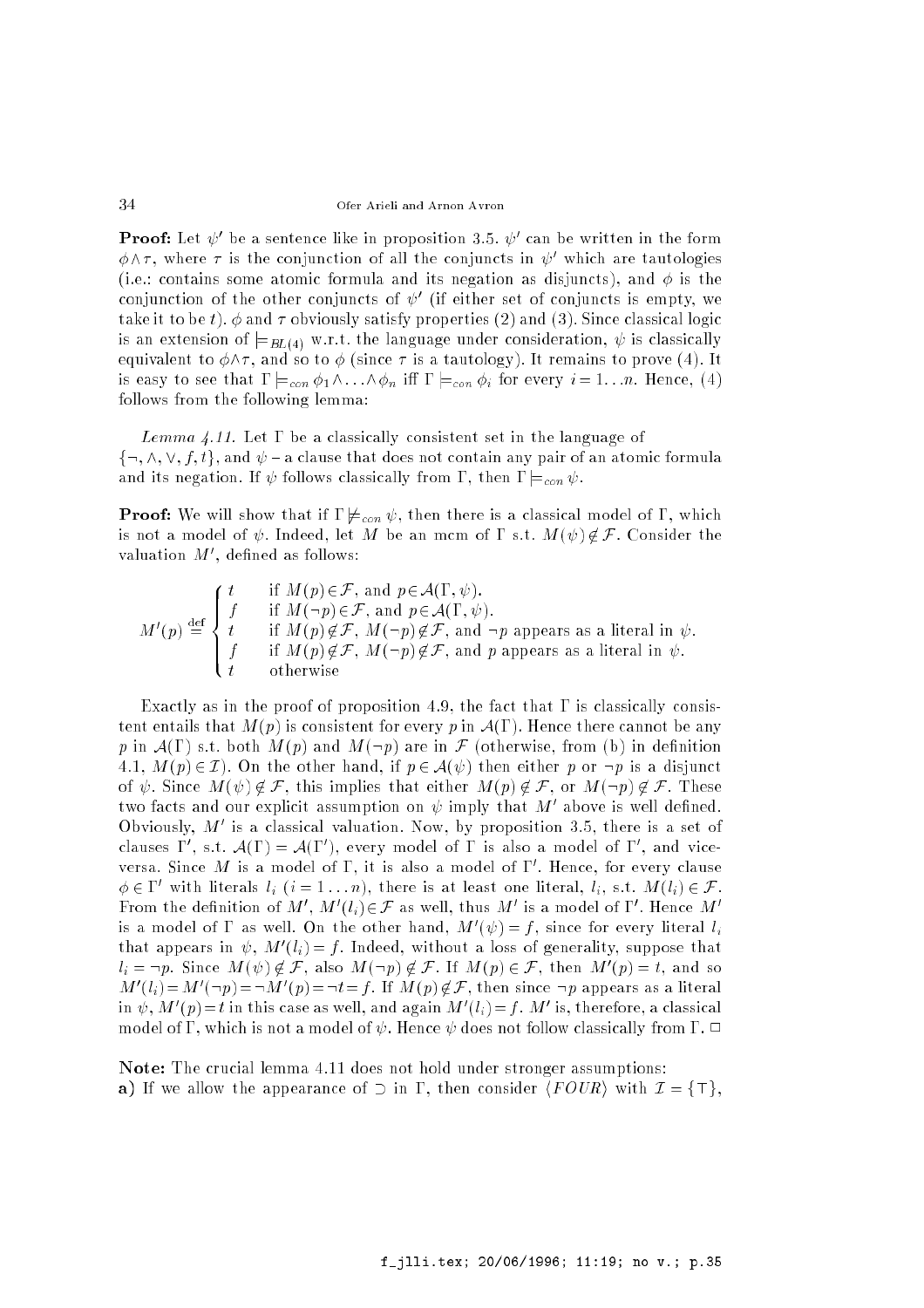and  $\Gamma = \{p \supset q, p \supset \neg q\}, \psi = \neg p. \psi$  follows classically from  $\Gamma$ , but the valuation M, where  $M(p) = \bot$ , and  $M(q) = t$ , is an example of an mcm of  $\Gamma$ , which is not a model of  $\psi$ .

b) If  $\psi$  contains a literal and its negation, then consider again  $\langle \text{FOUR} \rangle$  with  $\mathcal{I} = \{\top\}$ . This time,  $p \vee \neg p$  follows classically from q, but  $q \not\models_{con} p \vee \neg p$  (consider, e.g.,  $M(q) = t$ ,  $M(p) = \bot$ )

As we have already shown,  $\models_{con}$  is non-monotonic. We next show that in addition it satisfies some properties that one might like a non-monotonic logic to have:

Definition 4.12. [25]: A plausibility logic is a logic that satisfies the following conditions (for finite  $\Gamma, \Delta$ ):

Inclusion:  $\Gamma$ ,  $\psi \Rightarrow \psi$ .

*Right Monotonicity:* If  $\Gamma \Rightarrow \Delta$ , then  $\Gamma \Rightarrow \psi, \Delta$ .

Cautious Left Monotonicity: If  $1 \Rightarrow \psi$  and  $1 \Rightarrow \Delta$ , then  $1, \psi \Rightarrow \Delta^{-1}$ .

*Cautious Cut:* If  $\Gamma, \psi_1, \ldots, \psi_n \Rightarrow \Delta$  and  $\Gamma \Rightarrow \psi_i, \Delta$  for  $i = 1 \ldots n$ , then  $\Gamma \Rightarrow \Delta$ .

Proposition 4.13.  $\models_{con}$  satisfies Inclusion, Right Monotonicity, and Cautious Left Monotonicity.  $\models_{con}$  also satisfies Cautious Cut iff there exists  $\beta \in \mathcal{B}$  s.t.  $\beta \notin$  $I \cup \mathcal{F} \cup \{b \mid \neg b \in \mathcal{F}\}\$ , and the language is  $BL(4)$  (Hence  $\models_{con}$  is a plausibility logic under these conditions) <sup>25</sup> .

**Proof:** Inclusion and Right Monotonicity follow immediately from the definition of  $\vDash_{con}$ .

Proof of Cautious Left Monotonicity:

Assume that  $\Gamma \models_{con} \psi$ ,  $\Gamma \models_{con} \Delta$ , and let M be any mcm of  $\{\Gamma, \psi\}$ . We will show that M is also a mcm of  $\Gamma$ . Since  $\Gamma \models_{con} \Delta$ , this will imply that M satisfies some formula in  $\Delta$ , and so  $\Gamma$ ,  $\psi|_{\epsilon_{con}}\Delta$ . Now, M is certainly a model of  $\Gamma$ . Assume that it is not an mcm of  $\Gamma$ . Then there is a model of  $\Gamma$  that is strictly more consistent than M. Since  $\Gamma$  is finite, there is an mcm N of  $\Gamma$ , which is strictly more consistent than  $M$ ; and so  $I_N(1) \subset I_M(1)$ . Consider the valuation  $N$  -that is defined as follows: IV  $(p) = N(p)$  for every  $p \in \mathcal{A}(1)$  and IV  $(p) = b$  otherwise, where b is any consistent truth value. Obviously, *N* is an mcm of 1. Since  $\mathbf{I} =_{con} \psi$ , *N* is a model of  $\{1, \psi\}$ . Now,  $I_{N'}(1,\psi) \equiv I_{N'}(1) \equiv I_N(1) \subset I_M(1) \subseteq I_M(1,\psi)$ . Hence N is a model of  $\{\Gamma, \psi\}$ , which is more consistent than M. This contradicts the fact that M is an

<sup>23</sup> One can replace here  $\{q\}$  by  $\{q, q\vee p\}$ , if one wishes  $\mathcal{A}(\psi)$  to be a subset of  $\mathcal{A}(\Gamma)$ .

<sup>&</sup>lt;sup>--</sup> Inis rule was first proposed in [19].

<sup>25</sup> In proposition 4.10 of [1] the bilattice under consideration should have been interlaced, and  $\beta = \bot$  (these assumptions were used there for the proof of the Cautious Cut). Here we prove the proposition for any logical bilattice, and for  $\beta$  as defined above, which may be different from  $\bot$ .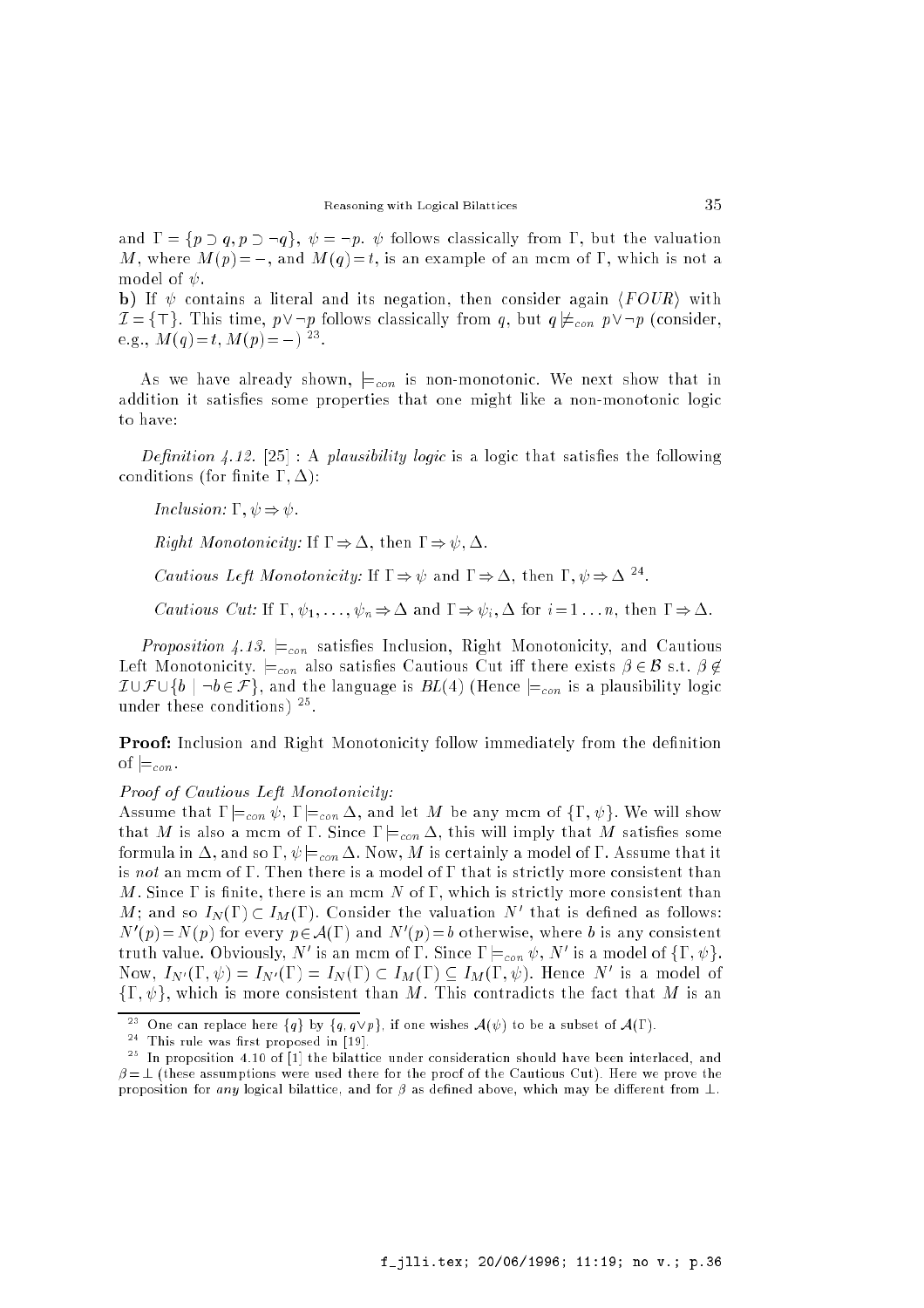mcm of  $\{\Gamma, \psi\}.$ 

Proof of Cautious Cut under the specified conditions:

Assume that  $\Gamma, \psi_1, \ldots, \psi_n \models_{con} \Delta$  and  $\Gamma \models_{con} \psi_i, \Delta$  for  $i = 1 \ldots n$ . Let M be an mcm of  $\Gamma$ . We will show that M is a model of some formula of  $\Delta$ . For this, define another valuation, *M* , by:

$$
M'(p) \stackrel{\text{def}}{=} \begin{cases} M(p) & \text{if } p \in \mathcal{A}(\Gamma) \\ \beta & \text{otherwise} \end{cases}
$$

Obviously,  $M(\emptyset) = M(\emptyset)$  for every  $\emptyset$  s.t.  $A(\emptyset) \subseteq A(1)$ . Hence M is also an mcm of **1** . Thus, M is either a model of some  $\varphi \in \Delta$ , or M is a model of  $\psi_1, \ldots, \psi_n$  . Since  $M$  ( $p$ ) $\in$  1 implies that  $p \in A(1)$ , and since M is an mcm of  $1$ , M is necessarily an mcm of  $\{1\,,\, \psi_1,\ldots,\psi_n\}$  in the second case. Hence, again,  $M$  is a model of some  $\varphi \in \Delta$ . It follows that in either cases  $M^+(\varphi) \in \mathcal{F}$  for some  $\varphi \in \Delta$ . It remains to show that  $M(\varphi)\in \mathcal{F}$  whenever  $M_+(\varphi)\in \mathcal{F}$ . Indeed, by proposition 3.5 there exists a formula  $\varphi$  , which is a conjunction of disjunctions of literals, s.t. for every valuation  $\nu$ ,  $\nu$ ( $\varphi$ )  $\in$   $\tau$  in  $\nu$  are  $\nu$  ( $\varphi$ )  $\in$   $\tau$ , then  $M$  ( $\varphi$ )  $\in$   $\tau$  also, so  $M$  ( $D$ )  $\in$   $\tau$  for every conjunct D of  $\varphi$  , Now,  $M^*(D) \in \mathcal{F}$  in there is a literal  $l \in D$  s.t.  $M^*(l) \in \mathcal{F}$ . But since *i* is a literal, it is obvious that  $M_1(i) \in \mathcal{F}$  only if  $M_1(i) \neq \beta$  and  $M_1(\neg i) \neq \beta$ , so  $M(i) = M(i)$ . Hence  $M(i) \in \mathcal{F}$  as well. It follows that  $M(D) \in \mathcal{F}$  also, and so  $M(\emptyset) \in \mathcal{F}$ , implying that  $M(\emptyset) \in \mathcal{F}$ .

To show the necessity of the conditions we note that:

1) If  $\supset$  is in the language, then for every  $\mathcal{B}, \mathcal{F}$ , and  $\mathcal{I}: q \models_{con} q \lor p, q, q \lor p \models_{con} (p \supset$  $(q) \vee (\neg p \supset \neg q)$ , but  $q \not\models_{con} (p \supset \neg q) \vee (\neg p \supset \neg q)$  (take a valuation M, s.t.  $M(q) = t$ and  $M(p) = \top$ ).

2) If  $\mathcal{B} = \mathcal{I} \cup \mathcal{F} \cup \{b \mid \neg b \in \mathcal{F}\}\$ , then  $q \models_{con} q \lor p$  and  $q, q \lor p \models_{con} p \lor \neg p$ , but  $q \not\models_{con} p \lor \neg p$ (consider M, s.t.  $M(q) = t$  and  $M(p) = \perp$ ).  $\Box$ 

**Note:** If  $\perp \notin \mathcal{I}$  (see note 2 after definition 4.1) then the condition for Cautious Cut is satisfied for  $\beta = \perp$ .

The crucial point in the counterexamples given in the last proof, is that the cut formula contain atomic formula that does not appear in  $\mathcal{A}(\Gamma)$ . In fact, it is easy to show that otherwise the rule is valid with no extra assumption:

Definition  $4.14$ . (Analytic Cautious Cut) If  $\Gamma, \psi_1, \ldots, \psi_n \models_{con} \Delta$  and  $\Gamma \models_{con} \psi_i, \Delta$  for  $i = 1 \ldots n$ , and if  $\mathcal{A}(\{\psi_1, \ldots, \psi_n\}) \subseteq$  $\mathcal{A}(\Gamma)$ , then  $\Gamma \models_{con} \Delta$ 

Proposition 4.15. Analytic Cautious Cut is valid rule for  $\models_{con}$ .

**Proof:** Let M be any mcm of  $\Gamma$ . We will show that M is a model of some formula in  $\Delta$ . If not, then M is a model of  $\psi_i$   $(i=1 \ldots n)$ , since  $\Gamma \models_{con} \psi_i, \Delta$ . Hence M is a model of  $\{\Gamma, \psi_1, \ldots, \psi_n\}$ . It is obviously an mcm of this set, since any model which is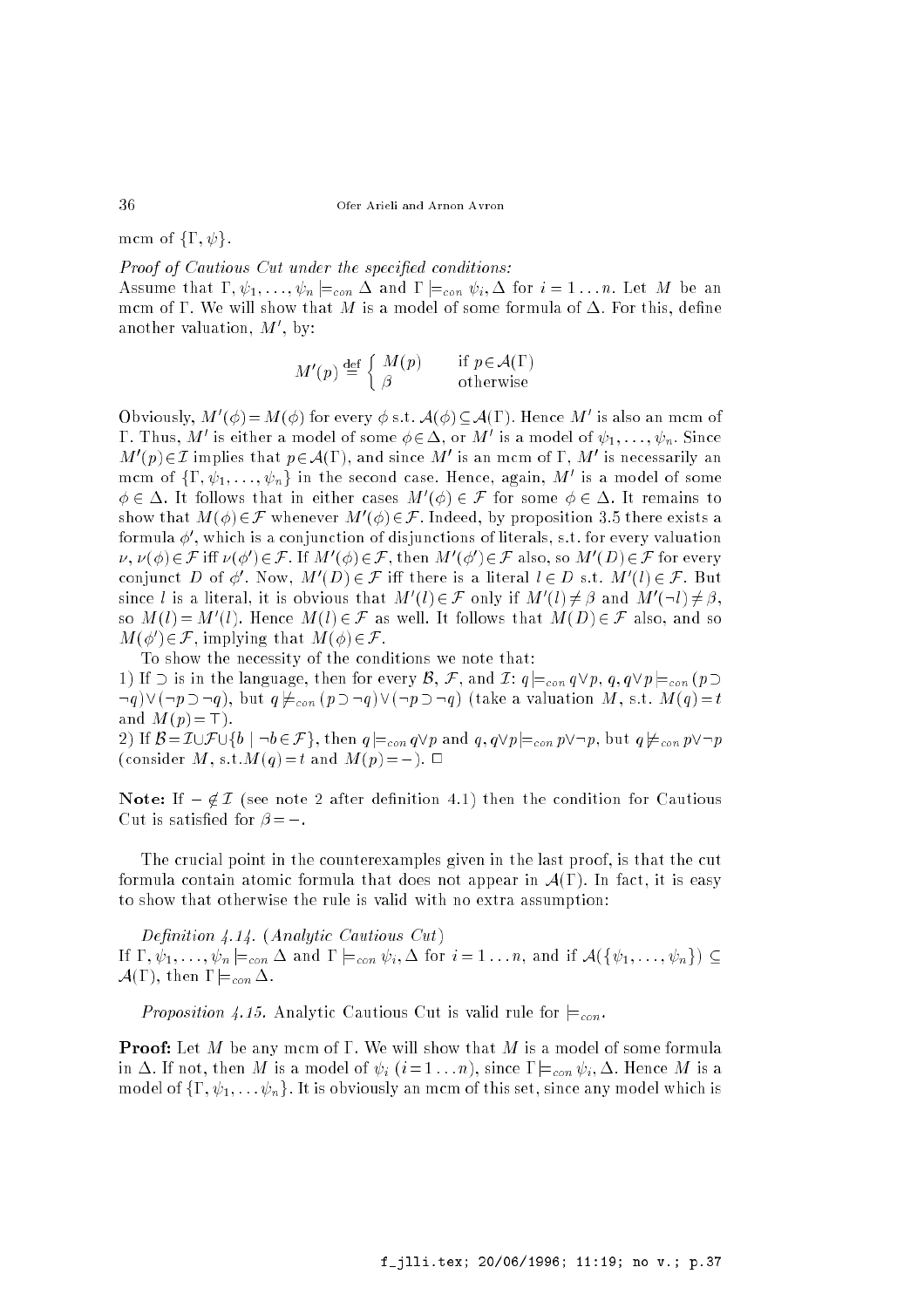more consistent than M w.r.t  $\{\Gamma, \psi_1, \ldots, \psi_n\}$ , is also a more consistent model than M w.r.t  $\Gamma$  (using the fact that  $\mathcal{A}(\{\psi_1,\ldots,\psi_n\}) \subseteq \mathcal{A}(\Gamma)$ ). Since  $\Gamma, \psi_1, \ldots, \psi_n \models_{con} \Delta$ , M is a model of some formula of  $\Delta$  after all.  $\Box$ 

Proposition 4.16. All the rules of GBL are valid for  $\models_{con}$ .

**Proof:** The validity of Exchange and Contraction is immediate from the definition of  $\equiv_{con}$ . The introduction rules on the right, as well as their inverses, are valid for exactly the same reasons that they are valid in j=BL. The rules  $\mu$  ,  $\mu$  ,  $\mu$  and  $\mu$ valid, since the models of figures of figures of figures of figures of figures of  $\alpha$ the mcms of these sets are also the same. Similar argument works for  $\left[-\right]$ . The rules  $[\vee \Rightarrow]$  and  $[\oplus \Rightarrow]$  are proved in [25] to be valid in every plausibility logic, which satisfies  $[\Rightarrow \vee], [\Rightarrow \oplus]$ , and their converses. The proof there does not use in fact the full power of Cautious Cut, but only that of Analytic Cautious Cut. For the reader convenience, we repeat the arguments, adjusted to our logic, for the case of  $[\oplus \Rightarrow]$ :

| $(1) \Gamma, \psi \Rightarrow \psi, \phi$                     | Inclusion and Right Monotonicity.                            |
|---------------------------------------------------------------|--------------------------------------------------------------|
| $(2) \Gamma, \psi \Rightarrow \psi \oplus \phi$               | $(1), [\Rightarrow \oplus].$                                 |
| $(3) \Gamma, \psi \Rightarrow \Delta$                         | Hypothesis.                                                  |
| $(4) \Gamma, \psi, \psi \oplus \phi \Rightarrow \Delta$       | $(2), (3),$ Left Cautious Monotonicity.                      |
| (5) $\Gamma, \psi, \psi \oplus \phi \Rightarrow \phi, \Delta$ | $(4)$ , Right Monotonicity.                                  |
| (6) $\Gamma, \psi \oplus \phi \Rightarrow \psi \oplus \phi$   | Inclusion.                                                   |
| $(T) \Gamma, \psi \oplus \phi \Rightarrow \psi, \phi$         | $(6)$ , Inverse rule of $\Rightarrow$ $\oplus$ .             |
| $(8) \Gamma, \psi \oplus \phi \Rightarrow \psi, \phi, \Delta$ | (7), Right Monotonicity.                                     |
| $(9) \Gamma, \psi \oplus \phi \Rightarrow \phi, \Delta$       | $(5), (8),$ Analytic Cautious Cut.                           |
| $(10) \Gamma, \phi, \psi \oplus \phi \Rightarrow \Delta$      | Proved like (4), exchanging the roles of $\psi$ and $\phi$ . |
| $(11) \Gamma, \psi \oplus \phi \Rightarrow \Delta$            | $(9)$ , $(10)$ , Analytic Cautious Cut.                      |

Finally, [:^)], [:\_)], [: )], and [:)] all follow from lemma 2.5(a), together with the previous observations.  $\Box$ 

Some other nice properties that are true in every plausibility logic which satisfies  $[\Rightarrow \vee]$ ,  $[\Rightarrow \oplus]$ , and their converses, are listed in the next proposition (see [25]):

Proposition 4.17. Let  $\Gamma, \Delta$  be sets of formulae, and  $\psi, \phi, \tau$  – formulae in BL. Then:

Left Equivalence: 
$$
\frac{\Gamma, \psi \models_{con} \phi \quad \Gamma, \phi \models_{con} \psi \quad \Gamma, \psi \models_{con} \Delta}{\Gamma, \phi \models_{con} \Delta}
$$
  
Right equivalence: 
$$
\frac{\Gamma, \psi \models_{con} \phi \quad \Gamma, \phi \models_{con} \psi \quad \Gamma \models_{con} \psi, \Delta}{\Gamma \models_{con} \phi, \Delta}
$$
  
Loop: 
$$
\frac{\psi \models_{con} \phi \quad \phi \models_{con} \tau \quad \tau \models_{con} \psi}{\psi \models_{con} \tau}
$$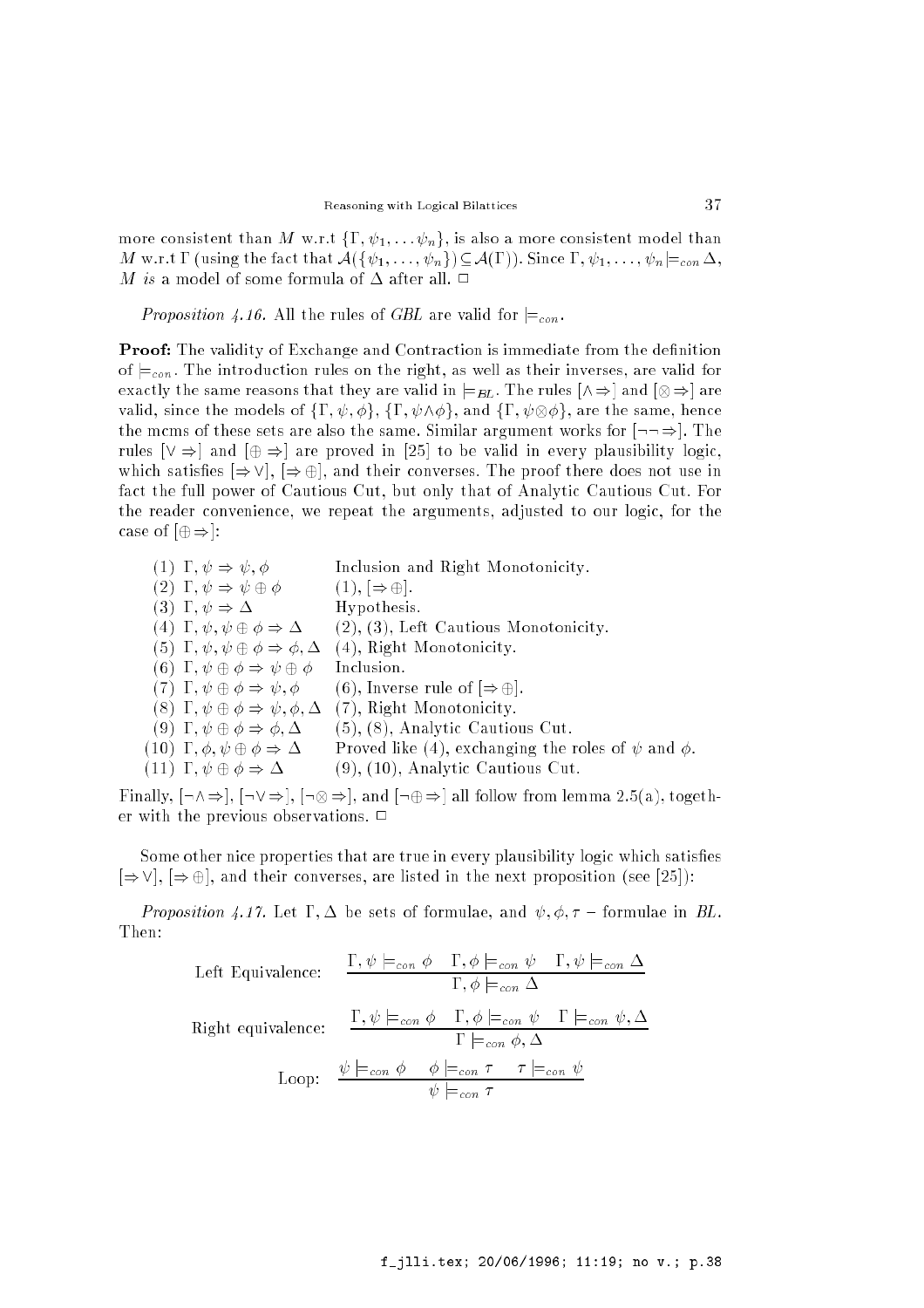j=con \_ j=con \_ j=con j=con j=con j=con \_ j=con \_ j=con \_ j=con j=con j=con j=con

As we have shown,  $\models_{con}$  has a lot of desirable properties. We should mention, however, that  $\models_{con}$  is not closed under substitutions. In other words: it is sensitive to the choice of the atomic formulae. Thus, although  $\neg p, p \lor q \models_{con} q$ , when p and q are atomic, it is not true in general that  $\neg \psi, \psi \lor \phi \models_{con} \phi$  (take, e.g.,  $\mathcal{B} = FOUR$ ,  $\psi = \neg(\neg p \land p)$ , and  $\phi = q$ ). This, however, is unavoidable when one wants to achieve both lemma 4.11 and proposition 4.8 above.

#### $5^{\circ}$ 5. Conclusion and Further Work

Bilattices have had an extensive use in several areas, most notably in logic programming, but their role so far was mainly semantic in nature. We develop a real notion of logic based on bilattices, giving associated consequence relations and corresponding proof systems. These consequence relations are strongly related to non-monotonic reasoning, and especially to reasoning in the presence of inconsistent data.

This, however, is not the end of the work. The basic languages mentioned here are, as their name suggests, only basic. It seems that additional connectives are required in order to get more expressive languages. Such languages should be able to describe more precisely the specic bilattice under consideration. One would like, for example, to express in a knowledge-base over DEFAULT that a certain formula is considered to be true by default, or that the result of f t should be considered as  $d\top$  rather than  $\bot$ . This can be achieved, e.g., by defining a connective that reflects equivalences in formula assignments, or by defining some kind of analogue to the ":"-connective of annotated logic. The guard connective, investigated in [18], might also be considered.

The consequence relations are also a matter for further examination. As we have shown (theorem 3.4), the basic consequence relation,  $\models_{BL}$ , is no more than the logic of  $FOUR$ . Nevertheless, it is obviously desirable to take advantage of the availability of other values in the bilattice under consideration, for example the default values  $\{df, dt\}$  of *DEFAULT*. Considering  $\models_{con}$  was a first step, since we take into account not just the designated elements of the bilattice, but also those that were considered as inconsistent. For  $\models_{con}$  FOUR is no longer a single representative of all the logical bilattices. For example, by taking  $\beta$  to be  $FOUR$ with the inconsistency set  $\mathcal{I} = \{b \in \mathcal{B} \mid b = \neg b\}$ , we have that  $q, p \supset \neg q \models_{con} \neg p$ , and

38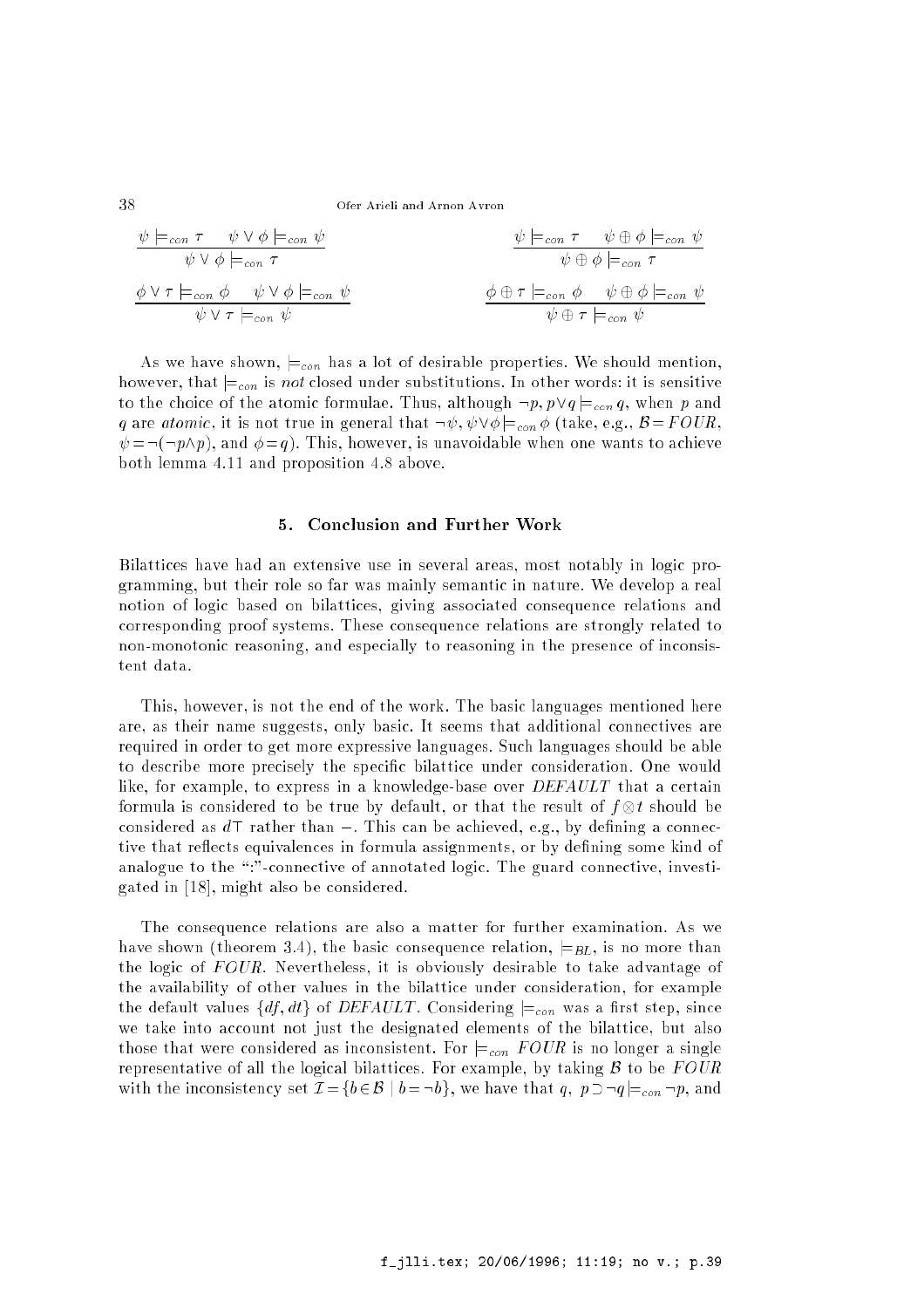$p \vee q \models_{con} \neg p \vee p$ , while if we take B to be *DEFAULT* with the same definition of inconsistency set, these consequences are no longer valid.  $\models_{con}$  seems to be, however, somewhat too crude, since it treats uniformly the whole set of atoms that are assigned inconsistent values under a given valuation. As a result, the preferences among the valuations are due to "global" considerations rather than pointwise ones. A future work should seek for a refinment of this relation, which might as well reflect the specific structure of the bilattice (especially its partial orders).

Another natural issue for a further research is to investigate how the resulting logics are affected by the choice of the bilattice under consideration, the truth values that are taken to be designated, and the choice of the inconsistency subsets.

## References

- 1. O.Arieli, A.Avron. Logical bilattices and inconsistent data. Proc. 9th IEEE Annual Symp. on Logic in Computer Science, IEEE Press (pp.468-476); July 1994.
- $2<sup>1</sup>$ 2. A.R.Anderson, N.D.Belnap. Entailment. vol.1, Princton University Press, Prinston N.J.; 1975.
- 3. A.Avron. On an implication connective of RM. Notre Dame Journal of Formal Logic Vol.27 (pp.201-209); 1986.
- 4. A.Avron. Simple consequence relations. Information and Computation, Vol.92 (pp.105-139); 1991.
- 5. A.Avron. Natural 3-valued logics: characterization and proof theory. Journal of Symbolic Logic Vol.56, No.1 (pp.276-294); 1991.
- H. Barringer, J.H.Chang, C.B.Jones A logic covering undefinedness in program proofs. Acta 6 Informatica, Vol.22. (pp.251-269); 1984.
- 7. N.D.Belnap. A useful four-valued logic. Modern Uses of Multiple-Valued Logic (G.Epstein, J.M.Dunn - Eds.), Oriel Press (pp. 7-37); 1977.
- 8. N.D.Belnap. How computer should think. Contemporary Aspects of Philosophy (G.Ryle 8 Ed.), Oriel Press (pp.30-56); 1977.
- $\mathbf{q}$ 9. N.C.A.da-Costa. On the thory of inconsistent formal systems. Notre Dame Journal of Formal Logic, Vol.15 (pp. 497-510); 1974.
- 10. N.C.A.da-Costa, L.J.Henschen, J.J.Lu, V.S.Subrahmanian. Automatic theorem proving in paraconsistent logics, theory and implementation. 10th Int. Conf. on Automated Deduction (M.E.Stichel - Ed.) pp. 72-86; July 1990.
- 11. J.M.Dunn Relevant logic and entailment. Handbook of Philosophical Logic, vol.III (D.Gabbay, F.Guenthner - Eds.); 1984.
- $12.$ 12. R.L.Epstein The Semantic foundation of logic. Vol.I: propositional logics. Kluwer Academic Publisher; 1990.
- 13. M.Fitting. Negation as refutation. Proc. 4th Annual Symp. on Logic in Computer Science, IEEE Press (pp. 63-70); 1989.
- 14. M.Fitting. Bilattices in logic programming. The 20th Int. Symp. on Multiple-Valued Logic  $14.$ (G.Epstein - Ed.), IEEE Press, (pp.238-246); 1990.
- 15. M.Fitting. Kleene's logic, generalized. Journal of Logic and Computation, Vol.1 (pp.797-810);
- 16. M.Fitting. Bilattices and the semantics of logic programming. Journal of Logic Programming,  $16.$ Vol.11, No.2 (pp. 91-116); Aug. 1991.
- 17. M.Fitting. The family of stable models. Journal of Logic Programming, Vol.17 (pp. 197-225); 1993.
- 18. M.Fitting. Kleene's three-valued logics and their children. Fundamenta Informaticae, Vol.20 (pp.113-131); 1994.